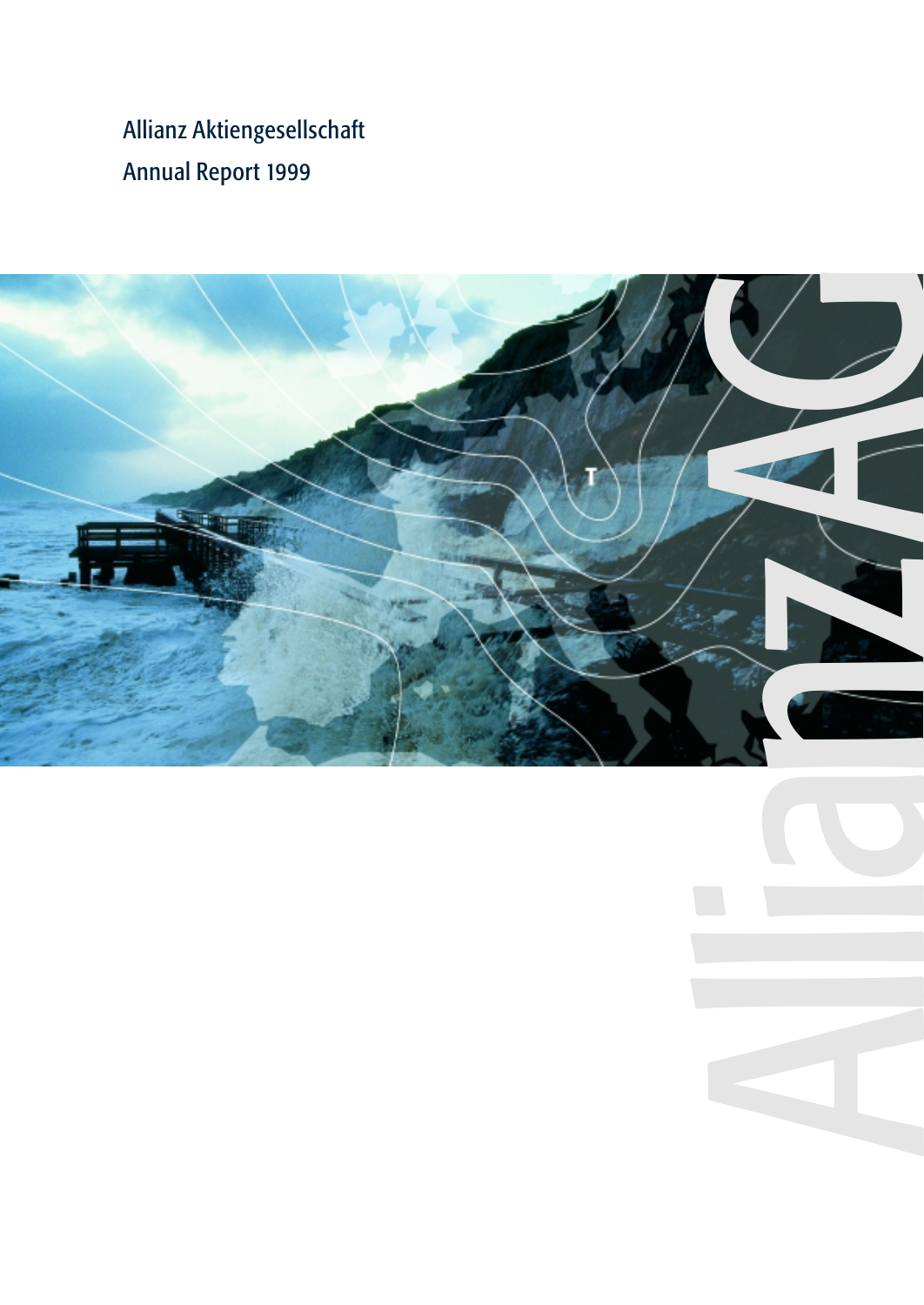| <b>Allianz Aktiengesellschaft</b>         |           | 1999   |      | 1998    |        | 1997    |        |    |
|-------------------------------------------|-----------|--------|------|---------|--------|---------|--------|----|
| Gross premiums written                    | Mio $\in$ | 5,180  | 8.8  | 4,760   | $-3.9$ | 4,956   | $-1.7$ | 9  |
| Retention                                 | in %      | 63.4   |      | 62.8    |        | 62.0    |        |    |
| Loss ratio on own account                 | in %      | 74.9   |      | 71.6    |        | 70.5    |        | 8  |
| Expense ratio (gross)                     | $in\%$    | 25.6   |      | 26.2    |        | 24.7    |        | 8  |
| <b>Underwriting result</b>                | Mio $\in$ | $-123$ |      | 55      |        | - 5     |        | 8  |
| Non-underwriting result                   | Mio $\in$ | 1,153  | 30.7 | 882     | 47.3   | 599     | 55.3   | 12 |
| Earnings before tax                       | Mio $\in$ | 1.030  | 10.0 | 937     | 57.8   | 594     | 73.7   | 13 |
| <b>Taxes</b>                              | Mio $\in$ | $-321$ |      | $-239$  |        | 7       |        | 13 |
| Net income                                | Mio $\in$ | 709    | 1.6  | 698     | 16.1   | 601     | 95.4   | 13 |
| Investments under management              | Mio $\in$ | 35,129 | 10.0 | 31,927  | 18.2   | 27,021  | 19.2   | 11 |
| Shareholders' equity                      | Mio $\in$ | 10.640 | 5.2  | 10.118  | 32.4   | 7,640   | 8.3    | 28 |
| as percent of net premium income          | in %      | 324.1  |      | 338.5   |        | 248.7   |        |    |
| Insurance reserves                        | Mio $\in$ | 15,991 | 7.2  | 14,916  | - 0.1  | 14,929  | 2.5    |    |
| Dividend per share                        | €         | 1.25   |      | DM 2.20 |        | DM 1.90 |        |    |
| <b>Total dividend</b>                     | Mio $\in$ | 307    |      | 276     |        | 224     |        |    |
| Allianz share price at year end           | €         | 334    |      | 317     |        | 238     |        |    |
| Allianz market capitalization at year end | Mrd $\in$ | 81.8   |      | 77.6    |        | 54.8    |        |    |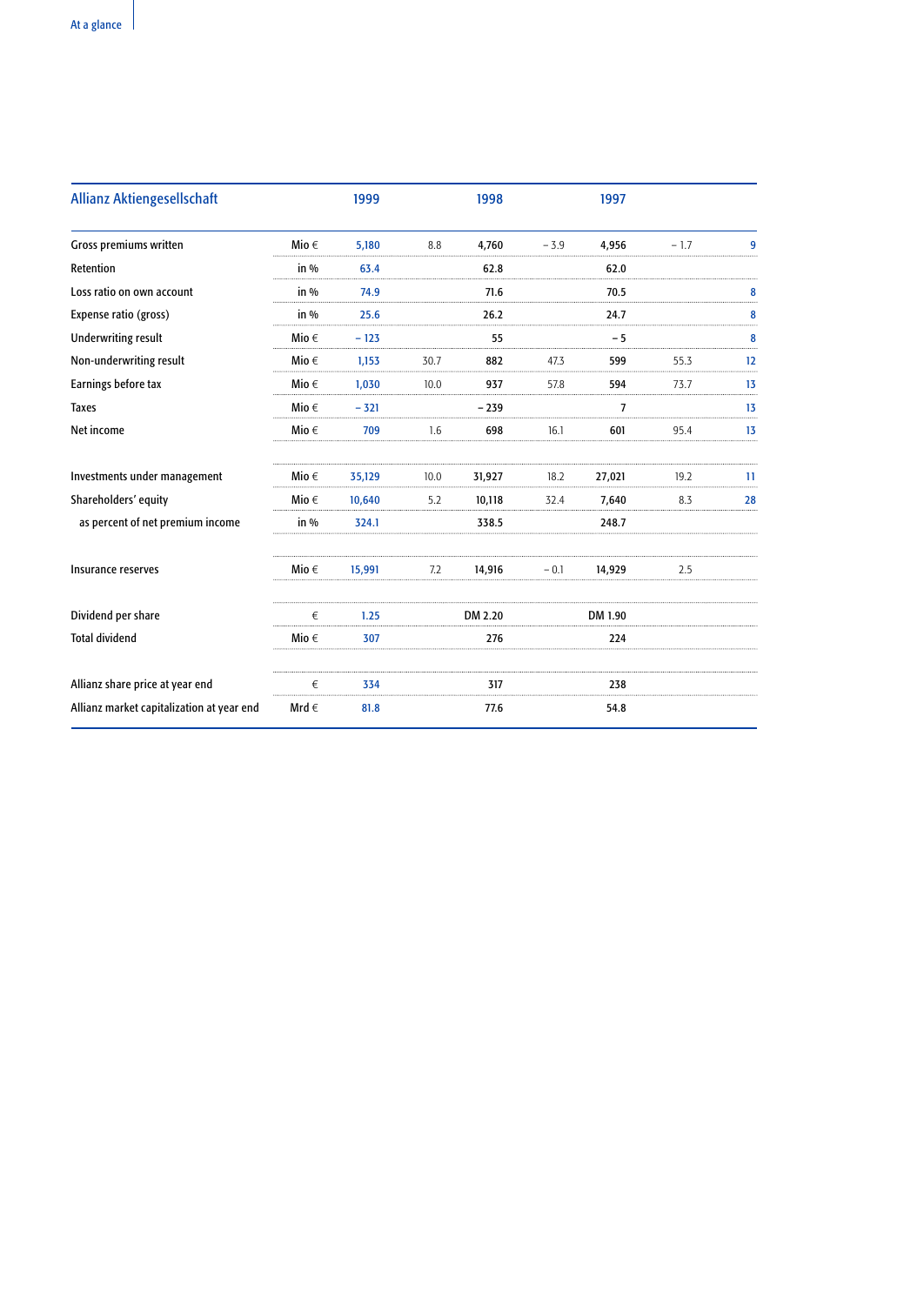Annual Report 1999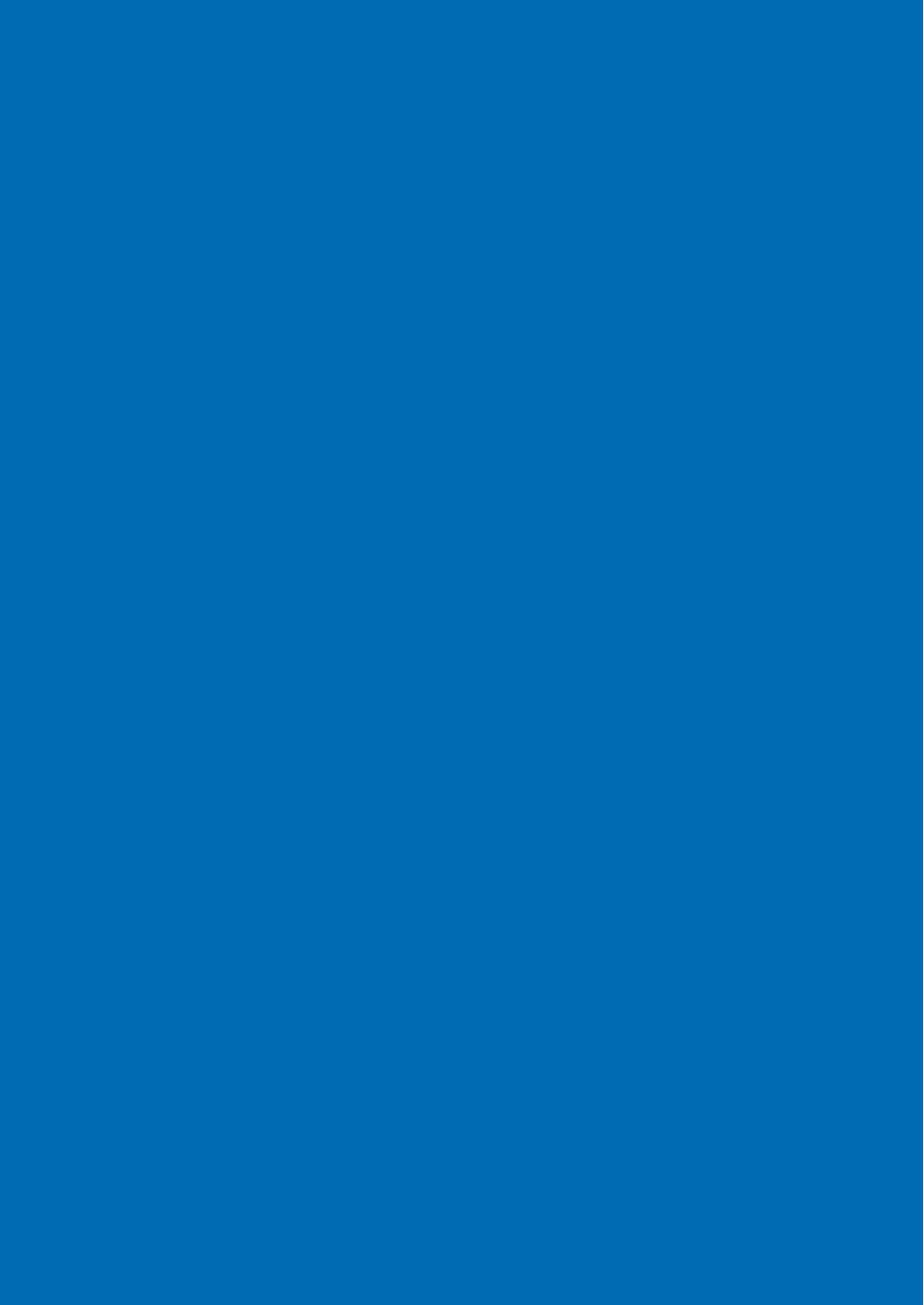- Report of the Supervisory Board 4
- Supervisory Board 6
- Board of Management 7

#### Management Report 8

Recommendation for Appropriation of Profit Allianz Aktiengesellschaft 18

# Financial Statements

- Balance Sheet 20
- Income Statement 22
- Notes 24
- Auditor's Report 35
- Memberships 36
- Photographic Credits, Printing Credits 40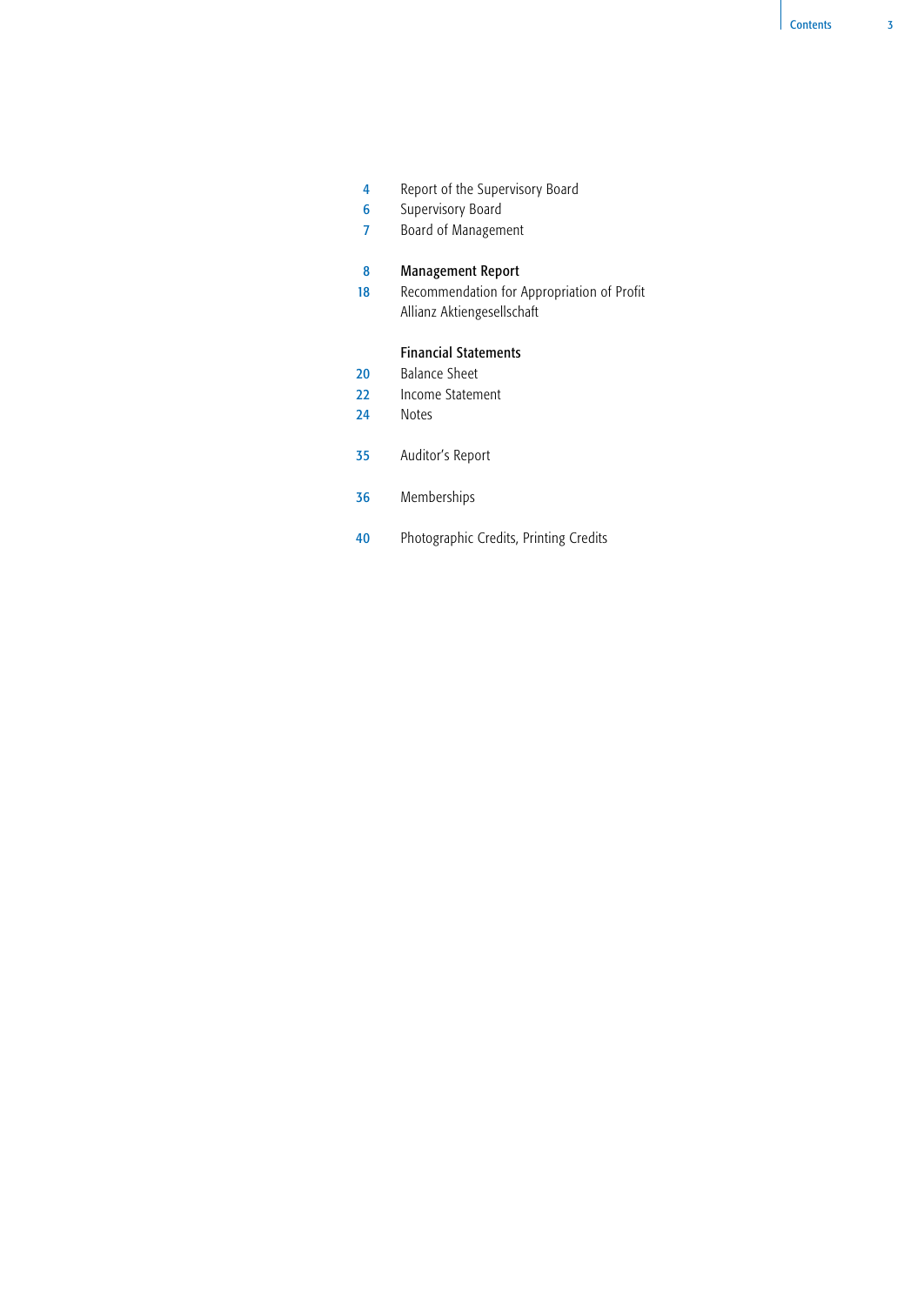

We continually monitored the Board of Management's conduct of the Company's affairs in accordance with our responsibilities under the law and the Company's statutes. The Supervisory Board held four regular meetings in 1999. Between these meetings, we were continually informed of the current business situation by means of regular discussions with and written reports from the Board of Management.

Detailed reports regarding the development of the Allianz Group, Allianz AG and its major affiliates in Germany and abroad were submitted to the Supervisory Board. We requested and received extensive information on the Company's business plans for the fiscal year 2000.

We devoted particular attention to the actions of the Board of Management related to the aim of developing the asset management business into the Company's third core business sector. In this regard, we intensively examined the acquisition of a

majority holding in the U.S. asset management firm PIMCO Advisors L.P. This acquisition lifted Allianz to the ranks of the world's leading asset managers.

An extraordinary meeting on March 16, 2000 addressed an agreement in principle between Deutsche Bank, Dresdner Bank and Allianz. The intention was for Allianz to reduce its holdings in the two banks in conjunction with their planned merger and for Allianz to acquire certain activities from the merged bank.

We requested and received continual reports from the Board of Management on the talks being held on the issue of compensation for prewar policies that were not paid out as a result of Nazi persecution. We welcome the accession of the domestic and foreign Allianz companies to the German Industry Foundation Initiative and their cooperation with the International Commission.

We were continually informed about the preparations for the millennium changeover. The date conversion gave rise to no significant problems, neither in the companies of the Allianz Group nor among our customers.

The Supervisory Board also devoted its attention to the issue of risk analysis and capital allocation in the Allianz Group. We examined reports concerning the development of the Allianz Group in South America and in the health insurance sector. The Supervisory Board also deliberated on the initial plan of the German federal government, later rejected, to tax capital-sum life insurance policies.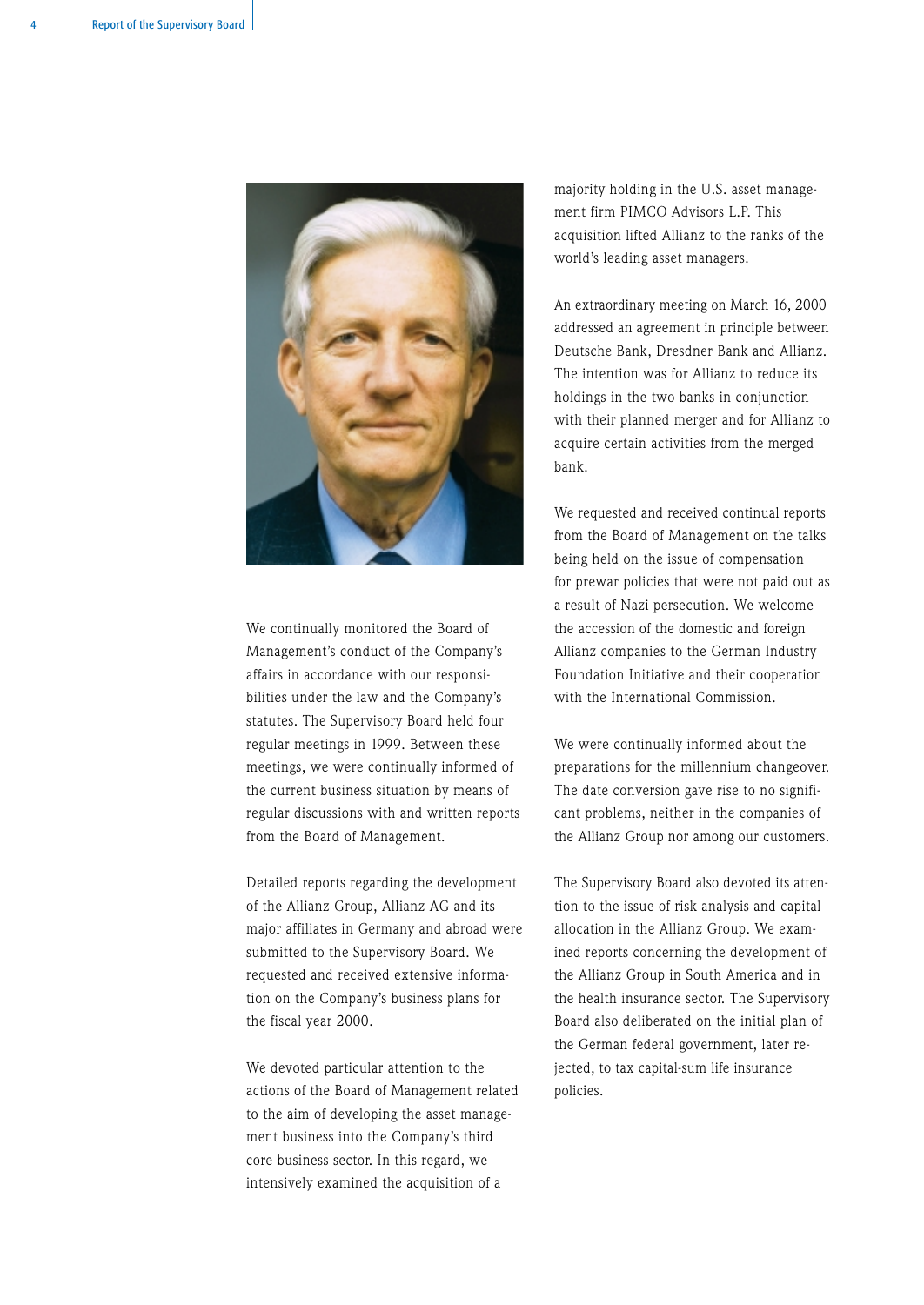The Supervisory Board formed the Standing Committee, the Executive Committee and the Mediation Committee required under the German Codetermination Law from among its own members. The Standing Committee held three meetings in 1999, devoted mainly to the capital measures of the Company and other plans requiring the consent of the Supervisory Board. The Executive Committee, which is responsible for monitoring personnel-related matters, met three times in 1999. There was no need for the Mediation Committee to meet.

KPMG Deutsche Treuhand-Gesellschaft AG Wirtschaftsprüfungsgesellschaft, Munich, audited the annual financial statements of Allianz AG and the consolidated financial statements of the Group as of December 31, 1999, as well as the management reports of Allianz AG and the Group, and provided them both with an unqualified auditor's opinion.

The reports of KPMG on its audit of the annual financial statements of Allianz AG and the Group were distributed to all members of the Supervisory Board and discussed extensively in the presence of the independent auditors at the meeting of the Supervisory Board held for this purpose on May 18, 2000. Based on our own examination of the documents submitted by the Board of Management and the independent auditors, we have no objections and concur with the findings of the audit by KPMG. We agree with the Board of Management's recommendation for the appropriation of net earnings. The Supervisory Board has approved the annual financial statements prepared by the Board of Management, which are therefore adopted.

Mr. Alfred Mackert resigned from the Supervisory Board on January 31, 2000. Mr. Jörg Thau, the replacement member elected by the employees, assumed his place on the Supervisory Board. Mr. Bernd Pischetsrieder resigned from the Supervisory Board as of February 29, 2000. Dr. Diethart Breipohl was appointed by the court to replace him on the Supervisory Board.

Dr. Breipohl, the board member responsible for finance for over eight years, retired at his own request with effect as of December 31, 1999. The former area of responsibility of Dr. Breipohl was divided into two new Board of Management posts. Responsibility for the post of "Finance" was assumed by Dr. Paul Achleitner, who was appointed to the Board of Management of Allianz AG as of January 1, 2000. Responsibility for the new post of "Asset Management and Other Financial Services" was assumed by Dr. Joachim Faber, who was also appointed to the Board of Management as a regular member with effect as of January 1, 2000.

Dr. Helmut Perlet and Mr. Michael Diekmann, formerly alternate members of the Board of Management, were appointed to the Board as regular members.

We have thanked the departing members of the Supervisory Board and the Board of Management for their contributions.

Munich, May 18, 2000

For the Supervisory Board: Dr. Klaus Liesen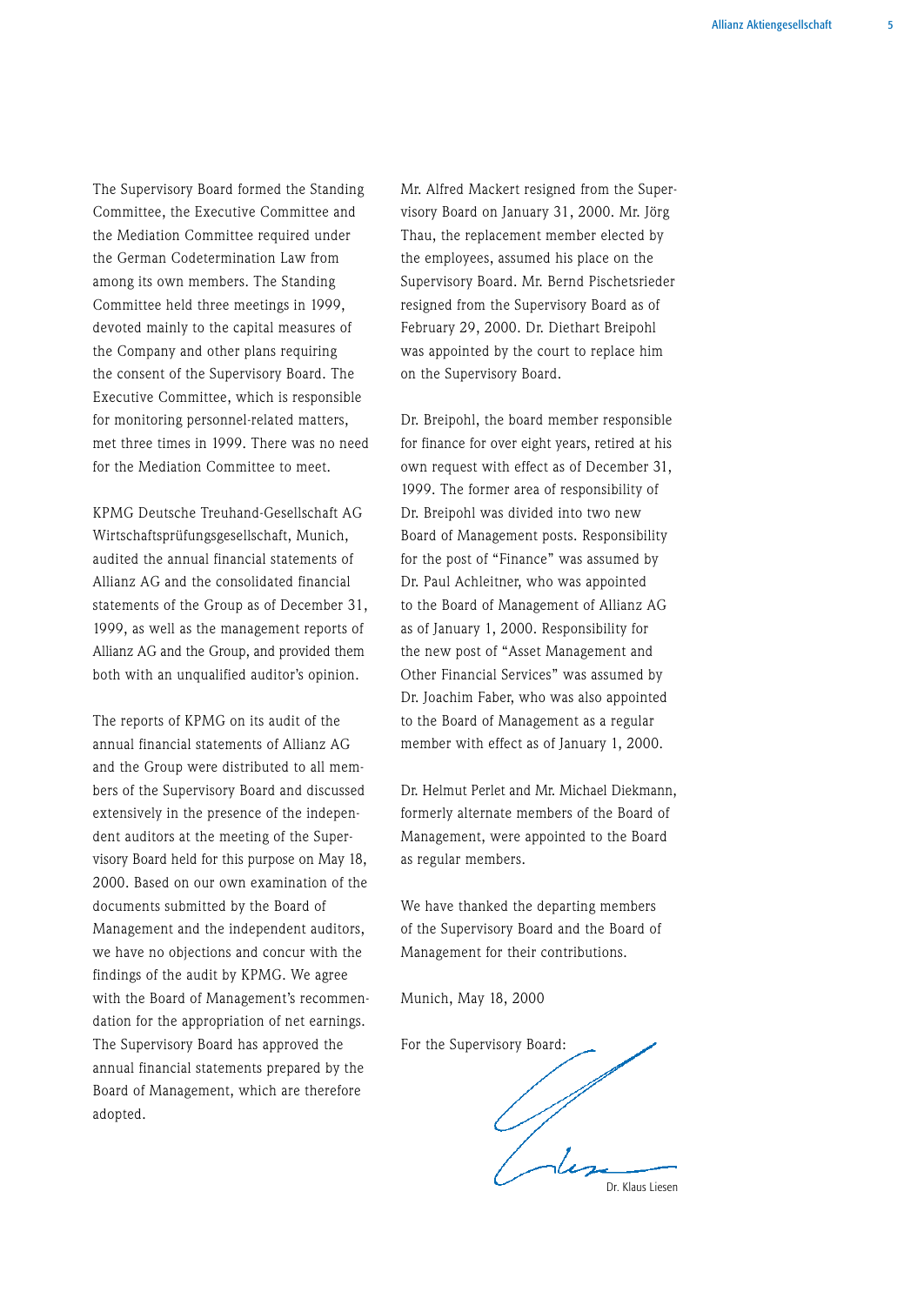# Dr. Klaus Liesen

Chairman of the Supervisory Board Ruhrgas AG, Chairman

# Karl Miller

Salaried employee Frankfurter Versicherungs-AG, Deputy Chairman

# Dr. Alfons Titzrath

Chairman of the Supervisory Board Dresdner Bank AG Deputy Chairman

#### Dr. Karl-Hermann Baumann

Chairman of the Supervisory Board Siemens AG

# Norbert Blix

Salaried employee Allianz Versicherungs-AG

# Dr. Diethart Breipohl

Former member of the Board of Management Allianz Aktiengesellschaft, since March 10, 2000

# Klaus Carlin

Trade Union Secretary Commerce, Bank and Insurance Workers' Union (HBV)

### Bertrand Collomb

Président Directeur Général Lafarge

#### Renate Daniel-Hauser

Branch Manager, Allianz Versicherungs-AG, until February 24, 1999

#### Jürgen Dormann

Chairman of the Board of Management Aventis S.A.

# Professor Dr. Rudolf Hickel

Commerce, Bank and Insurance Workers' Union (HBV), since January 9, 1999

# Reiner Lembke

Salaried employee Allianz Versicherungs-AG, since February 25, 1999

# Frank Ley

Salaried employee Allianz Lebensversicherungs-AG

# Alfred Mackert

Salaried employee Vereinte Krankenversicherung AG, until January 31, 2000

# Bernd Pischetsrieder

Member of the Board of Management Volkswagen AG until February 29, 2000

## Reinhold Pohl

Custodian, Allianz Lebensversicherungs-AG

## Gerhard Renner

Member of the Federal Executive Committee German Union of Commercial, Clerical and Technical Employees (DAG)

# Roswitha Schiemann

Branch Manager Allianz Versicherungs-AG

# Dr. Albrecht Schmidt

Speaker of the Board of Management Bayerische Hypo- und Vereinsbank AG

#### Dr. Manfred Schneider

Chairman of the Board of Management Bayer AG

## Dr. Hermann Scholl

Chairman of the Executive Board Robert Bosch GmbH

# Jürgen E. Schrempp

Chairman of the Board of Management DaimlerChrysler AG

# Jörg Thau

Salaried employee, Vereinte Krankenversicherung AG, since February 1, 2000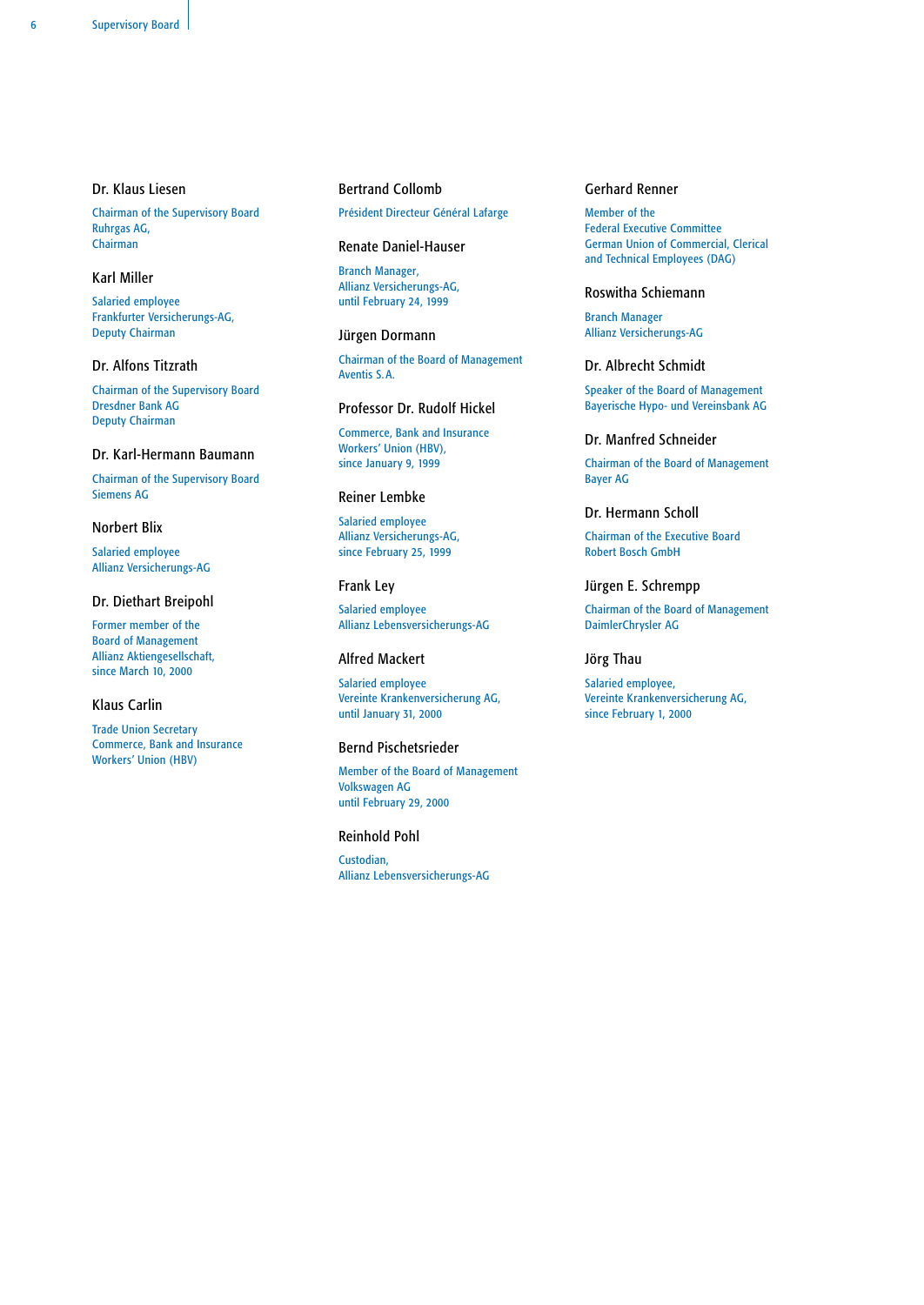

Dr. Henning Schulte-Noelle Chairman

# Dr. Paul Achleitner

Chief Financial Officer since January 1, 2000

Dr. Diethart Breipohl

Chief Financial Officer until December 31, 1999

Detlev Bremkamp

Europe, Reinsurance, ART

Michael Diekmann

Asia-Pacific, Central/Eastern Europe, Near East, Africa

Dr. Joachim Faber

Asset Management and Other Financial Services since January 1, 2000

# Dr. Reiner Hagemann

Property and Casualty Insurance, Germany, Personnel Director

# Herbert Hansmeyer

North and South America

Dr. Helmut Perlet Controlling, Accounting and Tax

# Dr. Gerhard Rupprecht

Life and Health Insurance, **Germany**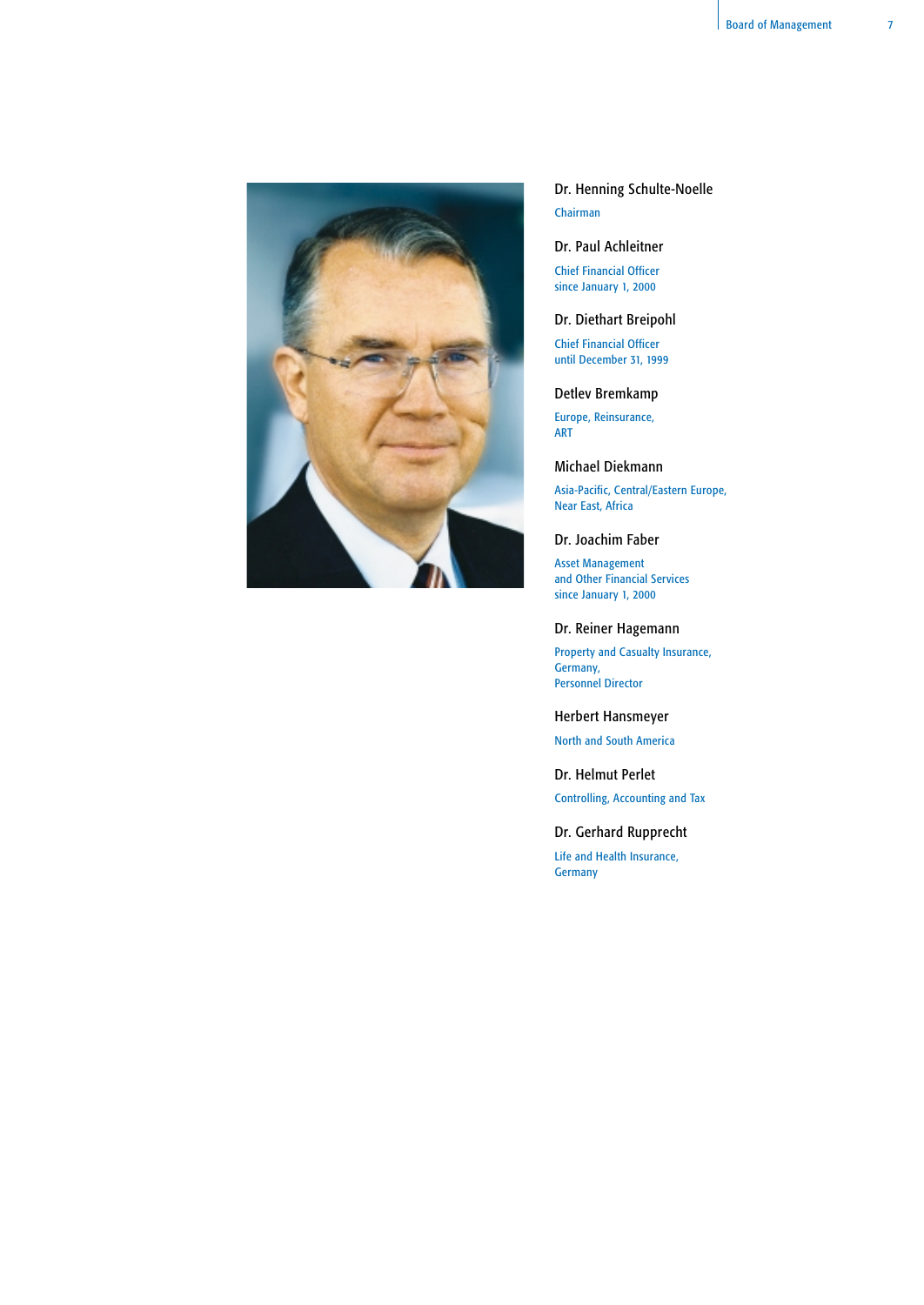## REINSURANCE

Besides serving as holding company for the Group, Allianz AG also acts as the Group's reinsurer, generating most of its premium income from Allianz subsidiaries and affiliates.

In fiscal year 1999, gross premiums rose by 8.8%, to 5.2 (4.8) billion euros. Net premiums increased by 9.8%, to 3.3 (3.0) billion euros.

The increase in premium income is attributable mainly to the fact that our property and casualty insurance companies in Germany were able to stabilize their premium income, compared to the previous year, while our share of the reinsurance business of the worldwide Allianz companies increased.

The proportion of total premium income contributed by companies outside Germany rose substantially to 16.9% (13.3%). In Singapore, we are currently in the process of establishing an Allianz AG Reinsurance Branch.

Before adjustments to the claims equalization reserve, the underwriting result declined to  $-124.5$  (+12.2) million euros.

The loss ratio for own account (excluding redemptions and premium refunds) increased to 68.8% (65.4%), reflecting above all the negative impact of claims from natural disasters last year, including the earthquakes in Turkey and Greece (August and September 1999, respectively), but especially the earthquake in Taiwan (also September 1999). Extensive damage was also caused by Hurricane "Floyd" in September 1999, followed in December

1999 by Hurricane "Anatol" in northern Europe and the storms "Lothar" and "Martin" in Germany and France. These natural disasters also caused a significant increase in our loss ratio. The net cost of natural disasters in 1999 (after deduction of loss event protection cover) amounted to 114 million euros. Loss expenses in the automobile reinsurance business were also substantially higher. The expenses resulting from individual majordamage claims – primarily in the industrial insurance lines – were hardly changed from the previous year.

The expense ratio was 25.6% (26.2%). This ratio is mainly influenced by the volume of reinsurance commissions.

In spite of the higher loss expenses, the necessary withdrawals from the claims equalization reserves, at 1.9 million euros, were considerably lower in 1999 than in the previous year (42.7 million euros). The underwriting result worsened to –122.6 (+54.8) million euros.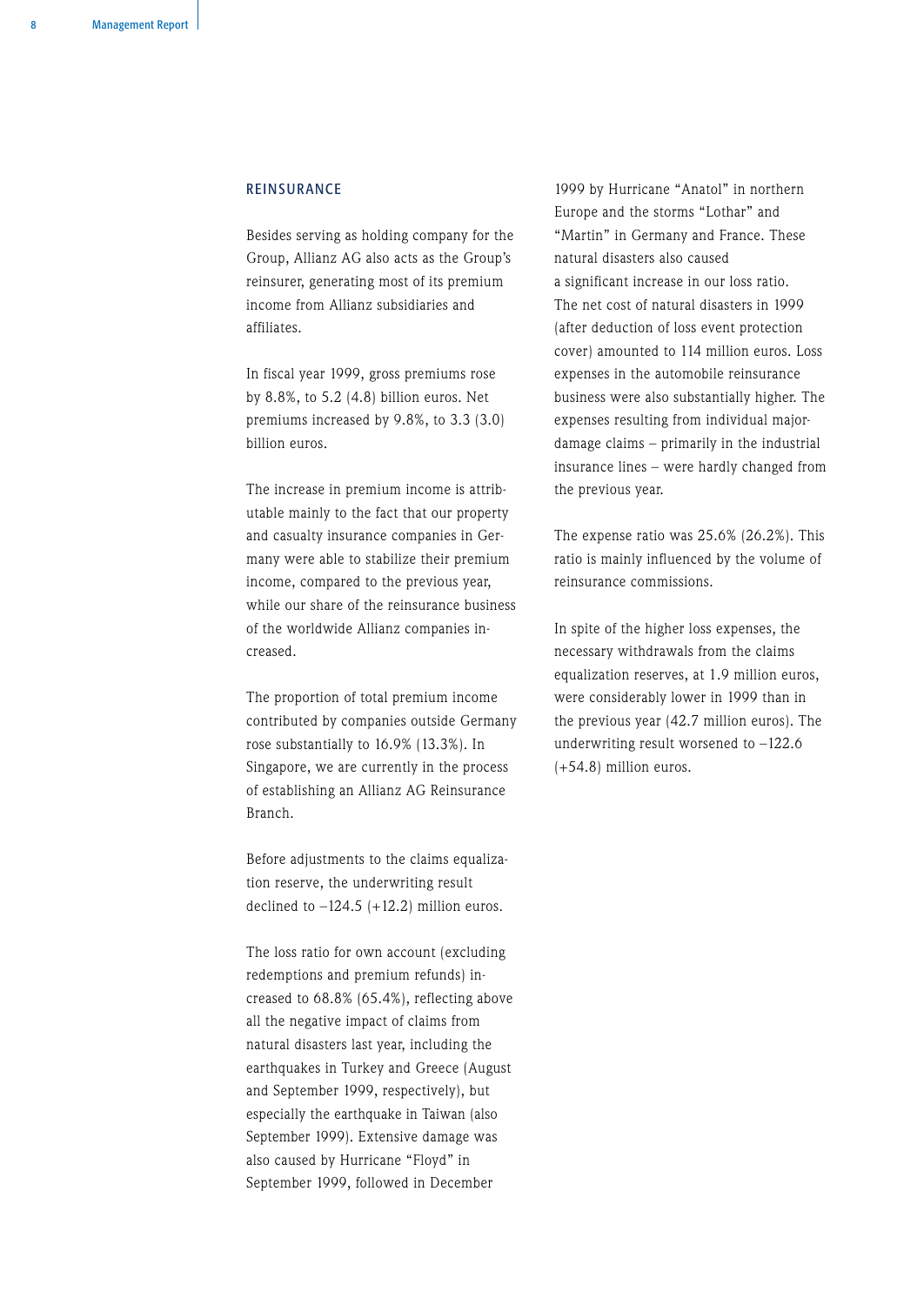# ALLIANZ AG

Gross premiums written and results by insurance line in 1999

|                              |               | <b>Gross premiums</b><br>written |               | <b>Net underwriting</b><br>result |
|------------------------------|---------------|----------------------------------|---------------|-----------------------------------|
|                              | 1999          | Change                           | 1999          | Change                            |
|                              | $\epsilon$ mn | $in\%$                           | $\epsilon$ mn | in $\epsilon$ mn                  |
| Automobile                   | 1,287.4       | 5.6                              | $-72.4$       | $-47.1$                           |
| Fire                         | 529.6         | 15.2                             | $-18.8$       | $-28.4$                           |
| Liability                    | 496.8         | 15.7                             | 11.1          | 12.6                              |
| Personal accident            | 449.7         | 11.1                             | $-11.9$       | $-37.8$                           |
| Engineering                  | 232.9         | $-4.7$                           | $-19.4$       | 7.8                               |
| Homeowners                   | 140.1         | 14.3                             | $-14.4$       | $-4.2$                            |
| Household effects            | 110.1         | $-0.7$                           | 10.2          | 0.0                               |
| <b>Business interruption</b> | 70.0          | $-9.6$                           | $-2.9$        | $-3.7$                            |
| Marine                       | 139.8         | 25.6                             | $-7.3$        | $-15.0$                           |
| Legal expenses               | 137.0         | 0.7                              | 7.3           | 1.5                               |
| Life                         | 824.4         | 9.3                              | 22.2          | $-21.1$                           |
| Health                       | 142.8         | 21.7                             | $-6.3$        | $-7.1$                            |
| Other                        | 619.6         | 8.2                              | $-20.0$       | $-34.9$                           |
| <b>Total</b>                 | 5,180.2       | 8.8                              | $-122.6$      | $-177.4$                          |

"Other" lines of reinsurance include:

- ▶ emergency assistance,
- > burglary, theft and robbery
- > omnium (comprehensive cover for goods during the manufacturing process),
- > extended coverage,
- > glass,
- > hail,
- > credit and bond,
- > water damage,
- aviation,
- > aircraft and spacecraft liability,
- > storm,
- > animal (livestock),
- > other property and casualty business.

In the following, we provide an overview of the specific developments affecting the various reinsurance lines:

Premium income from automobile reinsurance increased to 1,287.4 (1,219.9) million euros. This line of reinsurance is heavily influenced by developments in the primary insurance market of Germany. Under the effect of stiff competition, the premium income of the Allianz companies continued to fall. Nonetheless, our premium income remained constant at approximately the level of the previous year because we acquired the automobile reinsurance business of Vereinte Versicherung AG. The frequency of claims and the unremitting increase in personal injury expenses weighed down on the underwriting result; this performance indicator, moreover, was also diminished by the existence of stop-loss contracts with Group companies in Australia and Greece. After the prescribed withdrawal of funds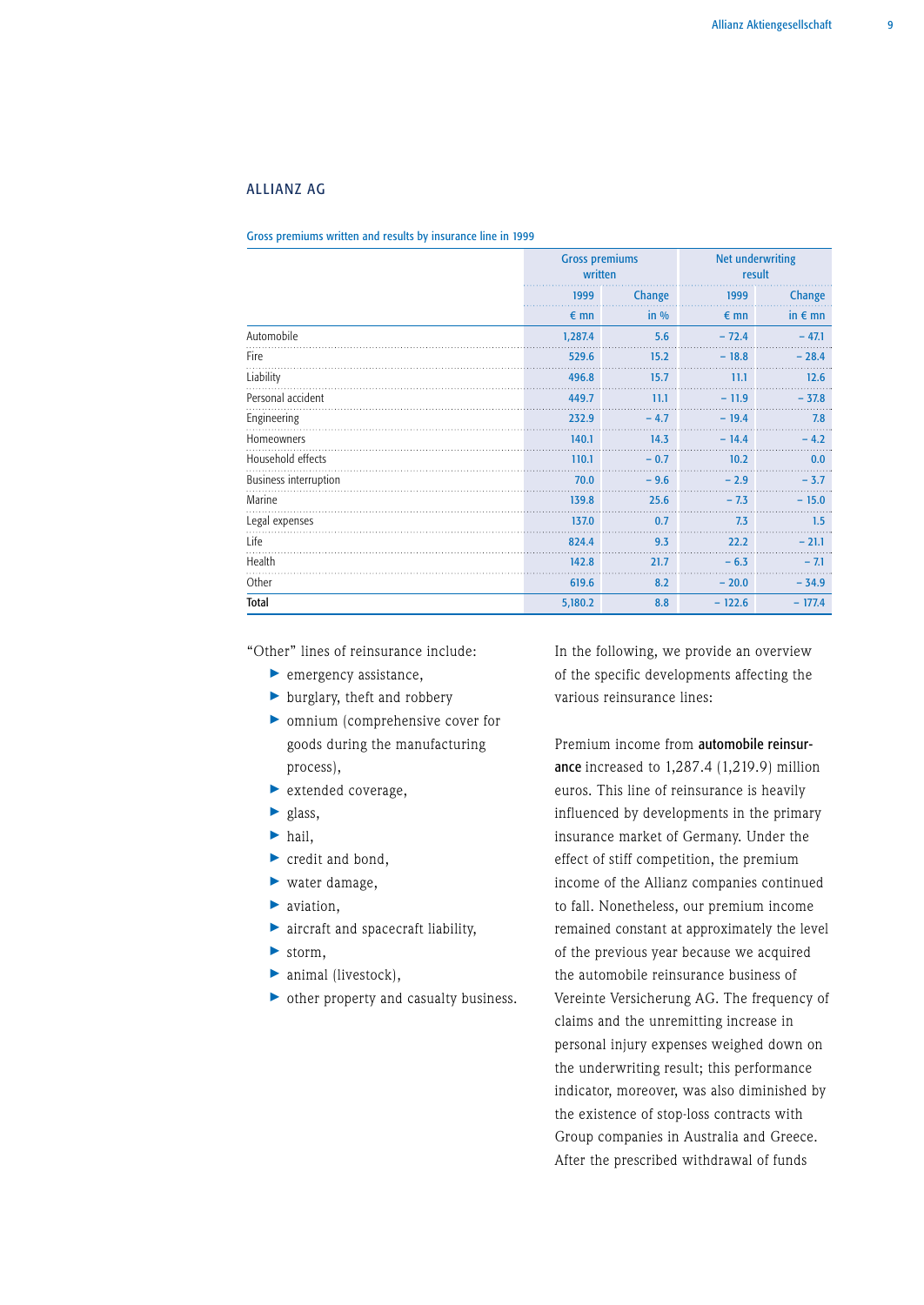from the claims equalization reserve, the underwriting result came to  $-72.4$  ( $-25.3$ ) million euros.

Premium income from fire reinsurance rose to 529.6 (459.8) million euros. Various factors played a role in this increase. As in the past, intense rate competition in the primary insurance market exerted an adverse effect on premiums in the reinsurance business. Nonetheless, we were successful in our efforts to expand the number of our reinsurance relationships in Asia and generated more business in Europe with Allianz companies that were in the process of reorganizing their reinsurance programs. The underwriting result before adjustments to the claims equalization reserve was diminished by major-damage claims in industrial fire insurance and claims resulting from natural disasters. After transfers to the claims equalization reserve, the underwriting result declined to  $-18.8$  (+9.6) million euros.

Premium income from liability reinsurance increased yet again in 1999, rising to 496.8 (429.4) million euros, with most of the gains originating in Germany and Asia. The required transfer to the claims equalization reserve amounted to 38.8 million euros. The overall result improved to  $11.1$   $(-1.5)$ million euros.

Premium income from personal accident reinsurance climbed to 449.7 (404.7) million euros. The underwriting result after adjustments to the claims equalization reserve worsened to  $-11.9$  (25.9) million euros, the main reason for which being the stop-loss contract for workers' compensation insurance of our Group company Allianz Australia, which produced effects last year.

Premium income from the reinsurance of engineering business retreated to 232.9 (244.5) million euros, this decline being due most of all to fierce rate competition for industrial insurance business. The claims experience in this reinsurance line was adversely affected by natural disasters. We were nonetheless able to narrow the underwriting loss to  $-19.4$  ( $-27.2$ ) million euros after transfers to the claims equalization reserve.

In the business of homeowners reinsurance and joint household effects reinsurance, Allianz AG generated total premium income of 250.2 (233.5) million euros. Loss expenses for claims under household effects insurance were approximately the same as in the previous year, but the storms of December 1999 caused loss expenses under homeowners insurance to soar, with the result that the overall underwriting result declined to the level of –4.2 (0.0) million euros.

The erosion of premium rates in business interruption reinsurance continued in 1999, with premium income falling to 70.0 (77.4) million euros. After transfers to the claims equalization reserve, this reinsurance line showed a loss of 2.9 (previous year profit: 0.8) million euros.

Premium income from marine reinsurance increased to 139.8 (111.3) million euros, specifically as a result of expanded business outside Germany. After transfers to the claims equalization reserve, the underwriting result came to  $-7.3$  (7.7) million euros.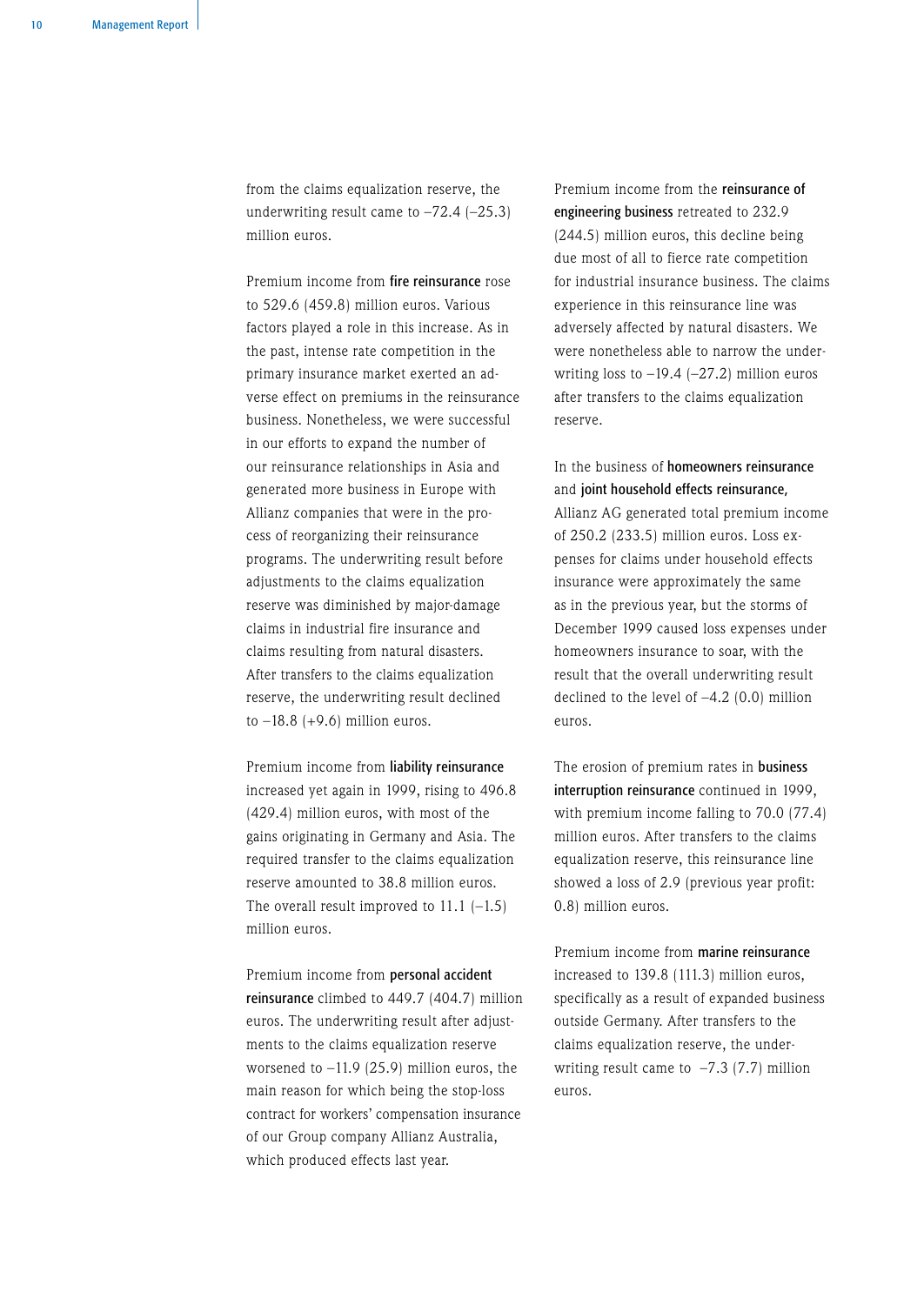In legal expenses reinsurance, premium income rose to 137.0 (136.0) million euros. The underwriting result after adjustments to the claims equalization reserve was 7.3 (5.8) million euros.

In life reinsurance, we were able to increase premium income by 9.3% to 824.4 (754.1) million euros. This increase was generated for the most part in the German life insurance business. Due to the fact that primary insurers received a greater share of the profits in 1999, however, the underwriting result declined to 22.2 (43.3) million euros.

Premium income from health reinsurance rose to the level of 142.8 (117.3) million euros. Rising premium income in Germany and the business expansion underway in Asia were the driving factors behind the sales gain. Due to the unfavorable claims experience outside Germany, this reinsurance line closed with a loss of 6.3 (previous year profit: 0.8) million euros

Premium income from other reinsurance lines in the amount of 619.6 (572.5) million euros originated for the most part in Germany. The largest single item, at 358.7 (347.2) million euros, was in the category of other property reinsurance. The premium income from other reinsurance lines also included 98.5 million euros from extended coverage reinsurance and 76.3 million euros from credit and bond reinsurance. The underwriting result dropped to  $-20.0$  (+15.1) million euros. This loss was mainly the result of claims incurred in connection with the floodwaters that affected southern Bavaria at Whitsuntide 1999, as well as the storms "Anatol" and "Lothar". Many losses resulting from these natural disasters were insured under combined insurance products for business customers.

# INVESTMENTS

The book value of the investments of Allianz AG increased by 10% to 35.1 (31.9) billion euros in 1999.

Real estate holdings rose by 23 million euros to 346 million euros in 1999.

Net book value additions to investments in affiliated and associated companies amounted to 2.6 billion euros, bringing the total under this heading to 22.3 billion euros.

In the following, we provide an overview of the most important transactions of last year:

> We acquired First Life Insurance in South Korea and launched two joint ventures in Taiwan.

▶ The insurance holdings held jointly with Münchener Rückversicherungs-Gesellschaft AG were deglomerated further. In connection with this restructuring, a 15.6% equity interest in Allianz of America was transferred to Allianz AG, so that we now hold 100% of the stock in this company. In exchange, Allianz AG transferred its last remaining holdings in American Re, plus approximately 4.2% of ERGO Versicherungsgruppe AG, to Münchener Rückversicherungs-Gesellschaft AG. The remaining shares in ERGO Versicherungsgruppe were sold on the market.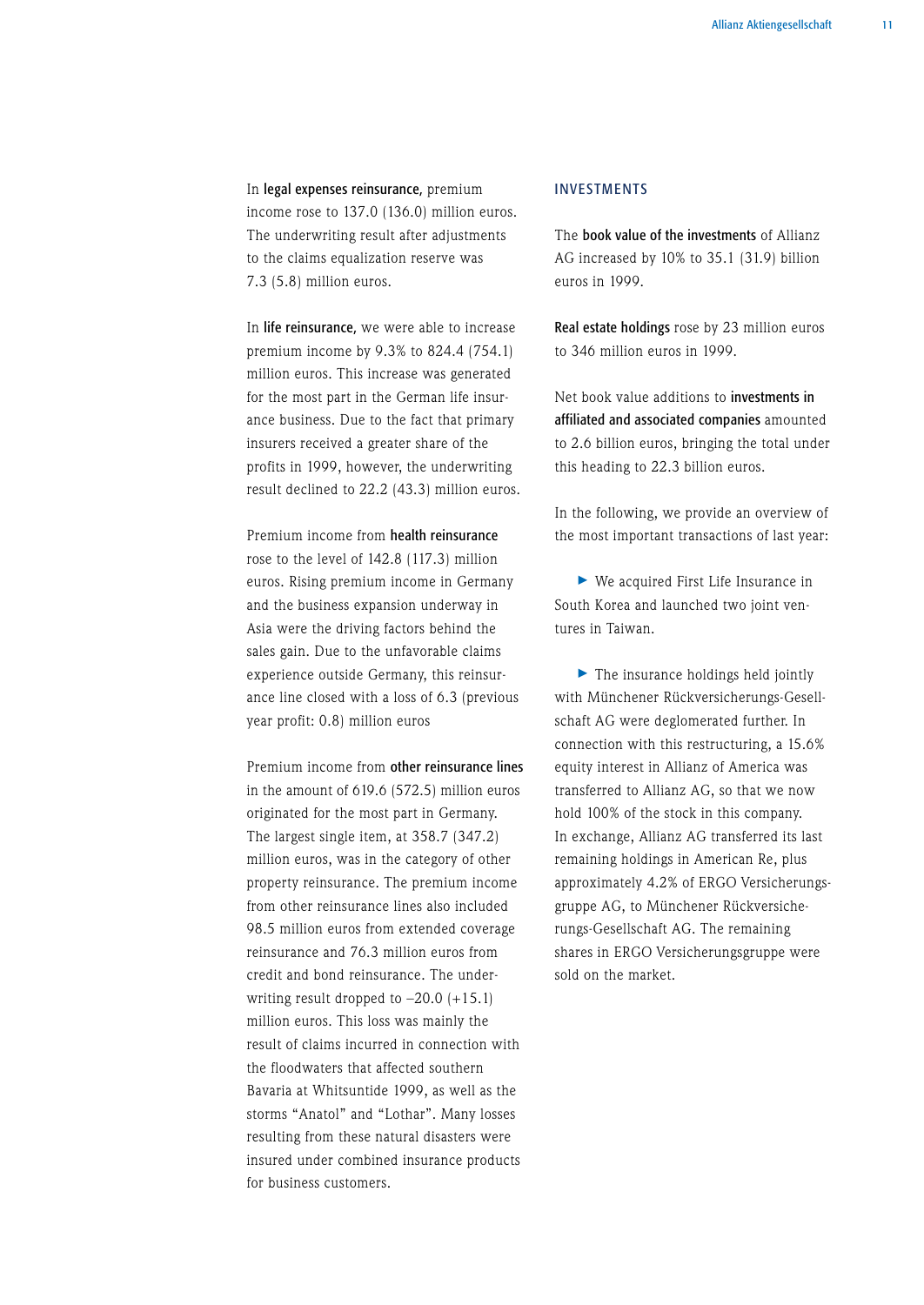> We participated in various capital increases, including one for Deutsche Bank, AG.

> In conjunction with Dresdner Bank AG and Münchener Rückversicherungs-Gesellschaft AG, we founded a company that offers software for the efficient administration of registered shares. This product has been very well received in the market.

The category of Other investments remained virtually unchanged at 3.8 billion euros. This item consisted mostly of

- > stocks and other equity interests in the amount of 1.2 (0.9) billion euros;
- > fixed-income securities with a book value of 2.4 (2.7) billion euros;
- > bank deposits and miscellaneous investments in the amount of 0.2 (0.2) billion euros.

The market value of real estate holdings, dividend-bearing securities (investments in affiliated and associated companies, stocks and investment certificates) and bearer bonds as of December 31, 1999, was 59.5 (51.9) billion euros. They were valued on the balance sheet at 25.5 (22.9) billion euros.

Funds held by others to reinsurance business assumed increased to 8.7 (8.1) billion euros. Current income from investments edged up slightly, by 42.4 million euros, to 1,665.9 million euros. This result was the product of various opposing developments:

- ▶ At 236.3 million euros, the profit transferred by Allianz Versicherungs-AG was lower than the 1998 figure by 104.2 million euros.
- > Income from equity holdings was slightly lower, at 329.5 million euros.
- > On the other hand, income from other investments rose by 196.7 million euros to 1,100.2 (903.5) million euros. This item also contains interest on funds held by others in the amount of 541.9 (514.3) million euros.

Realized investment gains jumped significantly from 594.9 to 945.8 million euros. The following transactions contributed to the higher profits:

> Profits of 863.3 million euros were realized on the sale of stocks and equity holdings in affiliated and associated companies. About 80% of these profits resulted from the disposal of the shares held in ERGO Versicherungsgruppe.

> Gains of 16.6 million euros were realized on the sale of real estate.

> An additional 55.6 million euros in profits were realized on the sale of fixedincome securities and investment certificates.

Realized investment losses totaled 27.6 (115.0) million euros.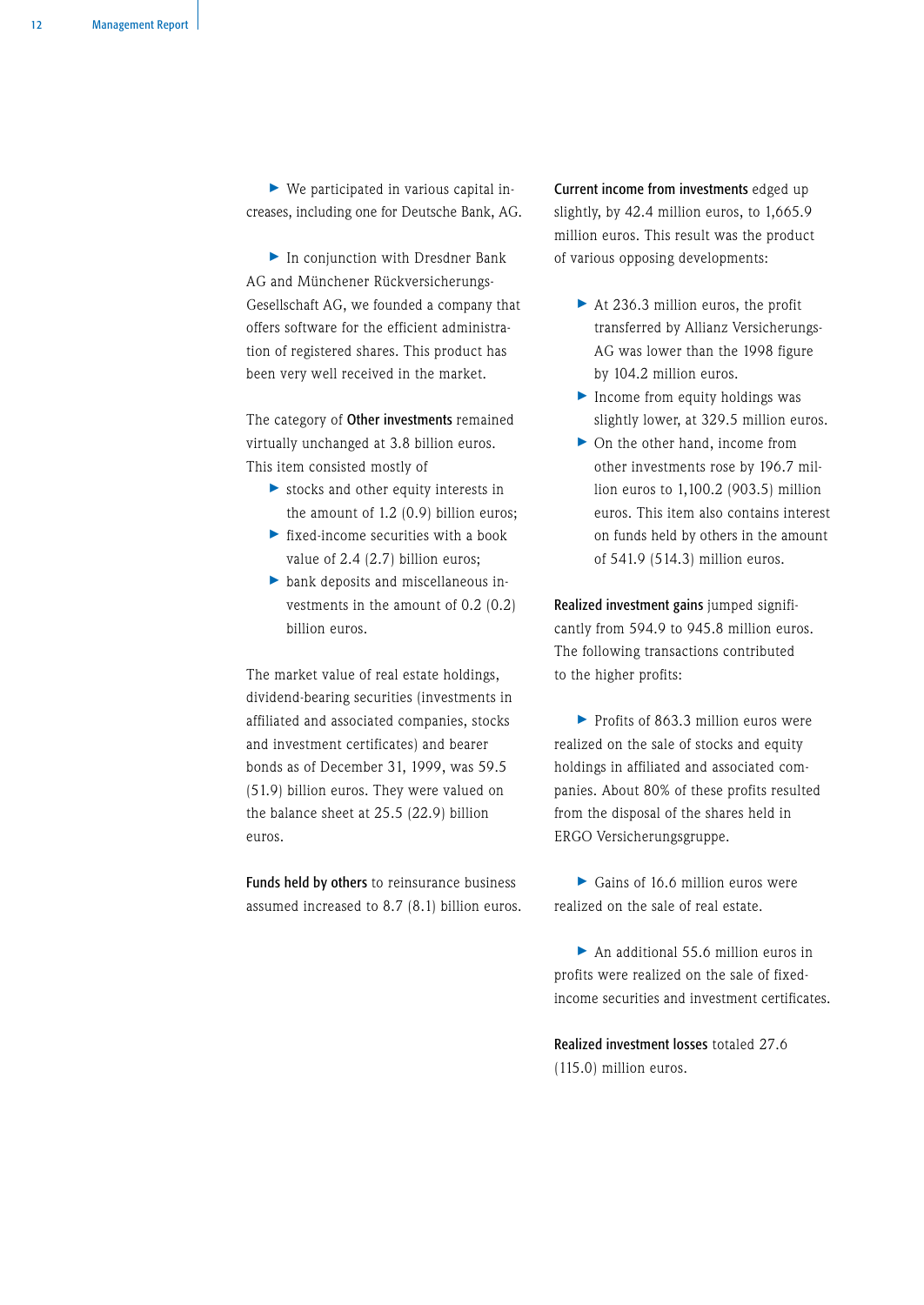Depreciation and writedowns amounted to 160.5 (73.0) million euros. This amount includes:

- ▶ 127.8 million euros on equity holdings in affiliated companies (Allianz of Asia-Pacific and Africa)
- ▶ 16.3 million euros on securities
- ▶ 16.4 million euros on real estate

As a result of the German tax reform, the company was obligated for the first time in 1999 to reinstate the original values of certain investments, the effect of which was to increase the company's earnings in 1999. The law states that writedowns taken on investments in earlier years must, under certain conditions, and specifically when the current market value of these investments no longer justifies any more writedowns, be reversed and the original value of the investments reinstated. The reversal of all writedowns taken on investments in the past produced an amount of 146.1 million euros, including:

- ▶ 106.6 million euros on equity holdings in affiliated and associated companies;
- ▶ 39.1 million euros on securities;
- ▶ 0.4 million euros on real estate.

The earnings effect of the reinstatement of original values will be distributed over a period of five years. After allocation to the original values reinstatement reserve, therefore, only 29.4 million euros were posted to the income statement in fiscal year 1999.

At 1,979.8 (1,515.0) million euros, net income from investments showed a 31% gain. This figure represents the net result after

- > deduction of investment management expenses in the amount of 97.4 (92.0) million euros;
- > deduction of interest expenses in the amount of 367.9 (360.0) million euros, incurred almost exclusively on loans from Group companies;
- $\blacktriangleright$  the allocation of 124.7 (63.5) million euros to the special untaxed reserve. Of this amount, 116.7 million euros related to the original values reinstatement reserve.

Of the net income figure, 538.3 (511.0) million euros were credited to the underwriting account for the allocated interest return.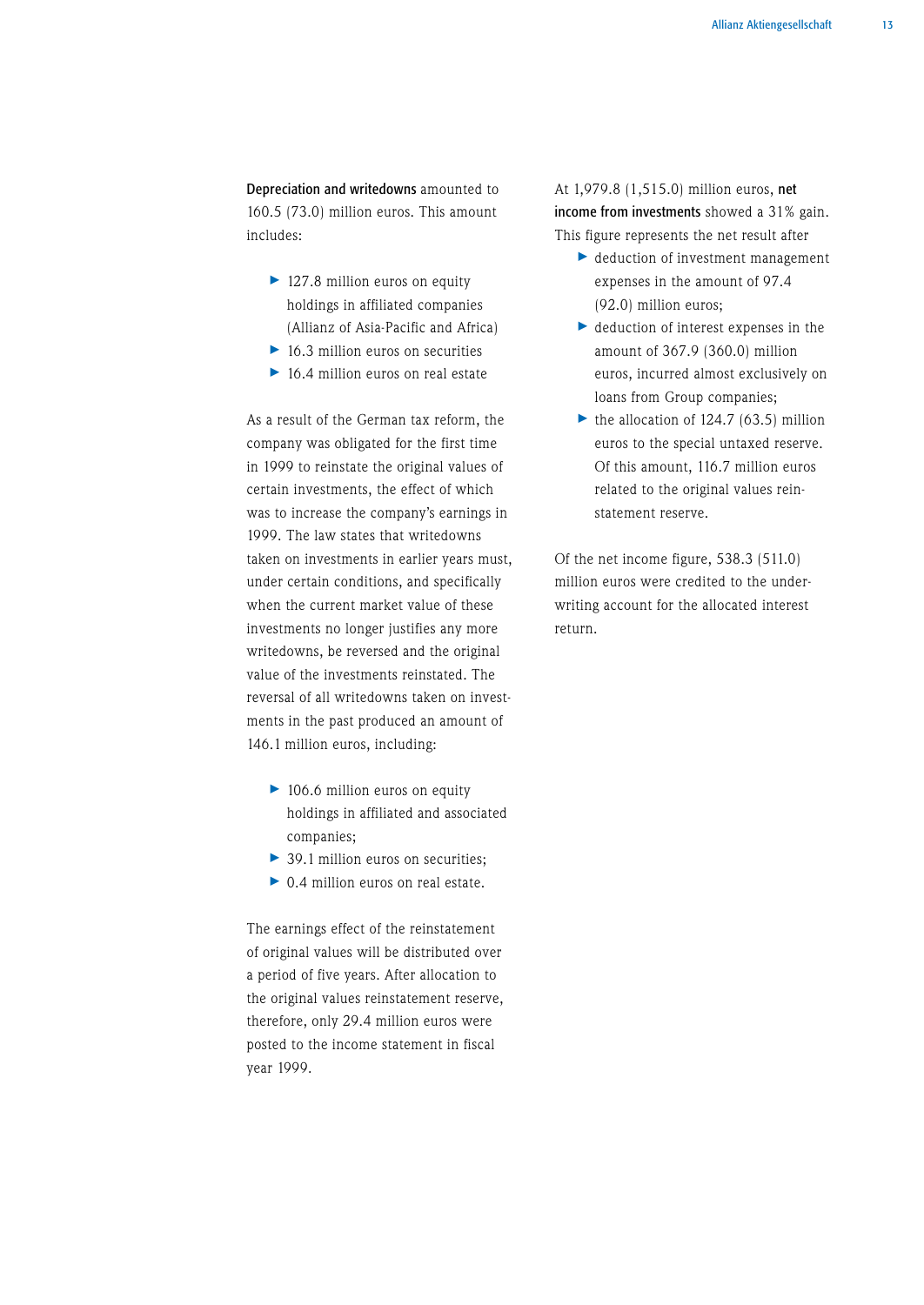# TOTAL EARNINGS

Non-underwriting activities produced an overall profit of 1,152.7 (881.9) million euros. Added to the underwriting profit of –122.6 (+54.8) million euros, earnings before taxes came to 1,030.1 (936.7) million euros. Tax expenses increased to 321.2 (239.1) million euros. The higher tax expenses are a reflection of the accruals established by the company in the amount of 115.2 million euros in anticipation of the taxation plans of the German federal government. Under these plans, loss reserves will no longer be recognized in their full amount, but only at their discounted value. After tax expenses, net income for the year amounted to 708.8 (697.6) million euros. Of this amount, 354.4 (348.8) million euros were transferred to the reserve for other appropriated retained earnings, leaving 354.4 (348.8) million euros in unappropriated net income. The annual meeting of shareholders to be held on July 12, 2000 will be asked to approve an additional appropriation of 47.8 million euros from net income to retained earnings. The dividend to be paid on each share qualifying for dividends has been increased to 1.25 (1.12) euros.

## RISK MANAGEMENT

As an insurer, we are used to handling and mastering risk. Risk management is therefore an integral aspect of our controlling processes. Within risk management, a distinction is made between several types of risk.

- > Premium risk is defined as the danger of insurance premiums not being sufficient to cover loss expenses.
- > Reserve risk is defined as the danger of loss reserves formed in previous years not being sufficient to cover actual claims.
- ▶ Credit risk concerns the risk of default on the part of debtors of the company, mainly reinsurers.
- > Investment risk forms another category.
- > And finally, operating risk arises from factors like hardware, software, or application programs.

What risk-management instruments do we employ to protect ourselves against these dangers?

Premium risks. Our pricing methods and guidelines are the main means of managing premium risks. In addition, the Group limits its own liability by, where necessary, passing on a portion of the assumed risks to the international reinsurance markets. Moreover, we engage in scientific loss prevention, carrying out ongoing studies for the manufacturing industry and in the automobile sector, the sole purpose of which is to reduce the probability of a loss occurring and to minimize loss expenses.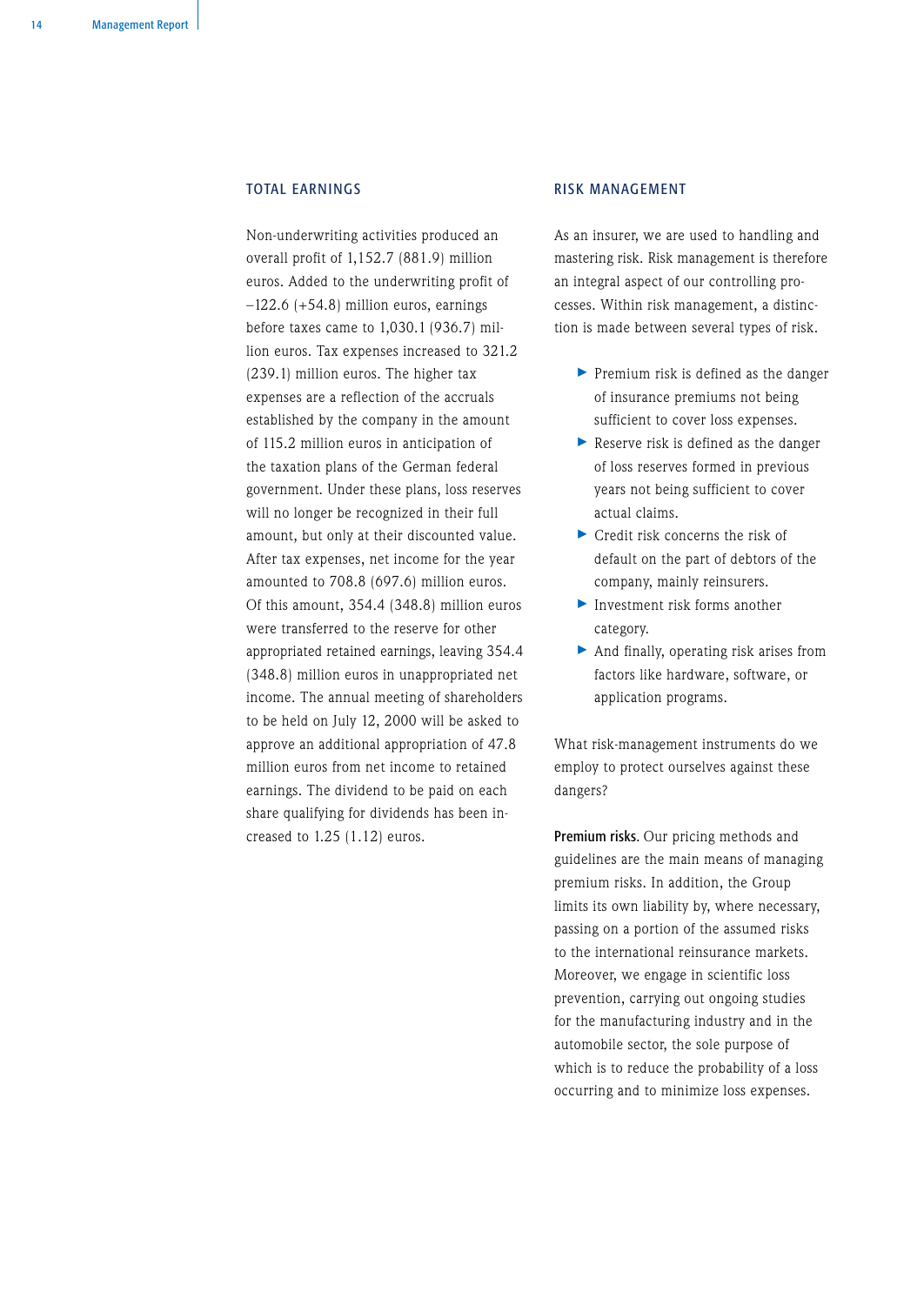Natural disasters like earthquakes, storms, and floods represent a special kind of challenge for risk management. While they occur less frequently than other loss-causing events, their consequences can often go well beyond the usual level of loss, for instance when entire regions are devastated. We employ modeling techniques to master such risks. This involves collating the data on earthquakes or weather patterns in such a way that natural disaster scenarios can be simulated.

To equalize fluctuations in the claims experience, Allianz AG disposes of claims equalization reserves in the amount of 608 million euros.

Reserve risks. Reserves need to be set up for insurance claims that have been submitted but not yet adjusted. To assess the appropriate amounts, we make use of historic values. In addition, we limit the risk by continually monitoring the development of these reserves. The accumulated know-how is channeled back into current assessments.

Credit risks. When selecting our reinsurance partners, we only consider companies that offer excellent security. To control credit risk, our Group companies employ wide-ranging rating information that is either generally available or acquired through internal studies. Investment risks. Investment is an integral part of the "insurance protection" service. The function of investments is to guarantee the promised benefits of insurance products. We need to take this close relationship into account when assessing investment risks.

We distinguish between market, credit and liquidity risk when managing the risks arising from our investments.

> Market risks arise from volatility in stock market and other capital market prices. We use sensitivity analyses and stress tests to monitor the impact of negative developments. The economic risk arising from changes in exchanges rates is low because our benefit commitments are backed by funds in the same currency.

> Credit risks relate to the risk of default by debtors and the possibility of deterioration in their credit-worthiness. We limit this risk by setting high requirements for the financial solidity of our debtors and diversifying exposure.

Derivative financial instruments – such as swaps, options and futures – are also used selectively to hedge against changes in prices and interest rates. Our internal investment and monitoring guidelines tend to be even stricter than the respective regulatory requirements.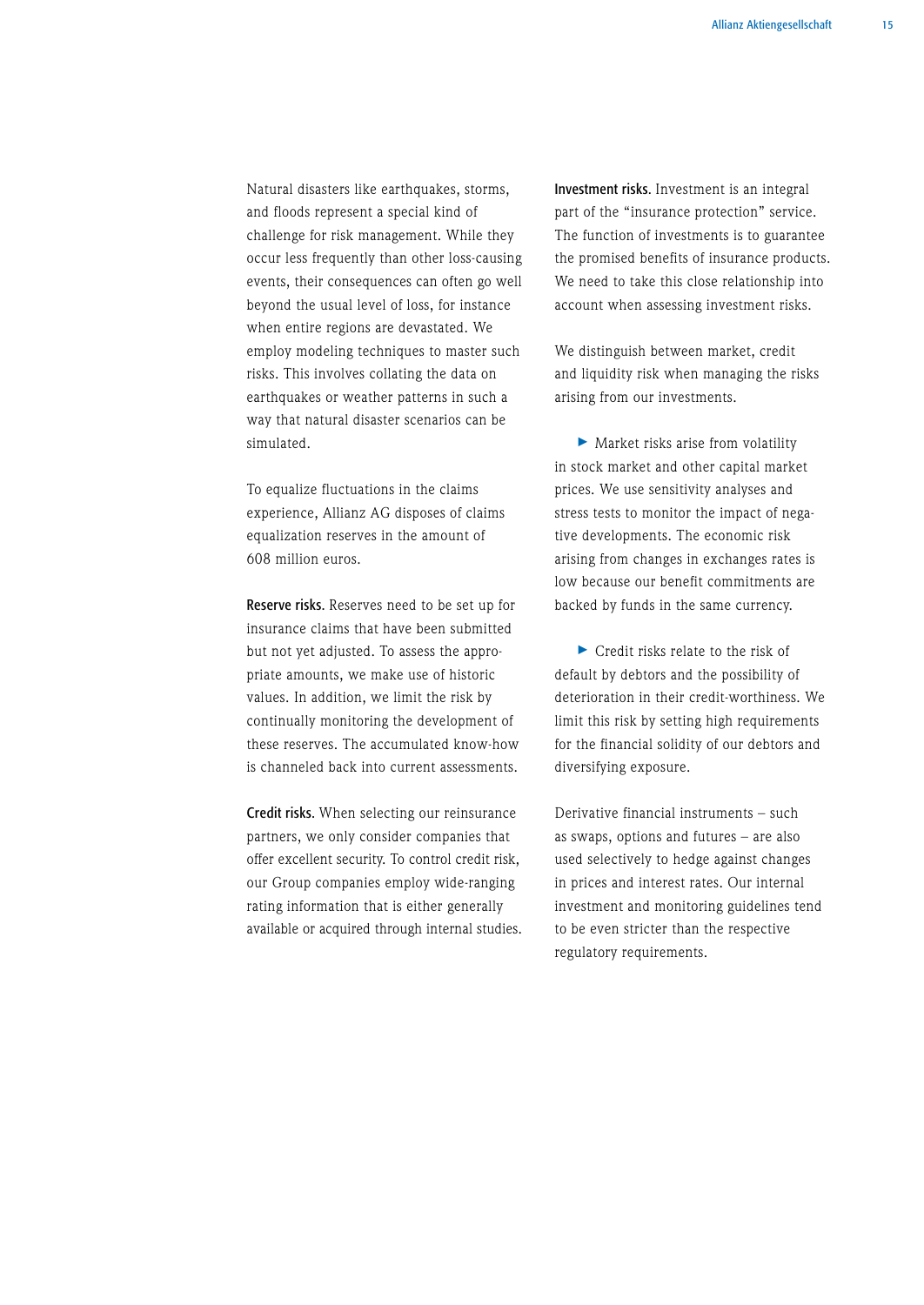Market and credit risks arising from the deployment of derivatives are subject to particularly stringent checks.

> Credit risks are assessed by measuring gross replacement values.

> Market risks are monitored using up-to-date value-at-risk calculations and stress tests, and by fixing stop-loss limits.

> Liquidity risk is monitored by reconciling our portfolio of investments with the obligations arising from our insurance operations. In addition, this risk is limited by planning our cash flows from ordinary activities. This approach ensures that we are able to meet the payment obligations arising from our insurance policies at all times.

Moreover, the composition and diversity of our investments are also to be seen as part of risk management. Our organization limits the risks arising from our investments by strictly separating trading, settlement and controlling.

Operating risks. The millennium changeover was viewed as a central risk for hardware, software and application programs alike. Allianz AG succeeded in averting the dangers, and the transition to the new year passed without a problem. Similarly, no problems have been reported in the course of the present fiscal year – February 29 was thought to be a particularly dangerous date. As a result, we can report a positive outcome of the intense preparations we carried out in previous years.

Legislators, regulatory authorities, rating agencies, and capital markets all represent additional risk-monitoring bodies. Between them they define the minimum level of precautionary measures in the individual countries and internationally. We go beyond the minimum requirements, constantly refining our risk-management models. To do this, we evaluate our risk data systematically, meaning that we are able to enhance the quality and efficiency of our risk management as a result. The international rating agencies Standard & Poor's and A.M. Best awarded their highest AAA and A++ ratings to the Allianz Group.

# LONG-TERM INCENTIVE PLAN

Our "Long-term Incentive Plan", which is in effect for several years at a time, is a prime example of our efforts in this direction. Under this plan, additional compensation is earned only if, after a two-year waiting period, two conditions are met:

- > Our share price must have outperformed the Dow Jones STOXX Index, and
- > it must have risen by more than 20%.

The senior managers of all Group companies are elligible to receive this component of compensation.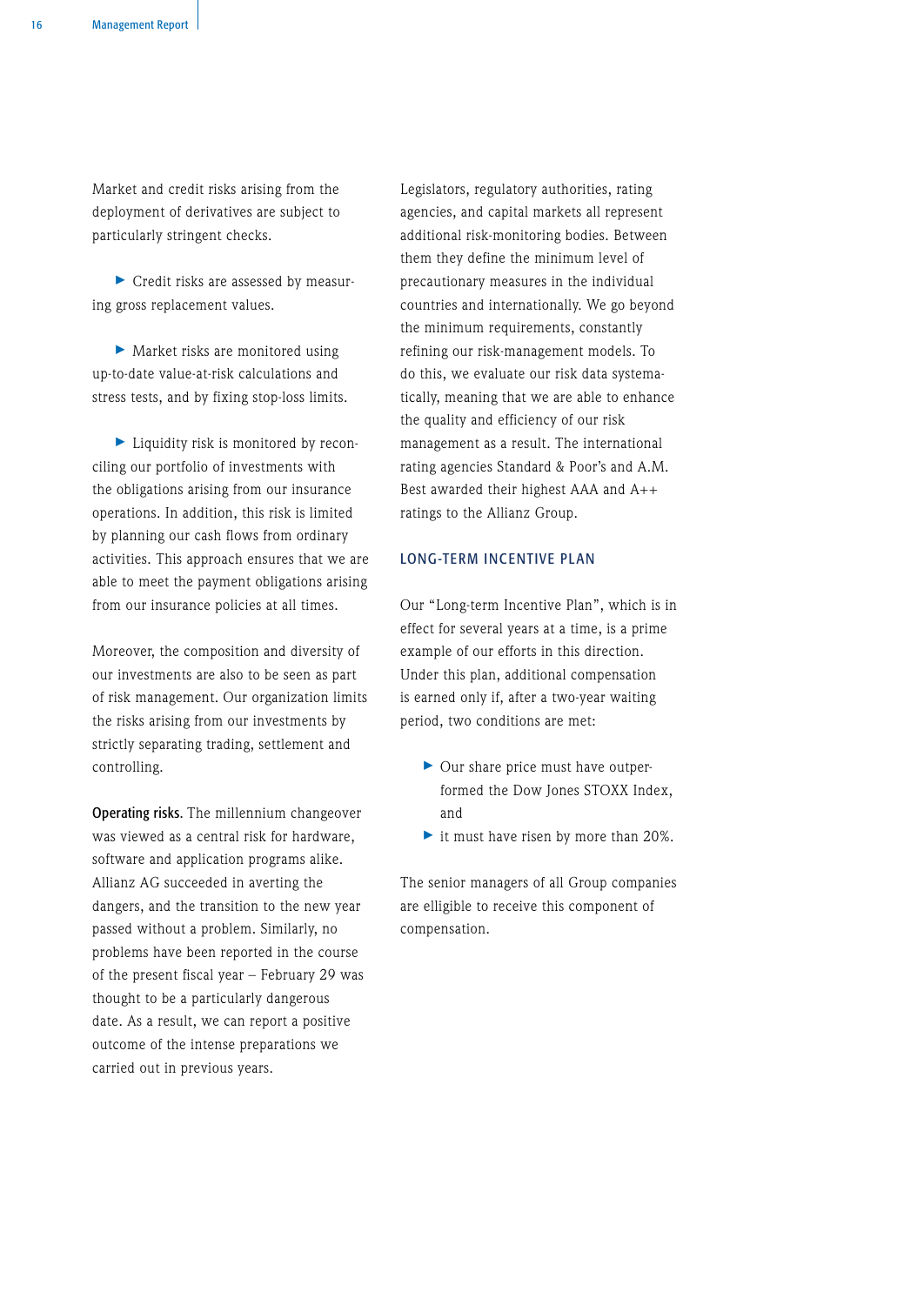# **OUTLOOK**

As the Group's reinsurer, Allianz AG participates in the premium income and earnings performance of the Group subsidiaries and affiliates. Because the greater part of this business still derives from Germany, our sales and earnings forecasts are heavily influenced by the developments in this primary insurance market. Although the higher premiums in the German automobile reinsurance began to reverse the downward trend in this market, we do not yet expect positive results in the year 2000. The industrial insurance market is still subject to intense rate competition. On the whole, we expect that premium income for the current fiscal year will be approximately the same as in the previous year. The losses feared in connection with the millennium changeover have not materialized to date, indicating that the initiatives undertaken by the company to reduce and prevent losses by working closely with customers were indeed successful. Because later claims could still be filed in certain reinsurance lines, however, we are not yet able to rule out loss expenses in relation to the millennium changeover.

Barring extraordinary major-damage claims, natural disasters and turmoil in the capital markets, we predict that earnings for the current fiscal year will remain on the level of the previous year.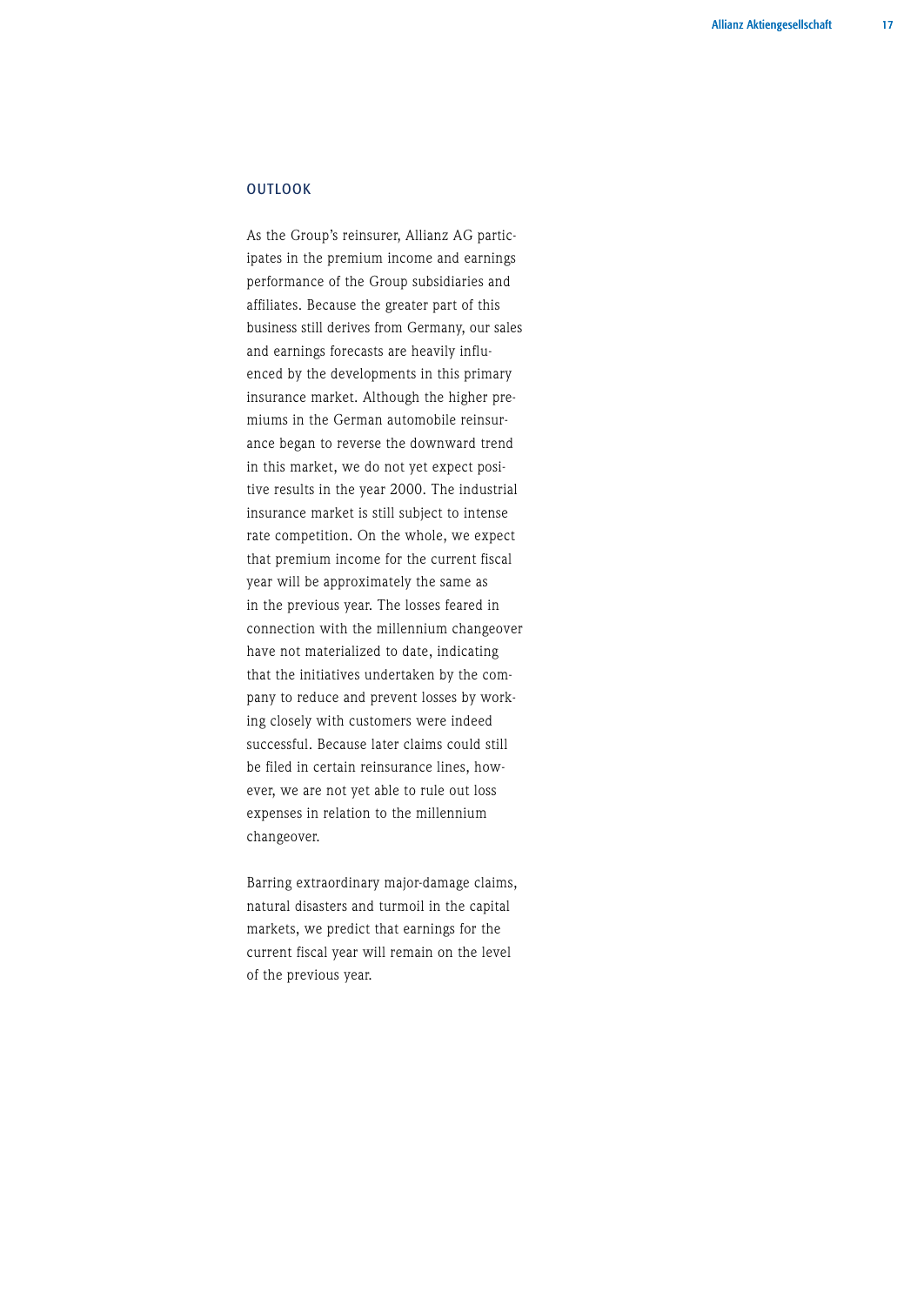# RECOMMENDATION FOR APPROPRIATION OF PROFIT ALLIANZ AKTIENGESELLSCHAFT

Unappropriated earnings of 354,437.500  $\epsilon$ are at the disposal of the annual meeting of shareholders. We propose that this amount be appropriated as follows:

- 1. Distribution of a dividend of  $1.25 \in$  per qualifying share, any amount payable on shares held by the company being carried forward to new account;
- 2. Allocation of 47,850,000  $\epsilon$  to other appropriated retained earnings.

Munich, May 2, 2000 Allianz Aktiengesellschaft

The Board of Management

Dr. Schulte-Noelle Dr. Achleitner Bremkamp Diekmann Dr. Faber Dr. Hagemann Hansmeyer Dr. Perlet Dr. Rupprecht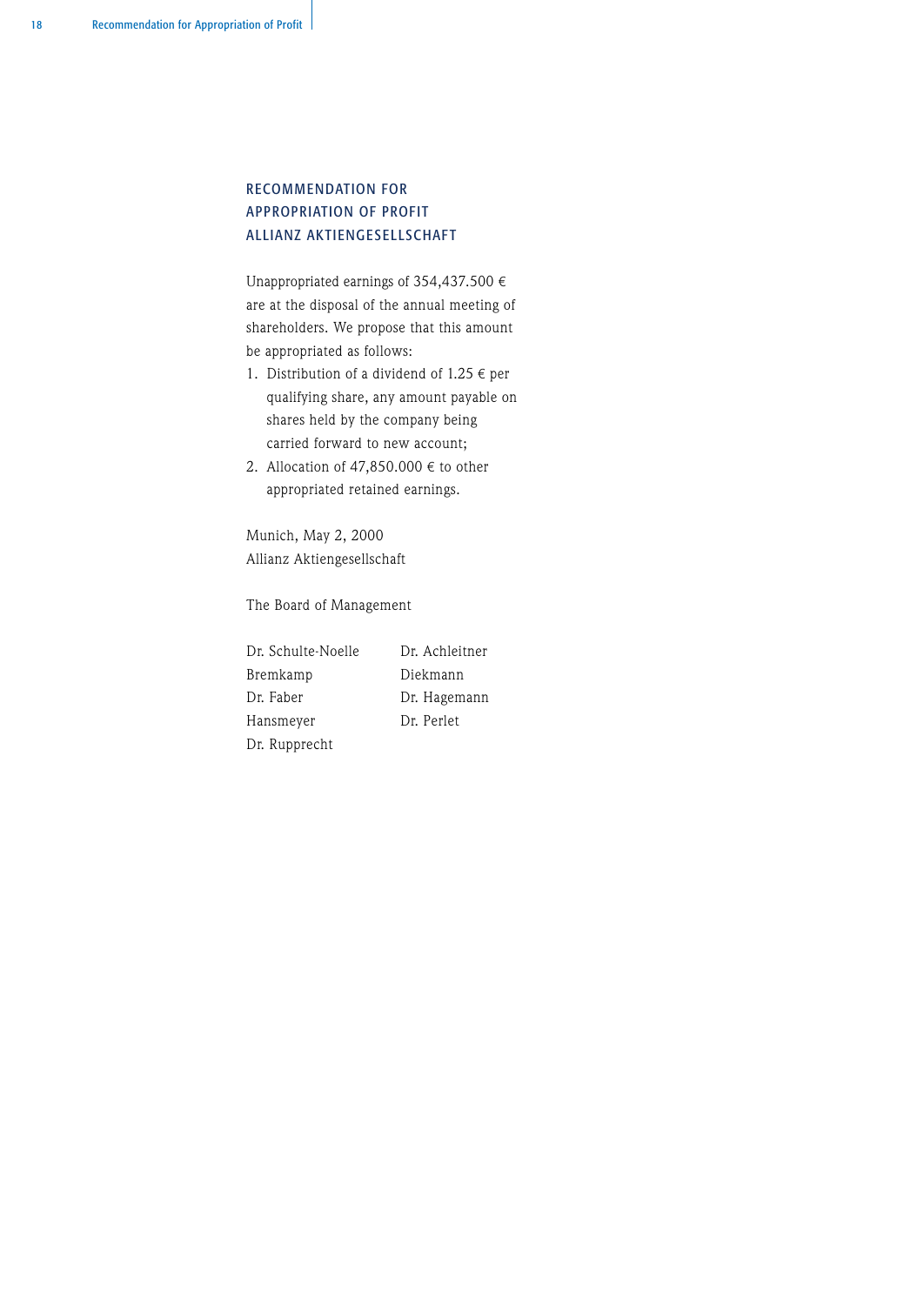Financial Statements Allianz Aktiengesellschaft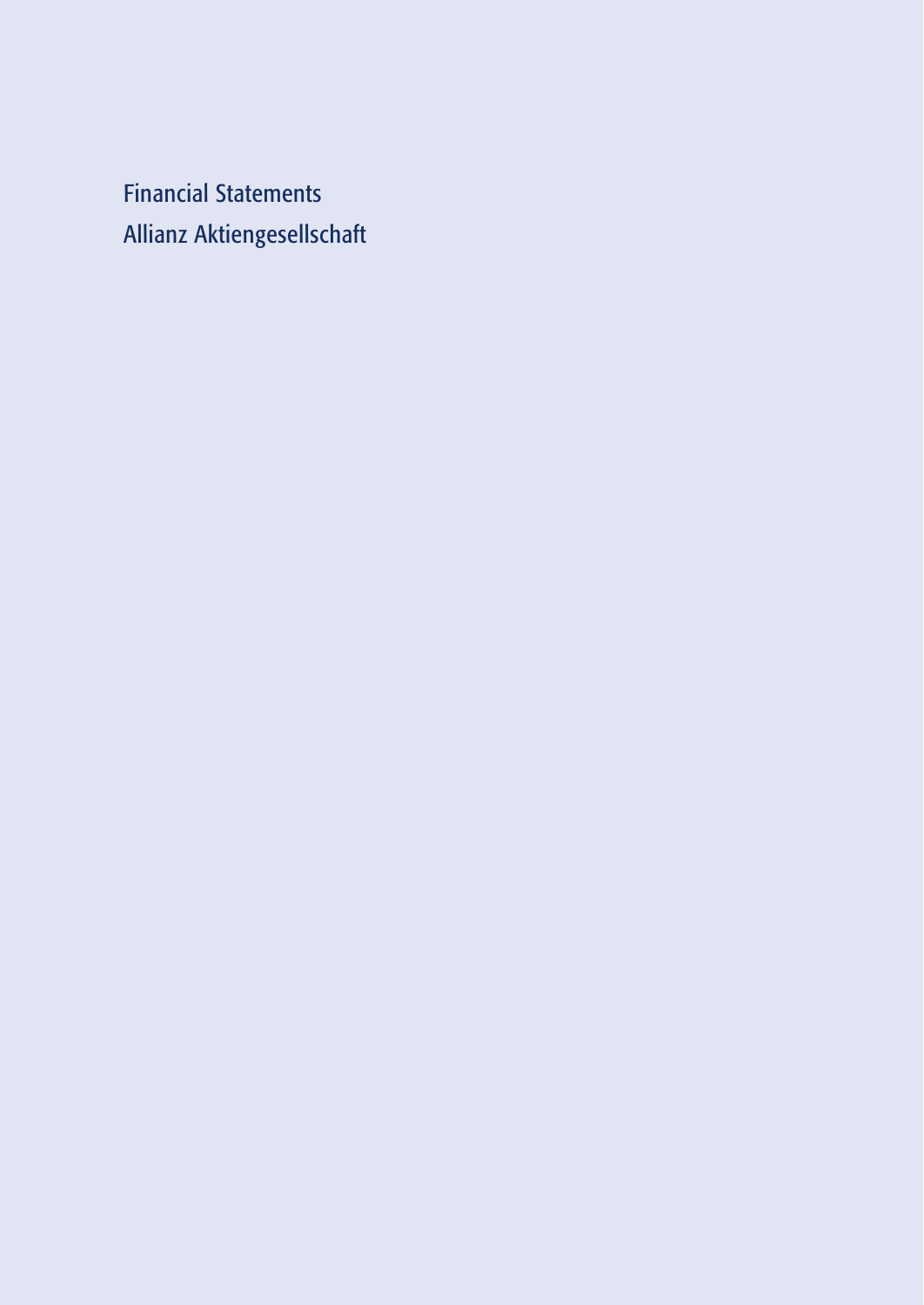# ASSETS

| Note                                                                                                 | 1999            | 1999            | 1998            |
|------------------------------------------------------------------------------------------------------|-----------------|-----------------|-----------------|
|                                                                                                      | $\epsilon$ 000s | $\epsilon$ 000s | $\epsilon$ 000s |
| A. Intangible assets<br>  1                                                                          |                 | 821             | 2 0 5 5         |
| <b>B.</b> Investments<br>$ 1  =  4 $                                                                 |                 |                 |                 |
| I. Real estate                                                                                       | 345,526         |                 | 322,744         |
| II. Investments in affiliated and associated companies                                               | 22,268,051      |                 | 19,652,862      |
| <b>III. Other investments</b>                                                                        | 3,805,316       |                 | 3,816,590       |
| IV. Funds held by others under reinsurance business assumed                                          | 8,709,931       |                 | 8,134,722       |
|                                                                                                      |                 | 35,128,824      | 31,926,918      |
| C. Receivables                                                                                       |                 |                 |                 |
| I. Accounts receivable on reinsurance business                                                       | 430,905         |                 | 355,208         |
| including $\epsilon$ 000s 124,713 (55,228) from affiliated companies                                 |                 |                 |                 |
| including € 000s 234,320 (1,309) from other companies in which long-term equity investments are held |                 |                 |                 |
| II. Other receivables                                                                                | 914,747         |                 | 694,498         |
| including $\epsilon$ 000s 841,722 (673,924) from affiliated companies                                |                 |                 |                 |
| including € 000s 303 (156) from other companies in which long-term equity investments are held       |                 |                 |                 |
|                                                                                                      |                 | 1,345,652       | 1,049,706       |
| D. Other assets                                                                                      |                 |                 |                 |
| I. Tangible fixed assets and inventories                                                             | 217             |                 | 246             |
| II. Cash with banks, checks and cash on hand                                                         | 63,102          |                 | 29,840          |
| III. Own shares                                                                                      | 237             |                 |                 |
| arithmetical value: € 000s 2 (-)                                                                     |                 |                 |                 |
| IV. Miscellaneous assets                                                                             | 449             |                 |                 |
|                                                                                                      |                 | 64,005          | 30,086          |
| E. Prepaid expenses<br>5                                                                             |                 |                 |                 |
| I. Accrued interest and rents                                                                        | 55,631          |                 | 57,706          |
| II. Other prepaid expenses                                                                           | 99,943          |                 | 118,826         |
|                                                                                                      |                 | 155,574         | 176,532         |
| <b>Total assets</b>                                                                                  |                 | 36,694,876      | 33,185,297      |

# EQUITY AND LIABILITIES

| Note           | 1999            | 1999            | 1999            | 1998               |
|----------------|-----------------|-----------------|-----------------|--------------------|
|                | $\epsilon$ 000s | $\epsilon$ 000s | $\epsilon$ 000s | $\epsilon$ 000s    |
| 6 <sup>1</sup> |                 |                 |                 |                    |
|                |                 | 627,891         |                 | 626,113            |
|                |                 | 7,182,716       |                 | 7,094,520          |
|                |                 |                 |                 |                    |
|                | 1,229           |                 |                 | 1,229              |
|                | 237             |                 |                 |                    |
|                | 2,473,556       |                 |                 | 2,046,940          |
|                |                 | 2,475,022       |                 | 2,048,169          |
|                |                 | 354,437         |                 | 348,809            |
|                |                 |                 | 10,640,066      | 10,117,611         |
| 7              |                 |                 | 449,519         | 449,519            |
| 8              |                 |                 | 251,349         | 126,656            |
|                |                 |                 |                 |                    |
|                | 825,901         |                 |                 | 780,043            |
|                |                 |                 |                 |                    |
|                | 293,801         | 532,100         |                 | 280,732<br>499,311 |
|                |                 |                 |                 |                    |
|                | 8,303,183       |                 |                 | 7,751,993          |
|                |                 |                 |                 |                    |
|                | 979,120         |                 |                 | 933,432            |
|                |                 | 7,324,063       |                 | 6,818,561          |
|                |                 |                 |                 |                    |
|                | 5,924,568       |                 |                 | 5,456,113          |
|                | 2,506,071       |                 |                 | 2,205,545          |
|                |                 | 3,418,497       |                 | 3,250,568          |
|                |                 |                 |                 |                    |
|                | 115,228         |                 |                 | 111,100            |
|                | 49,773          |                 |                 | 47,679             |
|                |                 | 65,455          |                 | 63,421             |
|                |                 | 607,500         |                 | 609,395            |
|                |                 |                 |                 |                    |
|                | 214,246         |                 |                 | 207,495            |
|                | 23,951          |                 |                 | 23,452             |
|                |                 | 190,295         |                 | 184,043            |
|                |                 |                 | 12,137,910      | 11,425,299         |
|                |                 |                 |                 |                    |

|                                                      | <b>Note</b> | 1999            | 1999            | 1999            | 1998            |
|------------------------------------------------------|-------------|-----------------|-----------------|-----------------|-----------------|
|                                                      |             | $\epsilon$ 000s | $\epsilon$ 000s | $\epsilon$ 000s | $\epsilon$ 000s |
| A. Shareholders' equity                              | 6           |                 |                 |                 |                 |
| I. Capital stock                                     |             |                 | 627,891         |                 | 626,113         |
| II. Additional paid-in capital                       |             |                 | 7,182,716       |                 | 7,094,520       |
| III. Appropriated retained earnings                  |             |                 |                 |                 |                 |
| 1. required by law                                   |             | 1,229           |                 |                 | 1,229           |
| 2. for own shares                                    |             | 237             |                 |                 |                 |
| 3. other                                             |             | 2,473,556       |                 |                 | 2,046,940       |
|                                                      |             |                 | 2,475,022       |                 | 2,048,169       |
| IV. Unappropriated retained earnings                 |             |                 | 354,437         |                 | 348,809         |
|                                                      |             |                 |                 | 10,640,066      | 10,117,611      |
| <b>B. Participating certificates</b>                 | 7           |                 |                 | 449,519         | 449,519         |
| <b>C. Special untaxed reserve</b>                    | 8           |                 |                 | 251,349         | 126,656         |
| <b>D. Insurance reserves</b>                         |             |                 |                 |                 |                 |
| I. Unearned premiums                                 |             |                 |                 |                 |                 |
| 1. Gross                                             |             | 825,901         |                 |                 | 780,043         |
| 2. less:                                             |             |                 |                 |                 |                 |
| amounts ceded                                        |             | 293,801         |                 |                 | 280,732         |
|                                                      |             |                 | 532,100         |                 | 499,311         |
| II. Aggregate reserve                                |             |                 |                 |                 |                 |
| 1. Gross                                             |             | 8,303,183       |                 |                 | 7,751,993       |
| 2. less:                                             |             |                 |                 |                 |                 |
| amounts ceded                                        |             | 979,120         |                 |                 | 933,432         |
|                                                      |             |                 | 7,324,063       |                 | 6,818,561       |
| III. Reserve for loss and loss adjustment expenses   |             |                 |                 |                 |                 |
| 1. Gross                                             |             | 5,924,568       |                 |                 | 5,456,113       |
| 2. less:                                             |             |                 |                 |                 |                 |
| amounts ceded                                        |             | 2,506,071       |                 |                 | 2,205,545       |
|                                                      |             |                 | 3,418,497       |                 | 3,250,568       |
| IV. Reserve for non-experience-rated premium refunds |             |                 |                 |                 |                 |
| 1. Gross                                             |             | 115,228         |                 |                 | 111,100         |
| 2. less:                                             |             |                 |                 |                 |                 |
| amounts ceded                                        |             | 49,773          |                 |                 | 47,679          |
|                                                      |             |                 | 65,455          |                 | 63,421          |
| V. Claims equalization and similar reserves          |             |                 | 607,500         |                 | 609,395         |
| VI. Other insurance reserves                         |             |                 |                 |                 |                 |
| 1. Gross                                             |             | 214,246         |                 |                 | 207,495         |
| 2. less:                                             |             |                 |                 |                 |                 |
| amounts ceded                                        |             | 23,951          |                 |                 | 23,452          |

|                                                                             | <b>Note</b> | 1999      | 1999            | 1998            |
|-----------------------------------------------------------------------------|-------------|-----------|-----------------|-----------------|
|                                                                             |             | € 000s    | $\epsilon$ 000s | $\epsilon$ 000s |
| E. Other accrued liabilities                                                | 9           |           | 2,657,519       | 2,540,987       |
| F. Funds held under reinsurance business ceded                              |             |           | 1,095,255       | 1,042,438       |
| <b>G. Other liabilities</b>                                                 | 10          |           |                 |                 |
| I. Accounts payable on reinsurance business                                 |             | 457,100   |                 | 412,232         |
| including $\epsilon$ 000s 405,468 (377,422) to affiliated companies         |             |           |                 |                 |
| including $\epsilon$ 000s 6,026 (6,976) to other companies                  |             |           |                 |                 |
| in which long-term equity investments are held                              |             |           |                 |                 |
| II. Liabilities to banks                                                    |             |           |                 | 46              |
| <b>III. Miscellaneous liabilities</b>                                       |             | 9,006,141 |                 | 7,070,492       |
| including taxes of $\in$ 000s 61,749 (38,880)                               |             |           |                 |                 |
| including $\epsilon$ 000s 8,616,523 (6,839,634) due to affiliated companies |             |           |                 |                 |
| including $\epsilon$ 000s 167,954 (100,841) due to other companies          |             |           |                 |                 |
| in which long-term equity investments are held                              |             |           |                 |                 |
|                                                                             |             |           | 9,463,241       | 7,482,770       |
| H. Deferred income                                                          |             |           | 17              | 17              |
| <b>Total equity and liabilities</b>                                         |             |           | 36,694,876      | 33,185,297      |
|                                                                             |             |           |                 |                 |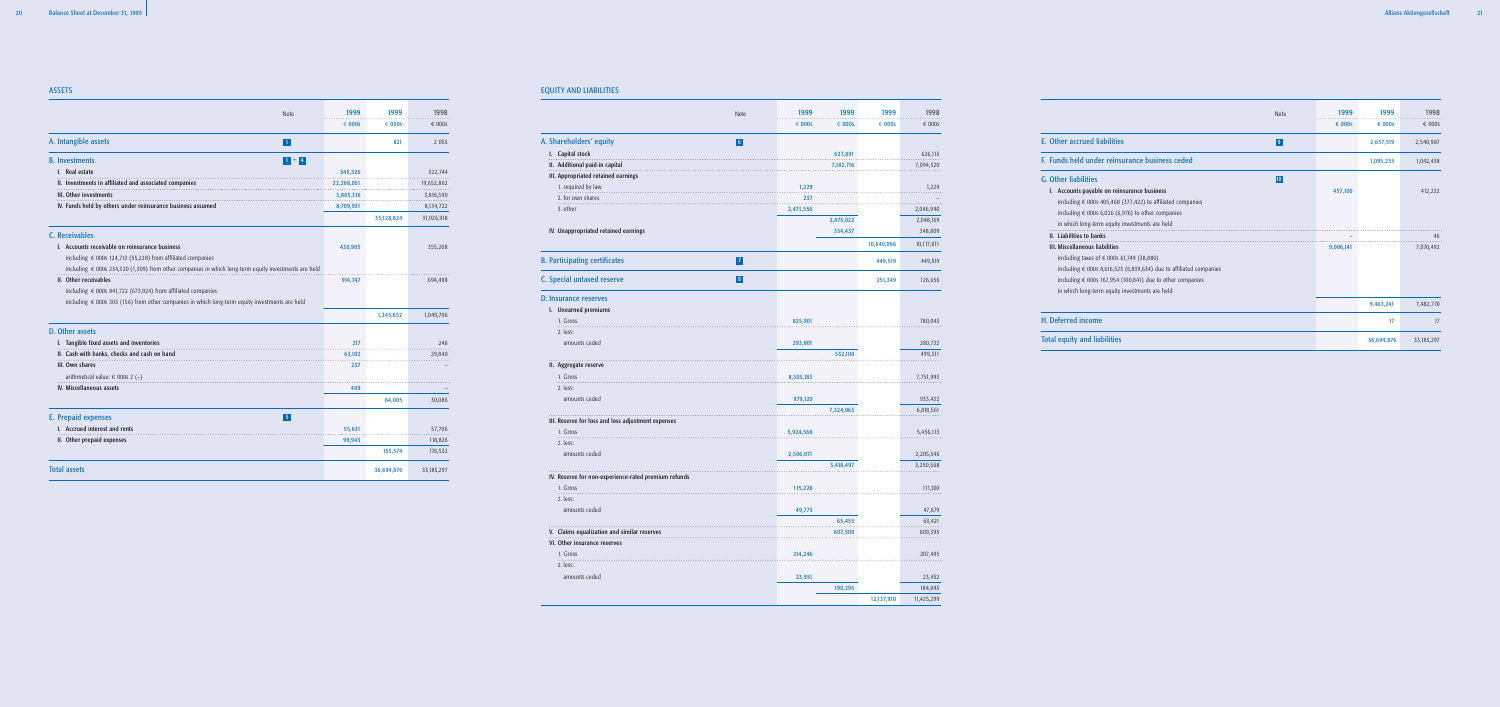# For the period from January 1 to December 31, 1999

|                                                            | <b>Note</b> | 1999         | 1999            | 1999            | 1998            |
|------------------------------------------------------------|-------------|--------------|-----------------|-----------------|-----------------|
|                                                            |             | € 000s       | $\epsilon$ 000s | $\epsilon$ 000s | $\epsilon$ 000s |
| I. Underwriting account                                    |             |              |                 |                 |                 |
| 1. Premiums earned - net                                   |             |              |                 |                 |                 |
| a. Gross premiums written                                  | 11          | 5,180,240    |                 |                 | 4,760,383       |
| b. Premiums ceded                                          |             | - 1,897,722  |                 |                 | - 1,771,719     |
|                                                            |             |              | 3,282,518       |                 | 2,988,664       |
| c. Change in unearned premiums - gross                     |             | – 26,059     |                 |                 | 42,296          |
| d. Change in unearned premiums ceded                       |             | 6,285        |                 |                 | $-29,302$       |
|                                                            |             |              | $-19,774$       |                 | 12,994          |
|                                                            |             |              |                 | 3,262,744       | 3,001,658       |
| 2. Allocated interest return - net                         | 12          |              |                 | 481,778         | 446,787         |
| 3. Other underwriting income - net                         |             |              |                 | 19,717          | 18,136          |
| 4. Loss and loss adjustment expenses - net                 |             |              |                 |                 |                 |
| a. Claims paid                                             |             |              |                 |                 |                 |
| aa. Gross                                                  |             | $-3,689,277$ |                 |                 | $-3,355,950$    |
| bb. Amounts ceded in reinsurance                           |             | 1,324,694    |                 |                 | 1,252,391       |
|                                                            |             |              | $-2.364.583$    |                 | – 2,103,559     |
| b. Change in reserve for loss and loss adjustment expenses |             |              |                 |                 |                 |
| aa. Gross                                                  |             | $-327,656$   |                 |                 | 21,489          |
| bb. Amounts ceded in reinsurance                           |             | 249,856      |                 |                 | $-68,204$       |
|                                                            |             |              | $-77,800$       |                 | $-46,715$       |
|                                                            |             |              |                 | $-2,442,383$    | $-2,150,274$    |
| 5. Change in other insurance reserves - net                | 13          |              |                 | - 343,553       | - 306,260       |
| 6. Expenses for non-experience-rated premium refunds - net |             |              |                 | $-28,568$       | - 34,548        |
| 7. Underwriting expenses - net                             | 14          |              |                 | $-811,552$      | $-728,364$      |
| 8. Other underwriting expenses - net                       |             |              |                 | $-262,666$      | $-234,949$      |
| 9. Subtotal                                                |             |              |                 | $-124,483$      | 12,186          |
| 10. Change in claims equalization and similar reserves     |             |              |                 | 1,895           | 42,656          |
| 11. Underwriting result - net                              |             |              |                 | $-122,588$      | 54,842          |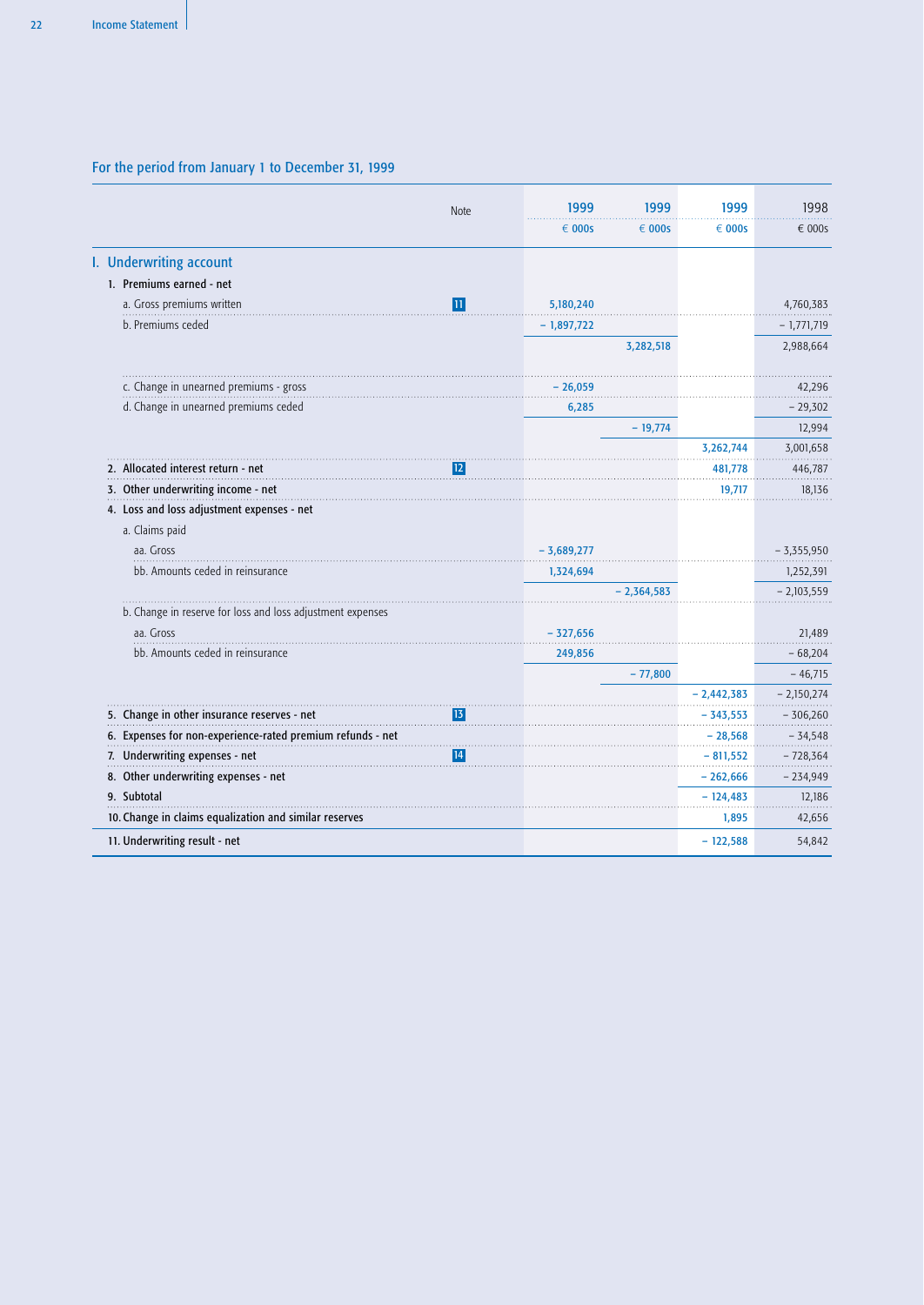|                                                      | <b>Note</b> | 1999            | 1999            | 1999            | 1998       |
|------------------------------------------------------|-------------|-----------------|-----------------|-----------------|------------|
|                                                      |             | $\epsilon$ 000s | $\epsilon$ 000s | $\epsilon$ 000s | € 000s     |
| II. Non-underwriting account                         |             |                 |                 |                 |            |
| 1. Investment income                                 | <b>15</b>   |                 | 2,766,825       |                 | 2,218,457  |
| 2. Investment expenses                               | $16 - 17$   |                 | $-787,036$      |                 | $-703,466$ |
|                                                      |             |                 | 1,979,789       |                 | 1,514,991  |
| 3. Allocated interest return                         |             |                 | $-538,259$      |                 | $-510,987$ |
|                                                      |             |                 |                 | 1,441,530       | 1,004,004  |
| 4. Other income                                      | 18          |                 | 246,473         |                 | 326,677    |
| 5. Other expenses                                    | 19          |                 | $-535,330$      |                 | $-448,801$ |
|                                                      |             |                 |                 | $-288,857$      | $-122,124$ |
| 6. Non-underwriting result                           |             |                 |                 | 1,152,673       | 881,880    |
| 7. Earnings from ordinary activities before taxation |             |                 |                 | 1,030,085       | 936,722    |
| 8. Income taxes                                      | 1201        | $-903,860$      |                 |                 | $-674,346$ |
| less amounts charged to other companies in the Group |             | 584,602         |                 |                 | 437,429    |
|                                                      |             |                 | $-319,258$      |                 | $-236,917$ |
| 9. Other taxes                                       |             | $-2.303$        |                 |                 | $-2,584$   |
| less amounts charged to other companies in the Group |             | 313             |                 |                 | 391        |
|                                                      |             |                 | $-1,990$        |                 | $-2,193$   |
|                                                      |             |                 |                 | $-321,248$      | $-239,110$ |
| Net income<br>10.                                    | 21          |                 |                 | 708,837         | 697,612    |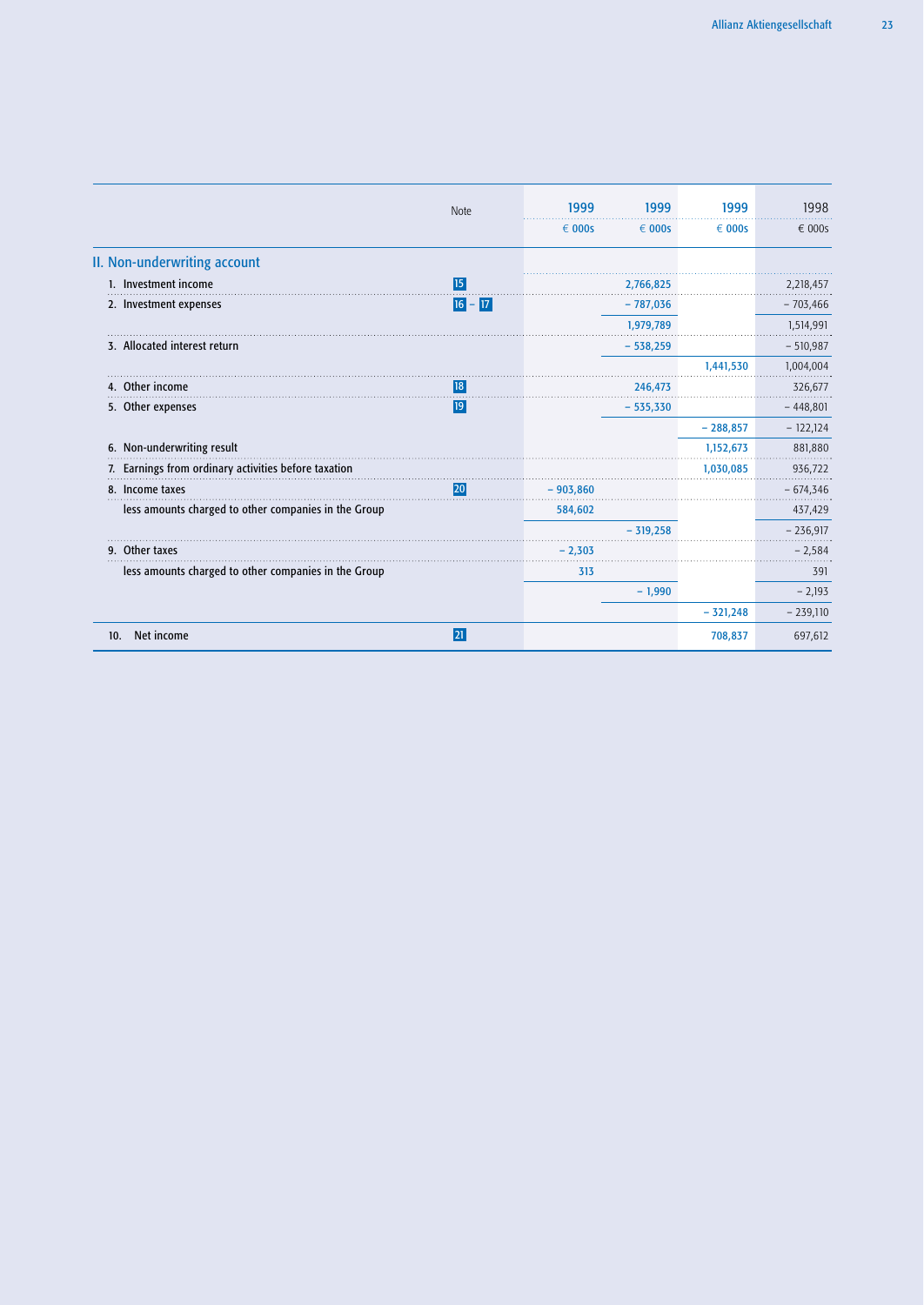### Legal Regulations

The financial statements and Management Report have been prepared in accordance with the regulations contained in the German Commercial Code (HGB), the Corporation Law (AktG), the Law on the supervision of insurance enterprises (VAG), and the Government Order on the external accounting requirements of insurance enterprises (RechVersV).

The above-mentioned regulations for the Company as a reinsurance company not only address the special contents of the financial statements and Management Report but also the extended deadlines for their preparation. All amounts in the financial statements are stated in and rounded out to euro thousands  $(\epsilon 000s)$ , the figures for the previous year being converted accordingly. The rate of exchange is DM 1.95583 for  $1 \in$ .

# Accounting, Valuation and Calculation Methods

# Requirement to restate original values, revaluations and special untaxed reserve

The requirement to restate original values was applied for the first time in fiscal year 1999. This requirement involves amounts being written up on assets, which have been written down to a lower market value in previous years, if a higher market value is attributed to them on the balance sheet date. Assets were written up either to the amount of the amortized cost or to a lower market value or stock-market value. During the year under review, amounts were written back for securities and investments in affiliated enterprises. They were reported as income and 80 per cent was taken to the special untaxed reserve in accordance with fiscal regulations. This reserve will be released over a maximum period of 4 years.

Real estate (i.e. real property and equivalent rights and buildings including buildings on leased land) is recorded at cost less accumulated depreciation. Depreciation has been calculated at the highest rates allowable for tax purposes using the straight-line or declining balance methods.

Investments in affiliated and associated enterprises and other long-term equity investments are recorded at cost and written down to fair market value in accordance with the German Commercial Code (§ 253(2) HGB).

Stocks, investment fund units, bearer bonds and other fixed and variable income securities, miscellaneous investments and own shares are valued at whichever is lower, the acquisition cost or fair market value on the balance sheet date in accordance with the German Commercial Code (§ 341b(2) in conjunction with § 253(1) and (3) HGB). An average cost has been established where securities of the same kind were purchased at different cost.

Tangible and intangible fixed assets and inventories, miscellaneous assets are recorded at cost less tax-allowable depreciation or amortization. Assets of low value are written off immediately in full.

Receivables have been recorded at face value less repayments. They consist of the following:

- ▶ Loans to affiliated enterprises,
- > Debentures and loans,
- > Bank deposits,
- > Funds held by others under reinsurance business assumed,
- > Accounts receivable on reinsurance business,
- ▶ Other receivables,
- > Cash with banks, checks and cash on hand,
- > Accrued interest and rents.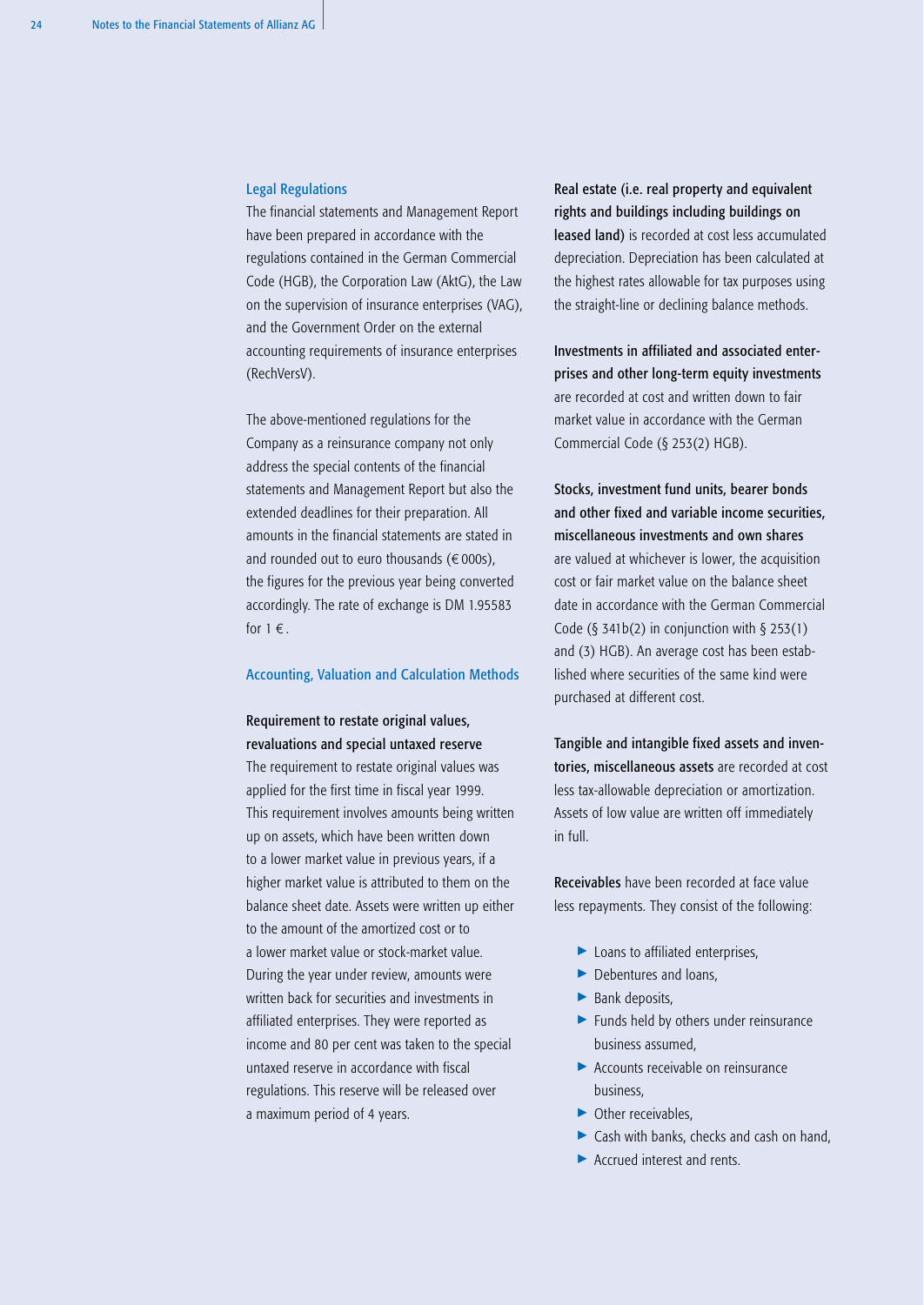# Insurance reserves consist of the following:

- > Unearned premiums,
- ▶ Aggregate policy reserve,
- ▶ Reserve for loss and loss adjustment expenses,
- ▶ Reserve for premium refunds (non-experience-rated),
- ▶ Other insurance reserves.

These reserves were set up according to information provided by the ceding insurers, estimated to a certain extent.

The reinsurers' shares were calculated in accordance with the reinsurance contracts.

The claims equalization reserve, the reserve for nuclear plants and the product liability reserve for major pharmaceutical risks were calculated for the net retention portion according to § 341h of the German Commercial Code in conjunction with § 29 and § 30 of the Government Order on the external accounting requirements of insurance enterprises.

# Other accrued liabilities

The pension accruals are calculated actuarially based on the updated 1998 mortality tables of Dr. K. Heubeck. The full amount of the liability calculated in this way has been recorded in the financial statements. Miscellaneous accrued liabilities have been recorded as projected. The accrued liabilities for early retirement benefits and employee long-service awards have been calculated using actuarial principles.

Liabilities consist of:

- > Participating certificates,
- > Funds held under reinsurance business ceded,
- ▶ Accounts payable on reinsurance business,
- ▶ Other liabilities.

These liabilities are recorded at the amounts payable on maturity. Annuities are recorded at present value.

# Deferred income

Premiums and discounts carried forward as prepaid expenses are spread over the remaining life of the related loans outstanding.

# Approximation and simplification procedures

The reinsurance cessions of individual ceding insurers are accounted for up to 12 months late owing to their statements of account not being received in time. This business accounts for nine percent of gross premium income.

# Foreign currency translation

Investments denominated in foreign currencies are stated at an amount based on the local currency and the exchange rate on the balance sheet date. The modified or strict lower of either cost or market principles is used. The other balance sheet items are valued in accordance with established principles for currency translation for open and – where applicable – closed positions.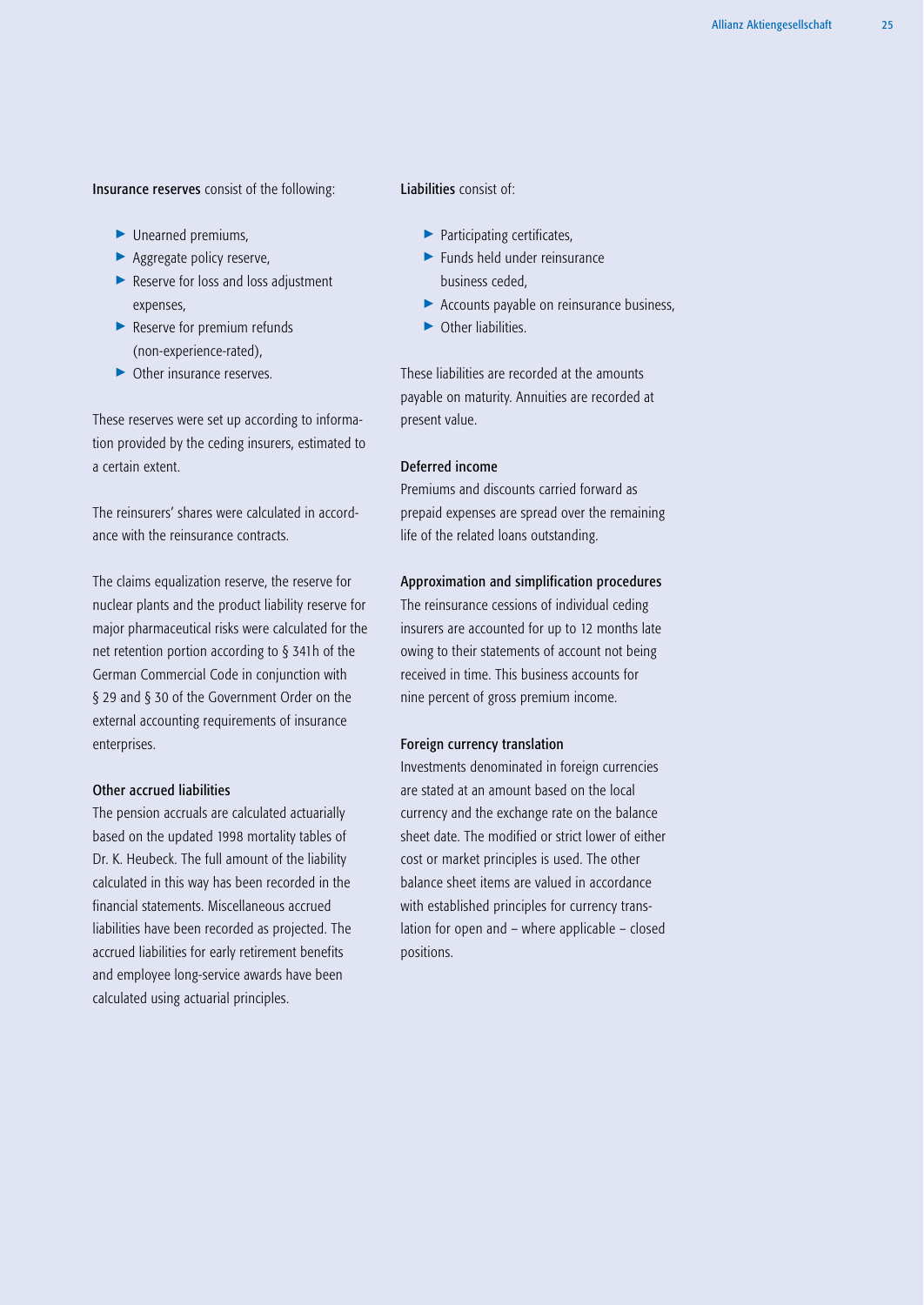# **L** Changes under asset headings A., B.I. through B.III. in fiscal year 1999

|              |                                                                              |                 | Values stated at 12/31/1998 |                 |  |
|--------------|------------------------------------------------------------------------------|-----------------|-----------------------------|-----------------|--|
|              |                                                                              | $\epsilon$ 000s | $\frac{0}{0}$               | $\epsilon$ 000s |  |
| A.           | Intangible assets                                                            |                 |                             |                 |  |
|              | Other intangible assets                                                      | 2,055           |                             | 101             |  |
| B.I.         | <b>Real estate</b>                                                           | 322,744         | 1.4                         | 40,510          |  |
|              | B.II. Investments in affiliated and associated enterprises                   |                 |                             |                 |  |
|              | 1. Investments in affiliated enterprises                                     | 18,518,546      | 77.8                        | 3,252,166       |  |
|              | 2. Loans to affiliated enterprises                                           | 728,646         | 3.1                         | 38,031          |  |
|              | 3. Investments in other enterprises                                          | 402,844         | 1.7                         | 419,118         |  |
|              | 4. Loans to other enterprises in which long-term equity investments are held | 2,826           | 0.0                         | 128             |  |
|              | Subtotal B.II.                                                               | 19,652,862      | 82.6                        | 3,709,443       |  |
|              | <b>B.III. Other investments</b>                                              |                 |                             |                 |  |
|              | 1. Stocks, investment fund units and other variable income securities        | 945,864         | 4.0                         | 618,638         |  |
|              | 2. Bearer bonds and other fixed income securities                            | 2,684,952       | 11.3                        | 1,773,114       |  |
|              | 3. Other loans                                                               |                 |                             |                 |  |
|              | Debentures and loans                                                         | 97              | 0.0                         | 612,559         |  |
|              | 4. Bank deposits                                                             | 175,446         | 0.7                         | 57,453          |  |
|              | 5. Miscellaneous investments                                                 | 10,231          | 0.0                         | 17,625          |  |
|              | Subtotal B.III.                                                              | 3,816,590       | 16.0                        | 3,079,389       |  |
|              | Subtotal B.I - B.III.                                                        | 23,792,196      | 100.0                       | 6,829,342       |  |
| <b>Total</b> |                                                                              | 23,794,251      |                             | 6,829,443       |  |

# Market value of investments 2

The market value of holdings of real estate, dividend-bearing stocks (investments in affiliated and associated enterprises, other shares and investment fund units) and bearer bonds at December 31, 1999 amounted to  $\epsilon$  59.5 billion. The corresponding balance sheet valuation of these investments was  $\in$  25.5 billion.

The following valuation methods have been used to arrive at market value:

# Real estate

Land and buildings as a rule at capitalized earnings value, new buildings at cost, in each case as at December 31, 1999.

The values are broken down as follows between individual asset categories:

|                         | <b>Book value</b>      | <b>Market value</b>    | Valuation              |
|-------------------------|------------------------|------------------------|------------------------|
|                         | 12/31/1999             | 12/31/1999             | reserve<br>12/31/1999  |
|                         | $\epsilon$ in billions | $\epsilon$ in billions | $\epsilon$ in billions |
| Real estate             | 0.3                    | 0.9                    | 0.6                    |
| Dividend-bearing stocks | 22.8                   | 56.1                   | 33.3                   |
| Bearer bonds            | 2.4                    | 2.5                    | 0.1                    |
| <b>Total</b>            | 25.5                   | 59.5                   | 34.0                   |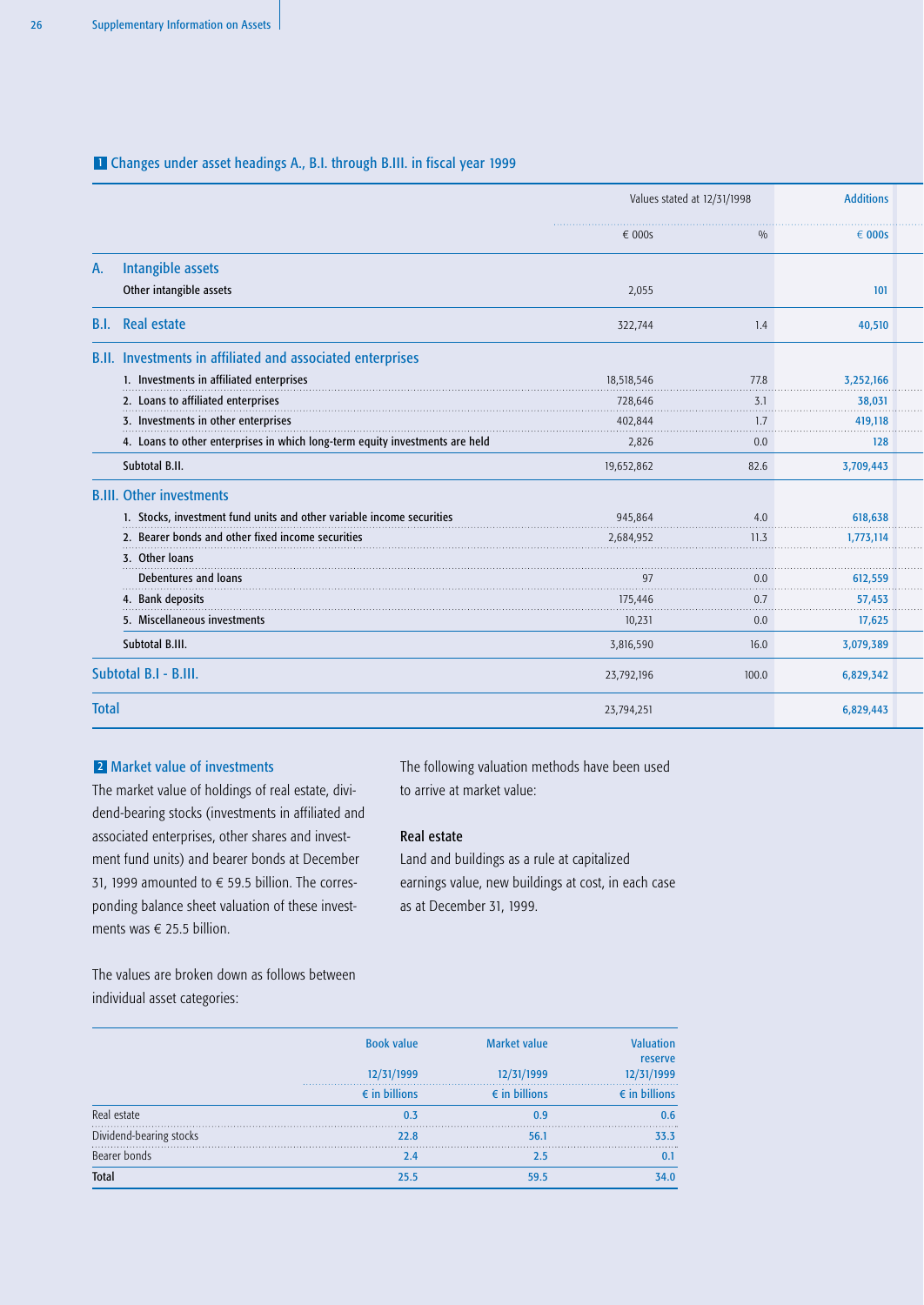| <b>Transfers</b>         | <b>Disposals</b> | <b>Revaluation</b>       | <b>Depreciation</b> | Net Additions (+)<br>Net Disposals $(-)$ |                 | Values stated at 12/31/1999 |
|--------------------------|------------------|--------------------------|---------------------|------------------------------------------|-----------------|-----------------------------|
| $\epsilon$ 000s          | $\epsilon$ 000s  | $\epsilon$ 000s          | $\epsilon$ 000s     | $\epsilon$ 000s                          | $\epsilon$ 000s | $\frac{0}{0}$               |
|                          |                  |                          |                     |                                          |                 |                             |
| $\overline{\phantom{0}}$ | -                | $\overline{\phantom{0}}$ | 1,335               | $-1,234$                                 | 821             |                             |
|                          | 1,764            | 400                      | 16,364              | $+22,782$                                | 345,526         | 1.3                         |
|                          |                  |                          |                     |                                          |                 |                             |
| 7,793                    | 300,934          | 106,451                  | 127,823             | $+2,937,653$                             | 21,456,199      | 81.2                        |
|                          | 88,539           |                          |                     | $-50,508$                                | 678,138         | 2.6                         |
| 7.793                    | 680,560          | 128                      | 23                  | $-269,130$                               | 133,714         | 0.5                         |
|                          | 2,954            |                          |                     | $-2,826$                                 |                 |                             |
|                          | 1,072,987        | 106,579                  | 127,846             | $+2,615,189$                             | 22,268,051      | 84.3                        |
|                          |                  |                          |                     |                                          |                 |                             |
|                          | 375,046          | 19,643                   | 1,780               | $+261,455$                               | 1,207,319       | 4.6                         |
|                          | 2,109,964        | 19,472                   | 14,481              | $-331,859$                               | 2,353,093       | 8.9                         |
|                          |                  |                          |                     |                                          |                 |                             |
|                          | 600,656          |                          |                     | $+11,903$                                | 12,000          | 0.0                         |
|                          |                  |                          |                     | $+ 57,453$                               | 232,899         | 0.9                         |
|                          | 27,851           |                          |                     | $-10,226$                                | 5               | 0.0                         |
|                          | 3,113,517        | 39,115                   | 16,261              | $-11,274$                                | 3,805,316       | 14.4                        |
|                          | 4,188,268        | 146,094                  | 160,471             | $+2,626,697$                             | 26,418,893      | 100.0                       |
|                          | 4,188,268        | 146,094                  | 161,806             | $+2,625,463$                             | 26,419,714      |                             |

# Dividend-bearing stocks

Quoted companies at the stock exchange price quoted on the last trading day of 1999. Nonquoted companies at their net worth calculated by the DVFA method or at acquisition cost.

# Bearer bonds and other fixed income securities

At the stock exchange value quoted on the last trading day of 1999.

**3** Miscellaneous investments (Assets B.III.5.) These consist entirely of holdings in private limited liability companies.

# Disclosure of equity investments 4

The information required by the German Commercial Code (§ 285 no. 11 HGB) is filed with the Commercial Register at the Municipal Court in Munich.

**5** Other prepaid expenses (Assets E.II.) This heading includes  $\epsilon$  000s 27,083 (26,571) in respect of repayment premiums on loans to affiliated enterprises and  $\epsilon$  000s 72,542 (91,986) in respect of debt discount on miscellaneous liabilities.

# Collateral

Assets included in the balance sheet totaling  $\epsilon$  000s 966 037 (864 149) are subject to restricted usage through collateral.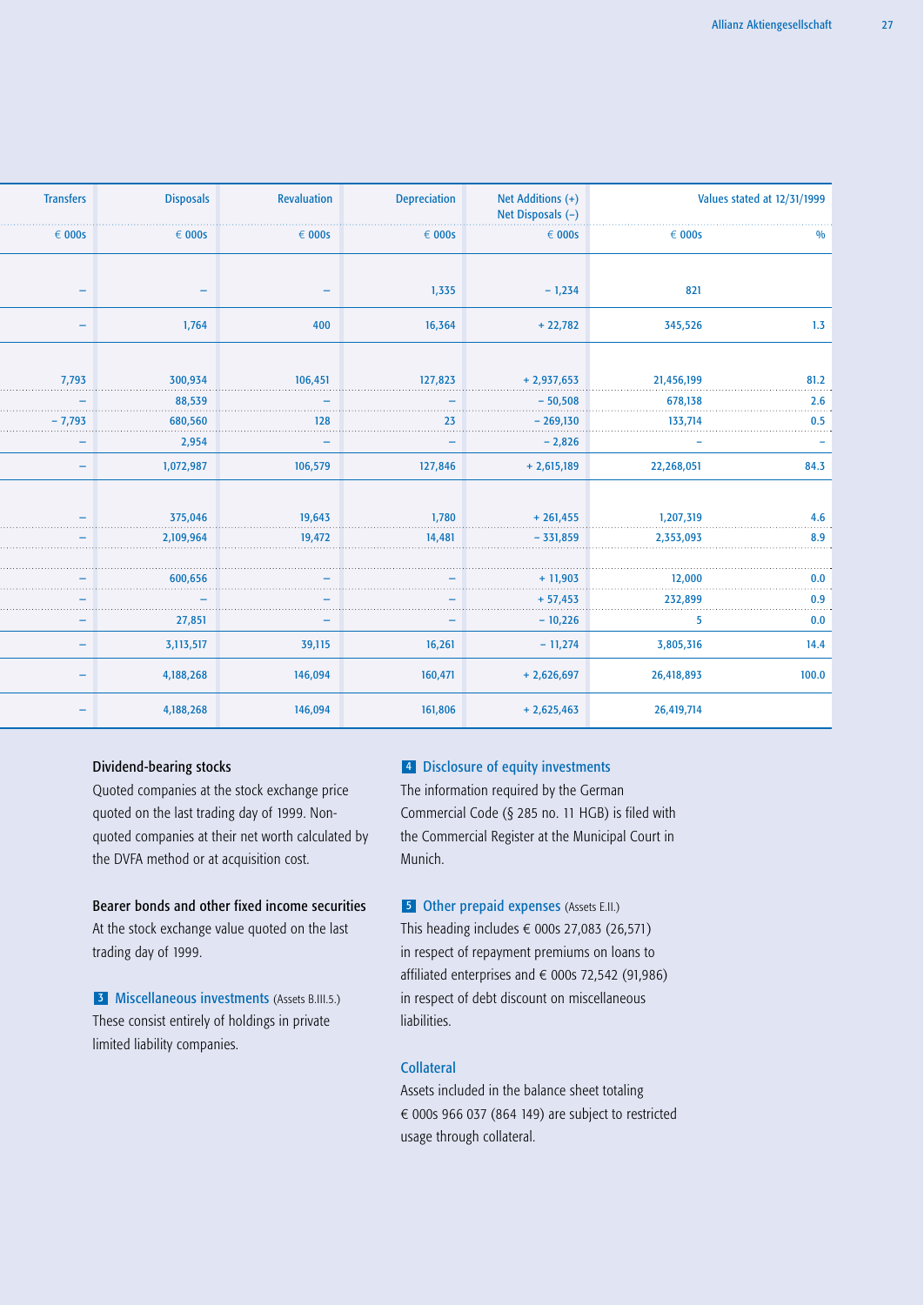**6** Shareholders' equity (Liabilities A.I.)

In March 1999, the capital stock of the Company and all other DM amounts in the statutes were restated in euros. In order for each no-par value share to have a mathematical value of precisely 2.56 euros as a proportion of the capital stock, the capital was increased from Company resources without issuing any new shares by 867,141.04 euros to 626,979,840.00 euros, on the basis of the resolution adopted by the annual meeting of shareholders. In September 1999, a further 356,000 shares with a mathematical value of 911,360 euros (0.1 percent) as a proportion of the capital stock were issued at a price of 250.30 euros each, enabling employees of Allianz Group enterprises in Germany to take up 233,055 employee shares at a price of 150.32 euros. 122,000 shares with a mathematical value of 312,320 euros as a proportion of the capital stock were sold on the stock market at an average price of 289.11 euros in December 1999. The Company held 945 of its own shares with a mathematical value of 2,419.20 euros (less than 0.1 percent) as a proportion of the capital stock at the end of 1999.

## Additional paid-in capital (Liabilities A.II.)

|                                           | $\epsilon$ 000s |
|-------------------------------------------|-----------------|
| 12/31/1998                                | 7.094.520       |
| + Transfer from capital increases in 1999 | 88.196          |
| 12/31/1999                                | 7,182,716       |

The capital stock at December 31, 1999 amounted to 627,891,200 euros, divided into 245,270,000 registered shares. The shares have no par value as such but a mathematical value of 2.56 euros each as a proportion of the capital stock.

At the end of the year under review there was authorized unissued capital with a nominal value of 135,492,348.52 euros, which can be issued at any time up to September 30, 2000. The preemptive rights of shareholders can be excluded up to an amount of 12,574,623.05 euros in order to utilize fractions arising from smoothing the amount of the increase or of the capital and offer new shares to the holders of shares issued against options exercised during the period between adoption of the resolution to increase the capital and publication of the subscription offer. There was a further 30,677,512.87 euros of authorized unissued capital II which can be utilized up to July 7, 2003. The pre-emptive rights of shareholders can be excluded in order to issue the new shares at a price not materially below the quoted market value. Authorized unissued capital III can be used

|                    | 12/31/1998<br>$\epsilon$ 000s | <b>From</b><br>unapprop-<br>riated 1998<br>retail<br>$\epsilon$ 000s | <b>From</b><br>1999 net<br>income<br>$\epsilon$ 000s | <b>Capital</b><br>increase from<br>company<br><b>reserves</b><br>$\epsilon$ 000s | <b>Allocation</b><br>for own<br><i>interests</i> | 12/31/1999<br>$\epsilon$ 000s |
|--------------------|-------------------------------|----------------------------------------------------------------------|------------------------------------------------------|----------------------------------------------------------------------------------|--------------------------------------------------|-------------------------------|
|                    |                               |                                                                      |                                                      |                                                                                  | $\epsilon$ 000s                                  |                               |
| 1. Required by law | 1.229                         |                                                                      |                                                      |                                                                                  |                                                  | 1,229                         |
| 2. For own shares  |                               | -                                                                    | -                                                    |                                                                                  | 237                                              | 237                           |
| 3. Other           | 2,046,940                     | 73,320                                                               | 354,400                                              | $-867$                                                                           | $-237$                                           | 2,473,556                     |
| <b>Total</b>       | 2,048,169                     | 73,320                                                               | 354,400                                              | $-867$                                                                           |                                                  | 2,475,022                     |

Appropriated retained earnings (Liabilities A.III.)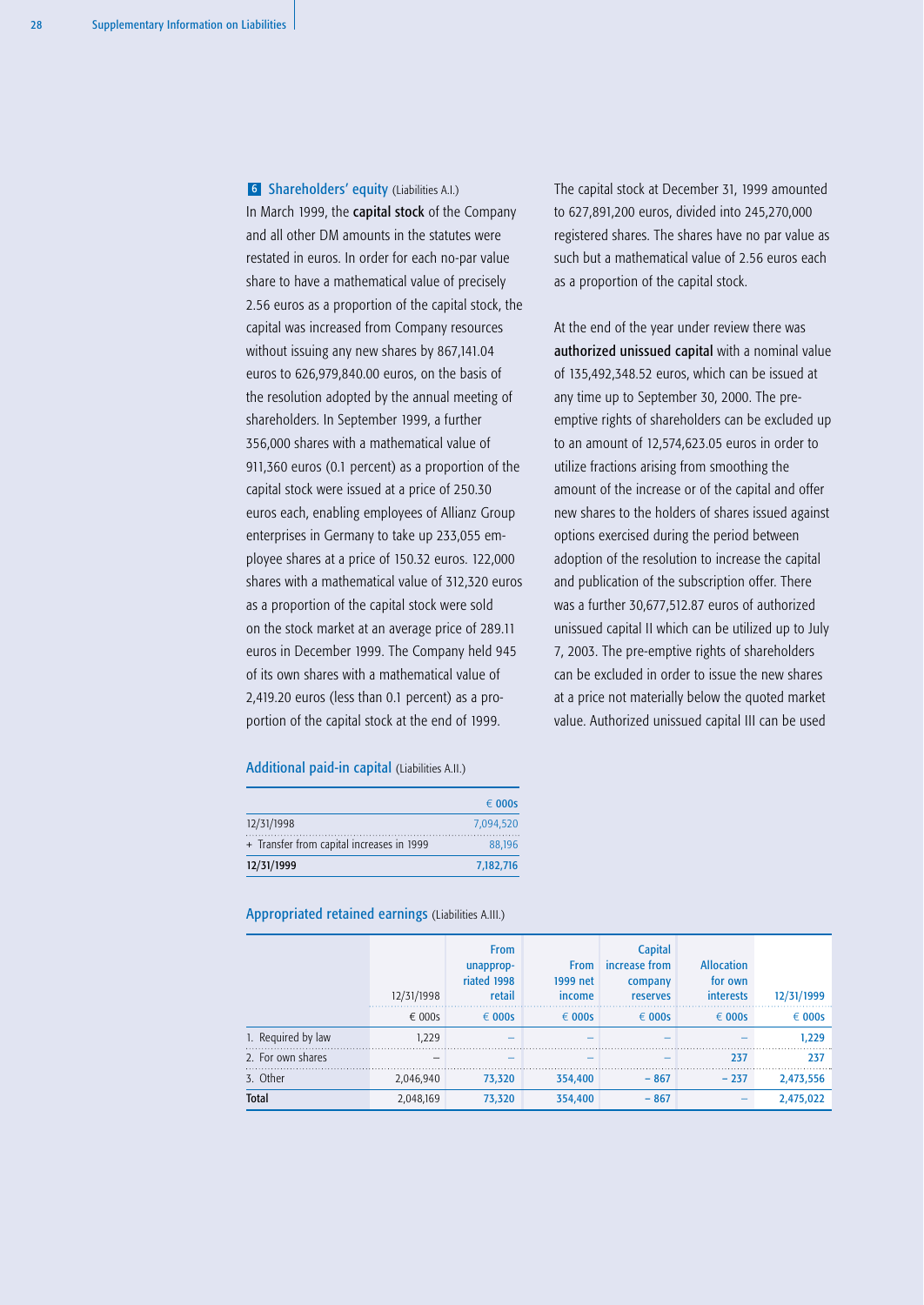at any time up to July 7, 2003 to issue shares with a nominal value of 51,129,188.12 euros for a noncash consideration. The pre-emptive rights of shareholders are excluded. Authorized unissued capital IV of 2,469,521.77 euros is available for issue at any time up to July 10, 2002, which can be used – with the pre-emptive rights of existing shareholders excluded – to issue shares to employees of Allianz AG or of other companies in the Group. Authorized unissued capital V of 2,556,459.41 euros is available for issue up to July 7,2003 and can be used to protect the holders of conversion or subscription rights from dilution in the event of future capital increases for cash by granting them a pre-emptive right to subscribe for new shares. To that extent the pre-emptive rights of shareholders are excluded.

The Company had conditionally authorized capital with a nominal value of 10,240.000 euros on which subscription or conversion rights, with pre-emptive rights for shares, can be issued up to June 30, 2003.

**7** Participating certificates (Liabilities B.) At December 31,1999, Allianz AG had issued 5,723.512 participating certificates. The dividend payable on a participating certificate is 240% of that paid by the Company on an Allianz no-par-value share; a minimum yield of 5% of the nominal value ( $\epsilon$  5.12) of the participating certificate is guaranteed.

Redemption of the participating certificates cannot be demanded by a holder before the end of the year 2001 at the earliest. The guaranteed redemption price in this case for all the participating certificates issued to date is a uniform  $\epsilon$  78.54. The total guaranteed redemption price is shown under this item in the Balance Sheet. Profit applicable to participating certificates is reported under Other Liabilities.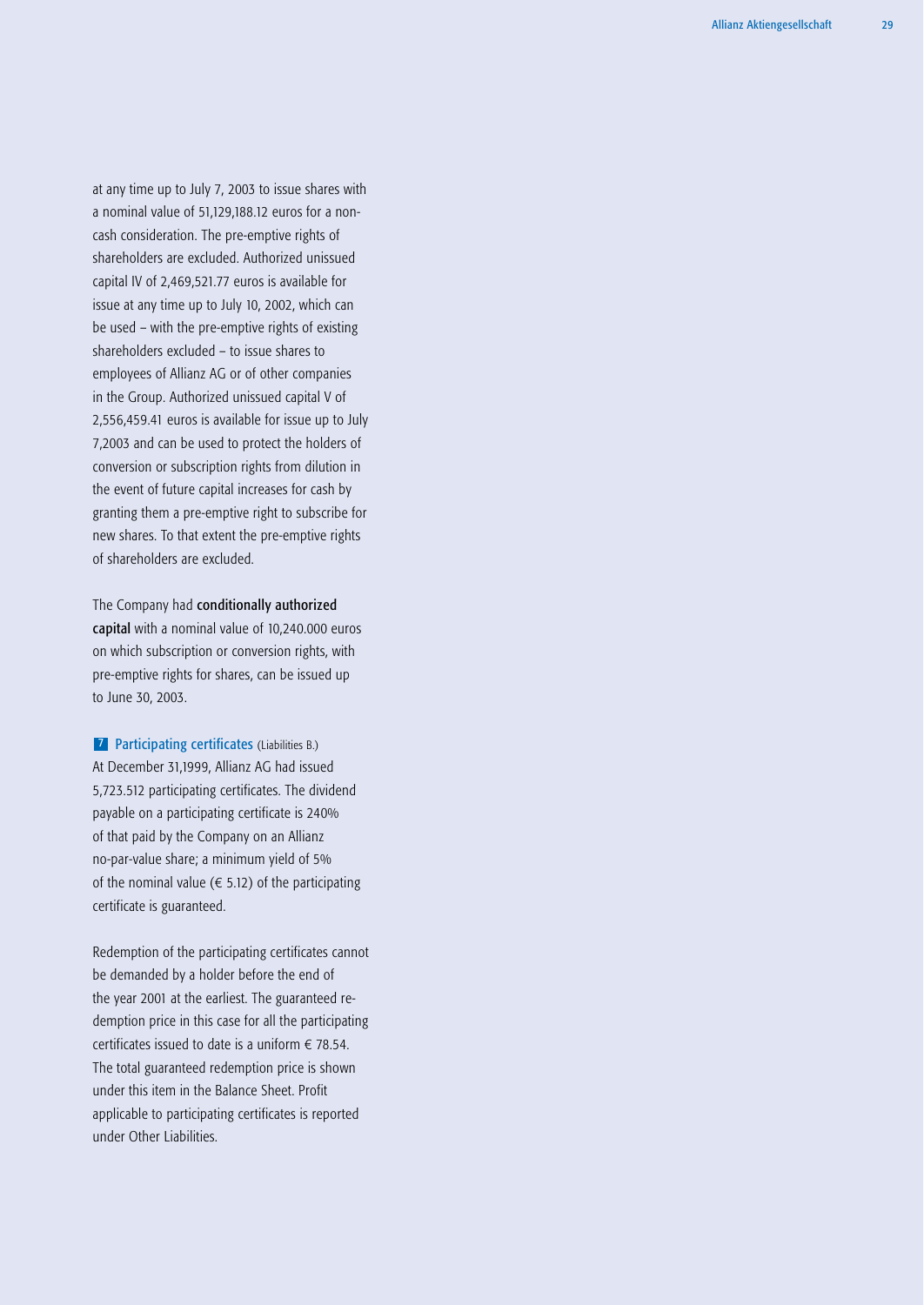#### 8 Special untaxed reserve (Liabilities C.)

|                                        | 12/31/1998      | <b>Allocated</b> | Released        | 12/31/1999      |
|----------------------------------------|-----------------|------------------|-----------------|-----------------|
|                                        | $\epsilon$ 000s | $\epsilon$ 000s  | $\epsilon$ 000s | $\epsilon$ 000s |
| Reserve according to $\S$ 6b EStG      | 126.656         | 16.972           | 9.014           | 134.614         |
| Reserve according to $\S$ 52 (16) EStG | -               | 116.735          |                 | 116,735         |
| <b>Total</b>                           | 126.656         | 133.707          | 9.014           | 251.349         |

**9 Other accrued liabilities** (Liabilities E.) The pension obligations of the companies in Allianz's Property and Casualty Insurance Group in Germany, Allianz Lebensversicherungs-AG, Deutsche Lebensversicherungs-AG, Vereinte Lebensversicherung AG, Vereinte Versicherung AG and Vereinte Rechtschutzversicherung AG are accrued in the financial statements of Allianz AG because the Company has assumed joint liability for the pension obligations and undertaken to fulfil them. In addition to pension and similar reserves of € 000s 2,378,642 (€ 000s 2,115,696) and accrued taxes of  $\epsilon$  000s 198,342 ( $\epsilon$  000s 373,392) the Company has miscellaneous accrued liabilities of  $\epsilon$  000s 80,535 ( $\epsilon$  000s 51,699), including  $\epsilon$  000s 11,484 for costs of the early retirement scheme and employee longservice awards, which are shared throughout the Group, and  $\epsilon$  000s 6,709 for contingencies.

#### Long term and secured liabilities 10

Miscellaneous liabilities amounting to  $\epsilon$  000s 2,974,088 have a period to maturity of more than 5 years.  $\in$  000s 2,439 of the miscellaneous liabilities are secured by mortgages or annuity charges. Long-term liabilities have increased as a result of new lending arrangements within the Group.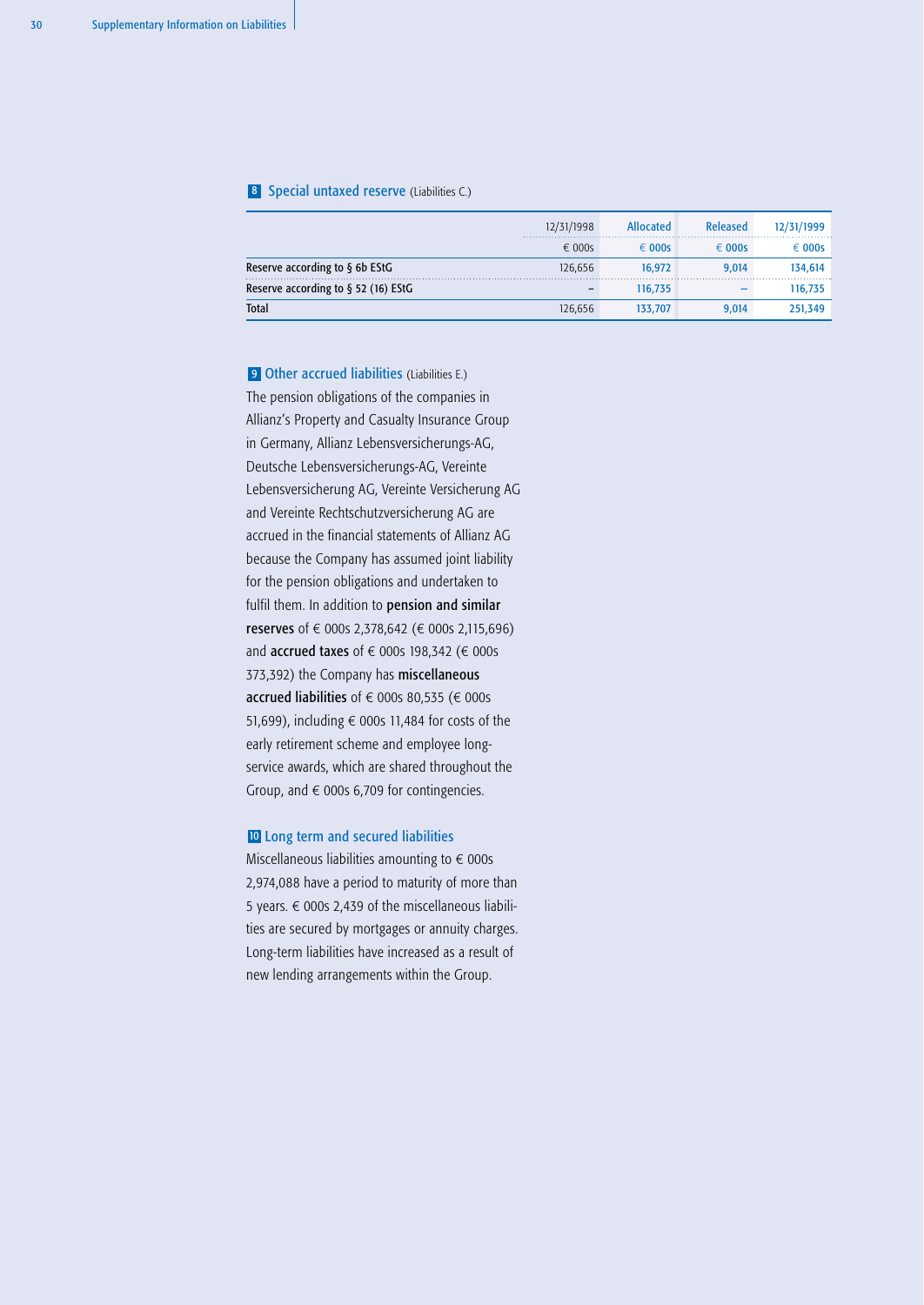#### **II** Gross premiums written (Income Statement I.1.a)

|                                 | 1999            | 1998            |
|---------------------------------|-----------------|-----------------|
|                                 | $\epsilon$ 000s | $\epsilon$ 000s |
| Property and casualty insurance | 4,355,834       | 4,006,312       |
| Life insurance                  | 824,406         | 754,071         |
| <b>Total</b>                    | 5,180,240       | 4,760,383       |

#### Allocated interest return - net 12 Allocated interest return - net **14** Underwriting expenses - net

(Income Statement 1.2.)

The amount of investment income transferred under this heading from the non-underwriting section to the underwriting section of the income statement is calculated in accordance with § 38 RechVersV (the Government Order on the external accounting requirements of insurance enterprises).

#### **13** Change in other insurance reserves - net

(Income Statement 1.5.) This heading comprises  $\epsilon$  000s 330 255 (315 206) added to the net aggregate reserve and  $\epsilon$  000s 13 298 (– 8 946) released from added to miscellaneous net insurance reserves.

#### **15** Investment income (Income Statement II.1.)

(Income Statement 1.7.)

Gross underwriting expenses of  $\epsilon$  000s 1 326 800  $(\in$  000s 1 248 539) are shown net of commissions and profit-sharing on reinsurance ceded amounting to € 000s 515 248 (€ 000s 520 175).

|              |                                                                    | 1999            | 1999            | 1998            |
|--------------|--------------------------------------------------------------------|-----------------|-----------------|-----------------|
|              |                                                                    | $\epsilon$ 000s | $\epsilon$ 000s | $\epsilon$ 000s |
|              | a. Income from long-term equity investments                        |                 | 329,470         | 379,592         |
|              | including from affiliated enterprises:<br>€ 000s 313,847 (279,641) |                 |                 |                 |
|              | b. Income from other investments                                   |                 |                 |                 |
|              | including from affiliated enterprises:<br>€ 000s 430,613 (384,762) |                 |                 |                 |
|              | aa. Income from real estate                                        | 57,323          |                 | 60,045          |
|              | bb. Income from other investments                                  | 1,042,851       |                 | 843,444         |
|              |                                                                    |                 | 1,100,174       | 903,489         |
|              | c. Income from revaluations                                        |                 | 146,094         |                 |
|              | d. Realized investment gains                                       |                 | 945,828         | 594,926         |
|              | e. Income from profit pooling and profit transfer agreements       |                 | 236,245         | 340,450         |
|              | f. Income from the release of special untaxed reserve              |                 | 9,014           |                 |
| <b>Total</b> |                                                                    |                 | 2,766,825       | 2,218,457       |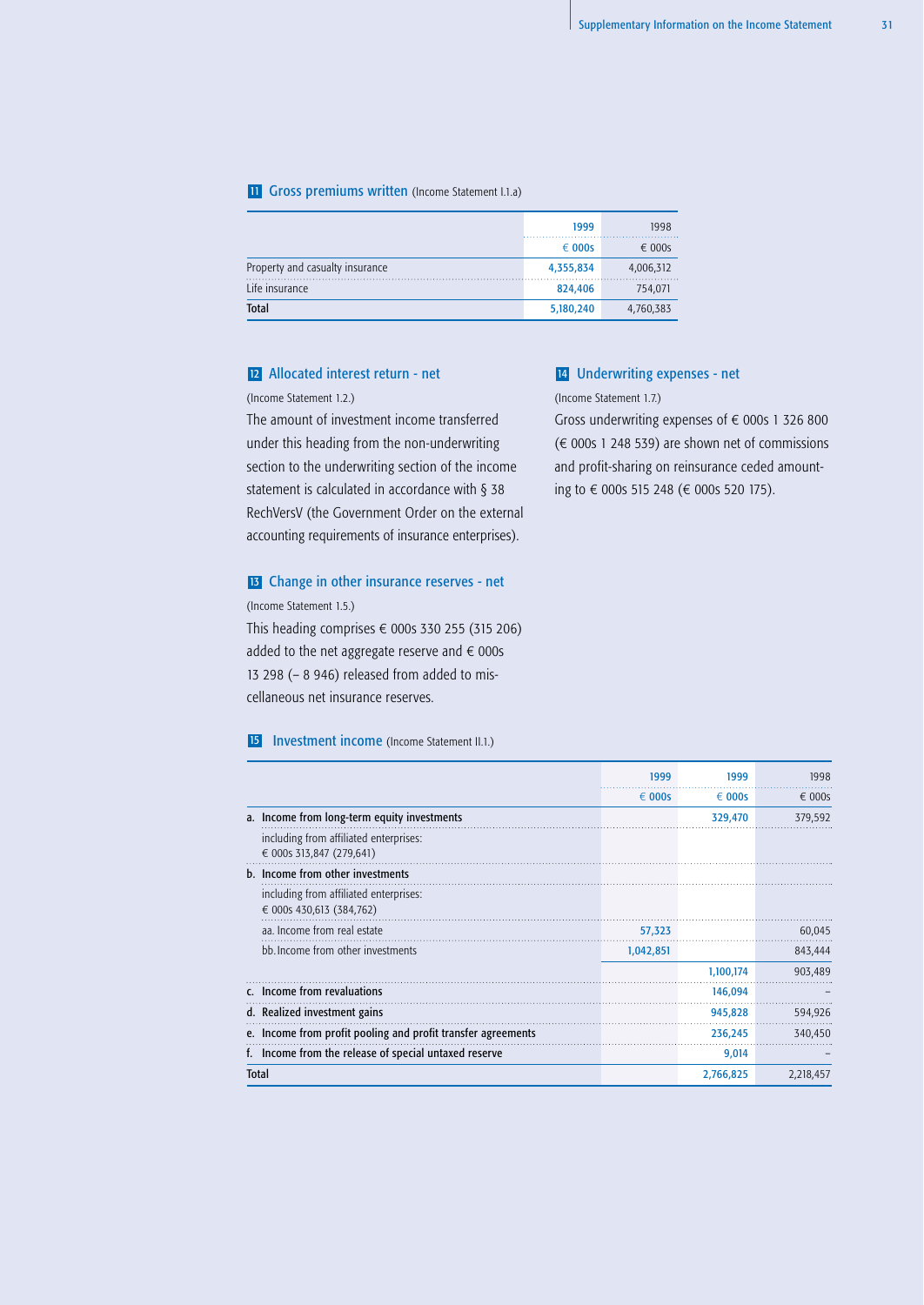#### 16 Investment expenses (Income Statement II.2.)

|                                                                          | 1999            | 1998            |
|--------------------------------------------------------------------------|-----------------|-----------------|
|                                                                          | $\epsilon$ 000s | $\epsilon$ 000s |
| a. Investment management, interest charges and other investment expenses | 465.296         | 452.038         |
| b. Depreciation and write-downs on investments                           | 160.471         | 72.997          |
| c. Realized investment losses                                            | 27.562          | 114.976         |
| d. Allocation to special untaxed reserve                                 | 133.707         | 63,455          |
| <b>Total</b>                                                             | 787.036         | 703.466         |

# **IZ** Depreciation and write-downs on investments

Write-downs under this heading include an extraordinary charge of  $\epsilon$  000s 127,823 in accordance with the German Commercial Code (§ 253 (2), sentence 3, HGB).Real estate has been written down by  $\epsilon$  000s 9,014 in accordance with German income tax law (§ 6b EStG).

18 Other income (Income Statement II.4.) The most important items under this heading are  $\epsilon$  000s 205,520 refunded by domestic Group companies in respect of pension costs for their employees accrued in the financial statements of Allianz AG, and foreign currency gains of € 000s 3,048.

19 Other expenses (Income Statement II.5.) This heading comprises mainly pension costs for the employees of domestic Group companies  $\epsilon$  000s 205,520, interest and similar expenses € 000s 150,396, foreign currency losses  $∈$  000s 84,977, and amounts added to non-underwriting reserves  $\epsilon$  000s 41,741.

20 Taxes (Income Statement II.8. and II.9.) The Company has elected not to carry forward any deferred tax on the assets side of the balance sheet, as allowed under the German Commercial Code (§ 274(2) HGB). For calculating deferred taxation the Company has netted future tax benefits against future tax liabilities.

Since the Company files a consolidated tax return together with most of its German subsidiaries, Allianz AG is liable for a material portion of the taxes attributable to the Property and Casualty Insurance Group in Germany.

21 Net income (Income Statement II.10.)

| 1999            | 1998            |
|-----------------|-----------------|
| $\epsilon$ 000s | $\epsilon$ 000s |
| 708,837         | 697,612         |
|                 |                 |
|                 | 348,803         |
| 354,437         | 348,809         |
|                 | 354,400         |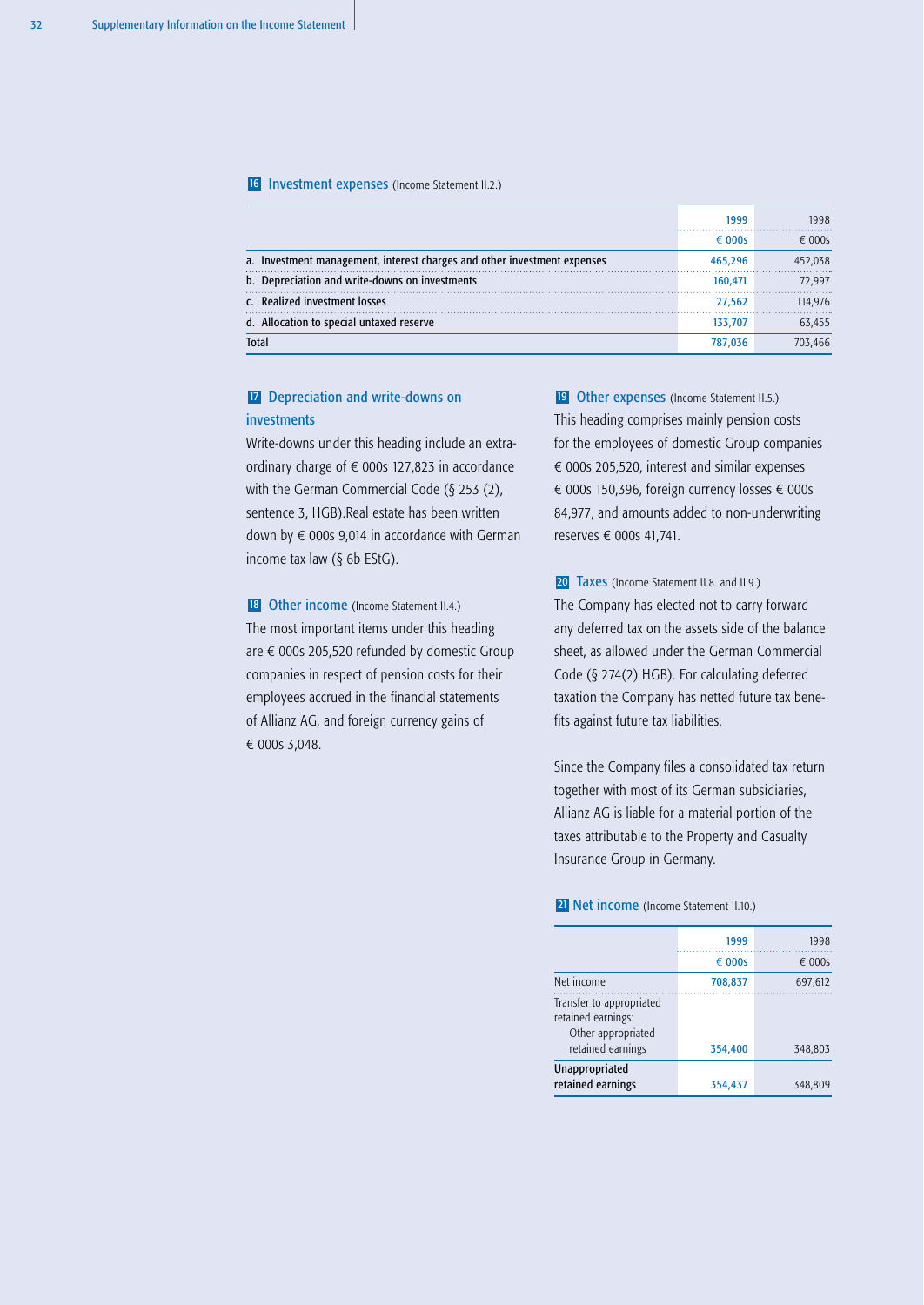# Contingent liabilities and other financial commitments

At December 31, 1999, the Company had contingent liabilities under guarantees amounting to  $\epsilon$  000s 7,561, matched by rights of relief for the same amount.

Guarantee declarations have been given for

- ▶ the bonds issued in 1996 for DM 1.5 billion by Allianz Finance B.V., Amsterdam,
- ▶ the bonds issued in 1997 for DM 1.5 billion by Allianz Finance B.V., Amsterdam,
- ▶ the debenture bonds issued in 1998 for DM 2 billion nominal by Allianz Finance B.V., Amsterdam,
- ▶ the debenture bonds issued in 1998 for FF 4 billion nominal by Allianz Finance B.V., Amsterdam,
- ▶ the bonds issued in 1998 by Allianz for DM 2 billion by Finance B.V. exchangeable into shares of Deutsche Bank AG,
- $\triangleright$  the bonds issued in 1999 by Allianz Finance B.V., Amsterdam for CHF 1 billion and a swap deal in which the bonds payable are exchanged for an equivalent euro commitment.

A guarantee declaration has also been given for Allianz of America Inc., Wilmington, in respect of commitments relating to the acquisition of PIMCO Advisors L.P. A guarantee declaration has also been given for a deferred annuity agreement signed by Allianz-RAS Seguros y Reaseguros S.A., Madrid.

Allianz AG has also provided several foreign subsidiaries and associates with either a standard indemnity guarantee or such guarantee as is required by the supervisory authorities, which cannot be quantified in figures.

Under the terms of management control agreements with the companies in Allianz's Property and Casualty Insurance Group in Germany and with Allianz Lebensversicherungs-AG, the Company has statutory obligations to take over any losses made by those companies.

In December 1997, Allianz AG made a friendly takeover offer for Assurances Générales de France (AGF). At that time Allianz AG was offered 78.7 percent of the fully diluted capital stock. Allianz AG acquired a 51.0 percent majority direct and issued contingent value rights (CVRs) for 27.7 percent. At the same time employee shareholders of AGF were offered the option of selling their shares at a price of FF 320 each at any time up to September 20, 2001. This was because they were not able to accept Allianz AG's takeover offer owing to the restrictions placed on their shares for certain periods of time.

Up to December 31, 1999, Allianz AG had purchased 0.4 million AGF shares sold as a result of employee shareholders exercising their option to sell. Meanwhile, the number of employee shares falling under the option to buy increased by 0.7 million as a result of the transfer of stateowned shares to employees. The outstanding total commitment in connection with employee shares was 236 million euros at December 31, 1999. The shares held as a percentage of capital stock at December 31, 1999 was 51.7 percent after the purchase of employee shares. Allianz AG also acquired 24.0 million CVRs in 1999. The CVRs are structured as follows:

If within a given period the average share price of AGF should be FF 320 or less, the shareholders have the option of selling their shares together with the CVRs to Allianz at FF 360 each.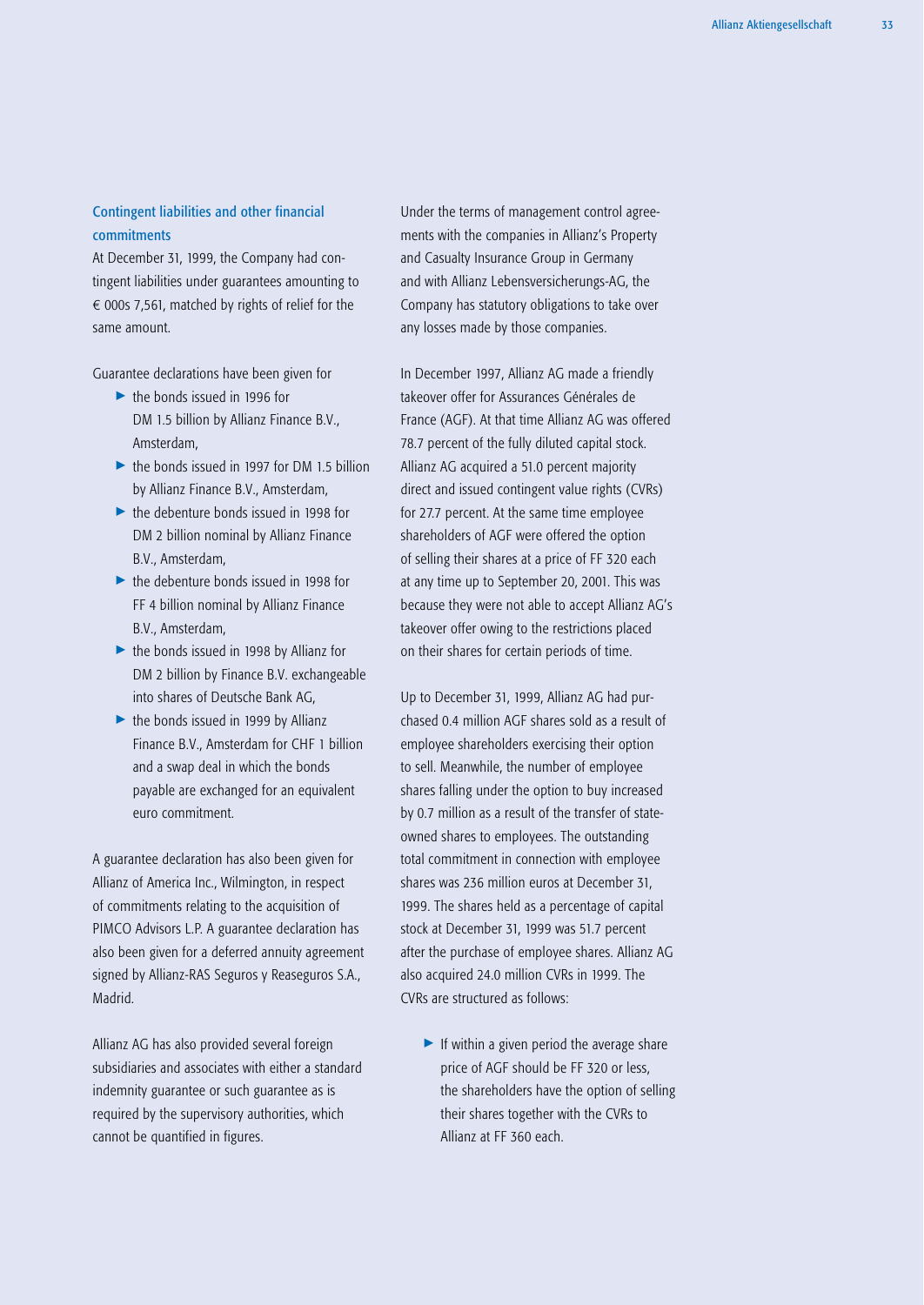$\blacktriangleright$  If during the given period the average share price of AGF should be between FF 320 and FF 360, the holders of the CVRs receive the difference between the actual share price and FF 360 (subject to a maximum of FF 40).

The total commitment for the CVRs was 1.5 billion euros at December 31, 1999. There are further potential financial commitments in connection with the promise of compensation to holders of rights under stock option programs of AGF.

Potential liabilities amounting to  $\epsilon$  000s 355,440 were outstanding at the balance sheet date for calls on equity stocks not fully paid up.

Contractual payment commitments totaling  $\epsilon$  000s 10,077 had been given in connection with investment projects already started. Financial contracts give rise to interest-payment commitments of  $\epsilon$  000s 35,742, which should be seen alongside payment claims. The other financial commitments outlined above include  $\epsilon$  000s 354,960 towards affiliated enterprises.

#### Effects of adjustments for tax purposes

A change in tax legislation introduced a requirement to restate original values for the first time in fiscal 1999. This requirement involved amounts being written back on assets, which have been written down to a lower market value in previous years. Revaluations amounting to  $\epsilon$  000s 146,094 were written back. They were reported as income and 80 percent was taken to the special untaxed reserve in accordance with fiscal regulations. After taking into account special tax-allowable depreciation charges, amounts transferred to special untaxed reserves under § 6b EStG, and the retention of write-downs which could have been reversed, the overall effect on net income for the year was no more than marginal. The future

effects on earnings of valuation adjustments made for tax purposes will be spread over several years and will not be material for any one year.

# Personnel expenses

Allianz AG has no employees. Provided that the Annual Meeting of shareholders approves payment of the dividend proposed, the total remuneration of members of the Board of Management will amount to  $\epsilon$  000s 5,034  $(\in$  000s 3,979), those of former members of the Board and their beneficiaries  $\epsilon$  000s 2,644  $(E 000s 2.738).$ 

Pension costs for the year amounted to  $\epsilon$  000s 4,651 ( $\epsilon$  000s 3,460). The amount set aside for current and future pension benefits of former members of the Board of Management and their beneficiaries is € 000s 19,560 (€ 000s 18,643).

Including fees becoming payable after the 2000 Annual General Meeting, the total remuneration of members of the Supervisory Board was  $\epsilon$  000s 1,303 (€ 000s 1,049).

The names of all members of the Supervisory Board and of the Board of Management are listed on pages 6 and 7, and information regarding their membership of other supervisory and comparable management bodies is shown on pages 36 to 39.

Munich, April 11, 2000 Allianz Aktiengesellschaft

The Board of Management

Dr. Schulte-Noelle Dr. Achleitner Bremkamp Diekmann Dr. Faber Dr. Hagemann Hansmeyer Dr. Perlet Dr. Rupprecht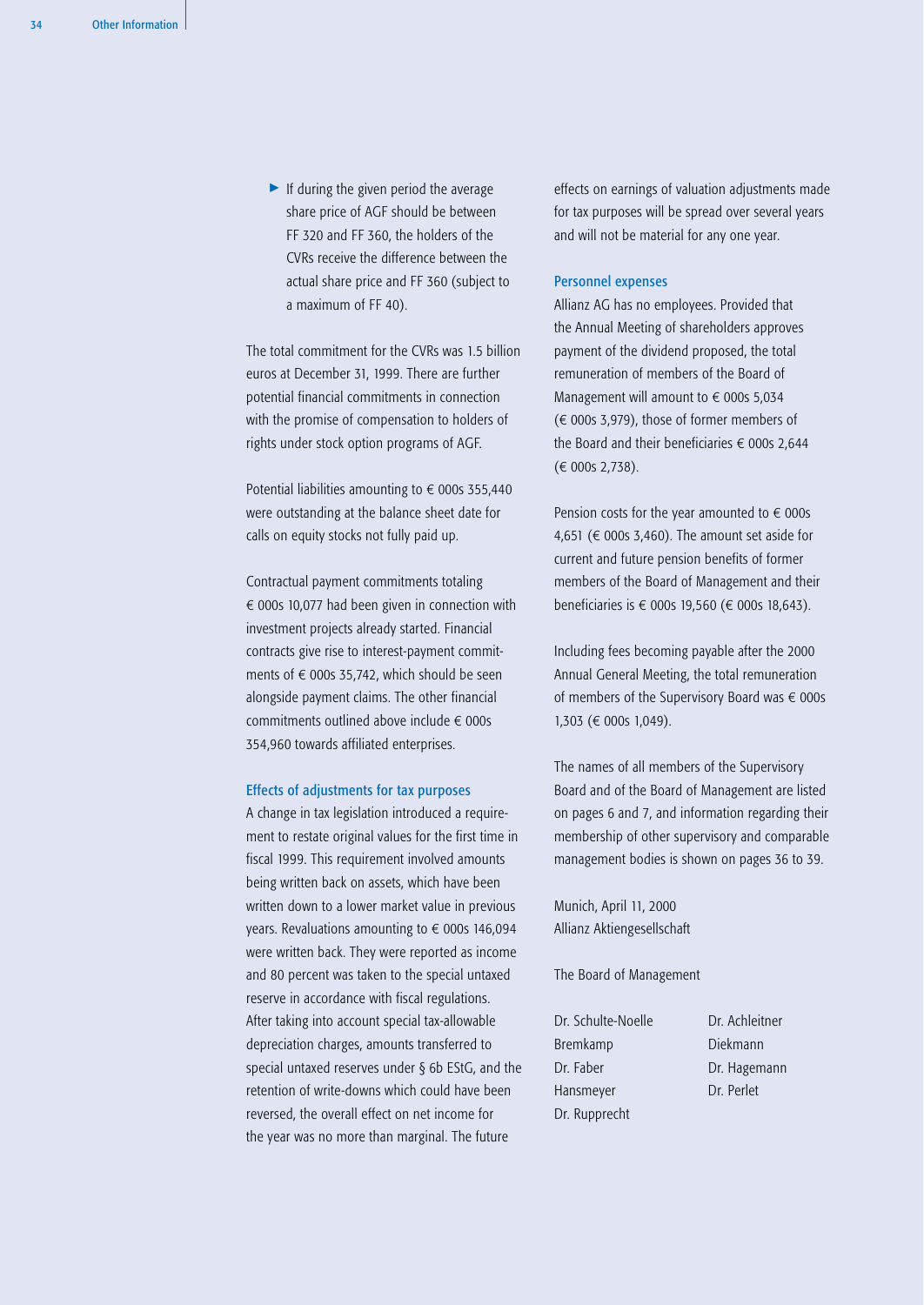We have audited the Annual Financial Statements, including the accounting records and Management Report, of Allianz AG for the year ending December 31, 1999.

The Board of Management of the Company is responsible for the accounting policies and the preparation of the Annual Financial Statements and Management Report in accordance with German commercial law and the supplementary provisions laid down in the Company's statutes. It is our responsibility to form an independent opinion, based on the audit carried out by us, on the Annual Financial Statements, including the accounting records and Management Report.

We conducted our audit of the Annual Financial Statements in accordance with § 317 HGB (German Commercial Code) and with the generally accepted auditing standards for the audit of financial statements promulgated by the Institut der Wirtschaftsprüfer (Institute of Independent Auditors). Those standards require that we plan and perform our audit so as to obtain all the information and explanations necessary in order to provide us with sufficient evidence to give reasonable assurance that misstatements and irregularities materially affecting the presentation of the net worth, financial position and the results in the Management Report are identified. Knowledge of the business activities and the economic and legal environment of the Company and the expectation of possible errors are taken into account in the determination of audit procedures. The audit includes an examination, on a test basis, of the effectiveness of the internal control system and the evidence supporting the disclosures in the accounting records, the Annual Financial Statements and Management Report. The audit also includes an assessment of the significant estimates and judgements made by the Board of management of the Company, and whether the

accounting policies are appropriate to the Group's circumstances. In forming our opinion, we also evaluated the overall adequacy of the presentation of information in the Annual Financial Statements and Management Report. We believe that the audit we have conducted provides an adequate basis for the formation of our opinion. We are satisfied that our audit has revealed no grounds for objection.

In our opinion, the Annual Financial Statements present a true and fair view of the net worth, financial position and results of the Company, in compliance with German principles of proper accounting. The Management Report gives a true and fair view of the state of affairs of the Company and of the presentation of the risks of future development.

Munich, April 28, 2000

KPMG Deutsche Treuhand-Gesellschaft Aktiengesellschaft Wirtschaftsprüfungsgesellschaft

Independent Auditor Independent Auditor

Dr. Gerd Geib Dr. Frank Ellenbürger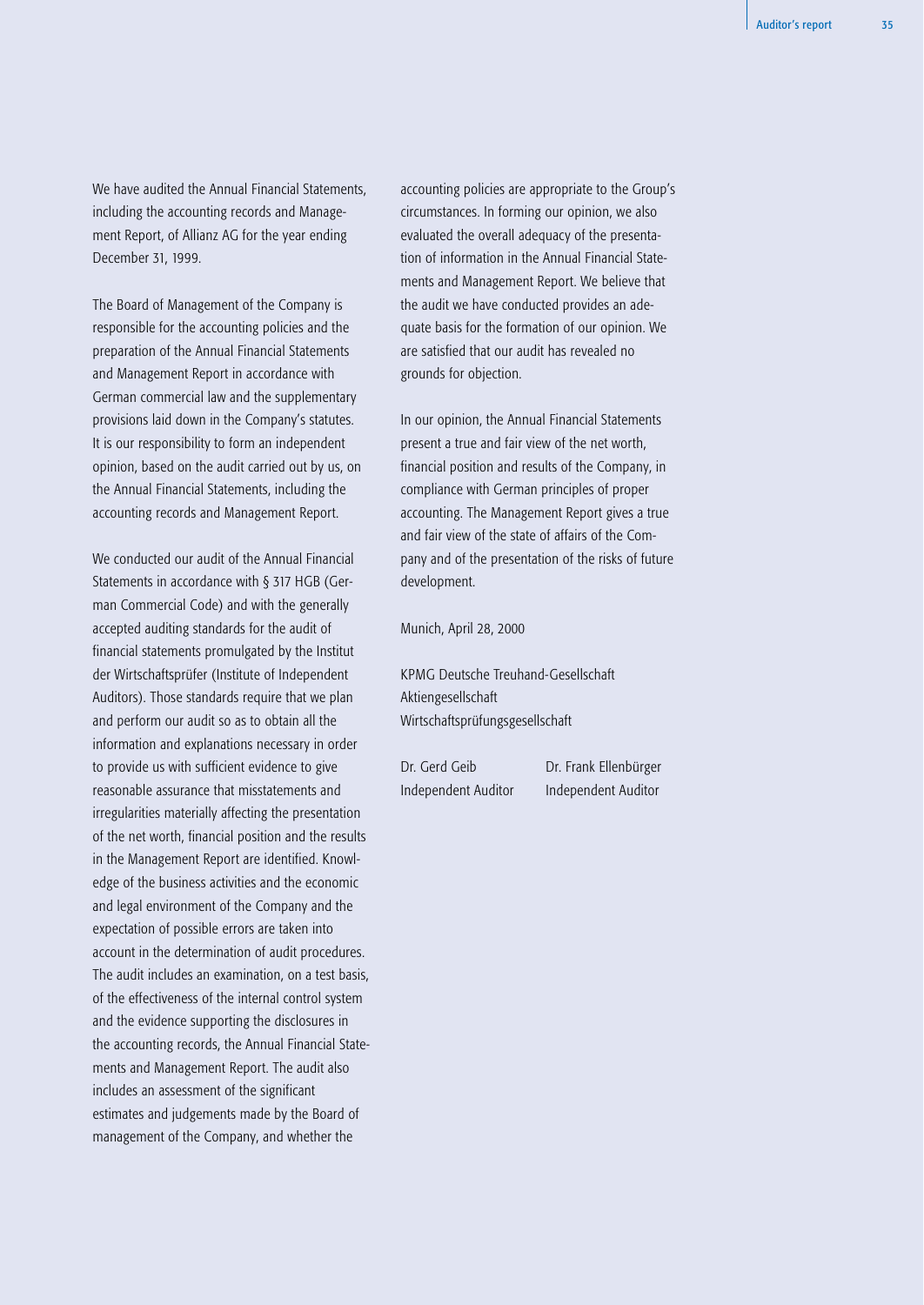# MEMBERSHIPS OF SUPERVISORY BOARD MEMBERS IN OTHER CORPORATE MANAGEMENT BODIES

(As of December 31, 1999)

a) Membership in other statuatory supervisory boards in Germany

b) Membership in comparable management bodies

# Dr. Klaus Liesen

a) Deutsche Bank AG Mannesmann AG until April 12, 2000 Preussag AG Ruhrgas AG (Chairman) Veba AG Volkswagen AG (Chairman)

b) Beck GmbH & Co KG

# Karl Miller

# Dr. Alfons Titzrath

a) Celanese AG

Dresdner Bank AG (Chairman) Hoechst AG until February 8, 2000

Münchener Rückversicherungs-Gesellschaft AG

RWE AG

VAW aluminium AG

# Dr. Karl-Hermann Baumann

- a) Deutsche Bank AG
	- Linde AG
	- Metallgesellschaft AG Schering AG

Siemens AG (Chairman)

Thyssen Krupp AG

VEBA-VIAG AG since May 25, 2000

# Norbert Blix

a) Allianz Versorgungskasse VVaG

# Dr. Diethart Breipohl

- (As of March 10, 2000)
- a) Bayerische Hypo- und Vereinsbank AG
	- Beiersdorf AG
	- Continental AG
	- Karstadt AG
	- Metallgesellschaft AG
	- KM Europa Metal AG
	- RWE AG until March 15, 2000
- b) Assurances Générales de France Crédit Lyonnais

#### Klaus Carlin

a) Dresdner Bank AG BHW Holding AG

# Bertrand Collomb

b) ATCO Crédit Commercial de France (CCF) Elf Aquitaine Membership in Group bodies: Lafarge (Chairman and CEO) Lafarge Corporation (Chairman)

### Renate Daniel-Hauser

a) Allianz Versicherungs-AG until February 24, 1999

## Jürgen Dormann

b) ABB Ltd.

IBM Corporation

# Professor Dr. Rudolf Hickel

- a) GEWOBA AG Wohnen und Bauen in Bremen Sächsische Edelstahlwerke GmbH
	- Salzgitter AG Stahl und Technologie

# Reiner Lembke

- a) Allianz Versicherungs-AG since February 25, 1999
- Frank Ley

#### Alfred Mackert

a) Vereinte Krankenversicherung AG (Deputy Chairman)

# Bernd Pischetsrieder

- a) Dresdner Bank AG METRO AG VIAG AG
- b) Tetra Laval Group

# Reinhold Pohl

## Gerhard Renner

a) Deutsche Bank AG

Deutsche Bank 24 AG since January 2000

# Roswitha Schiemann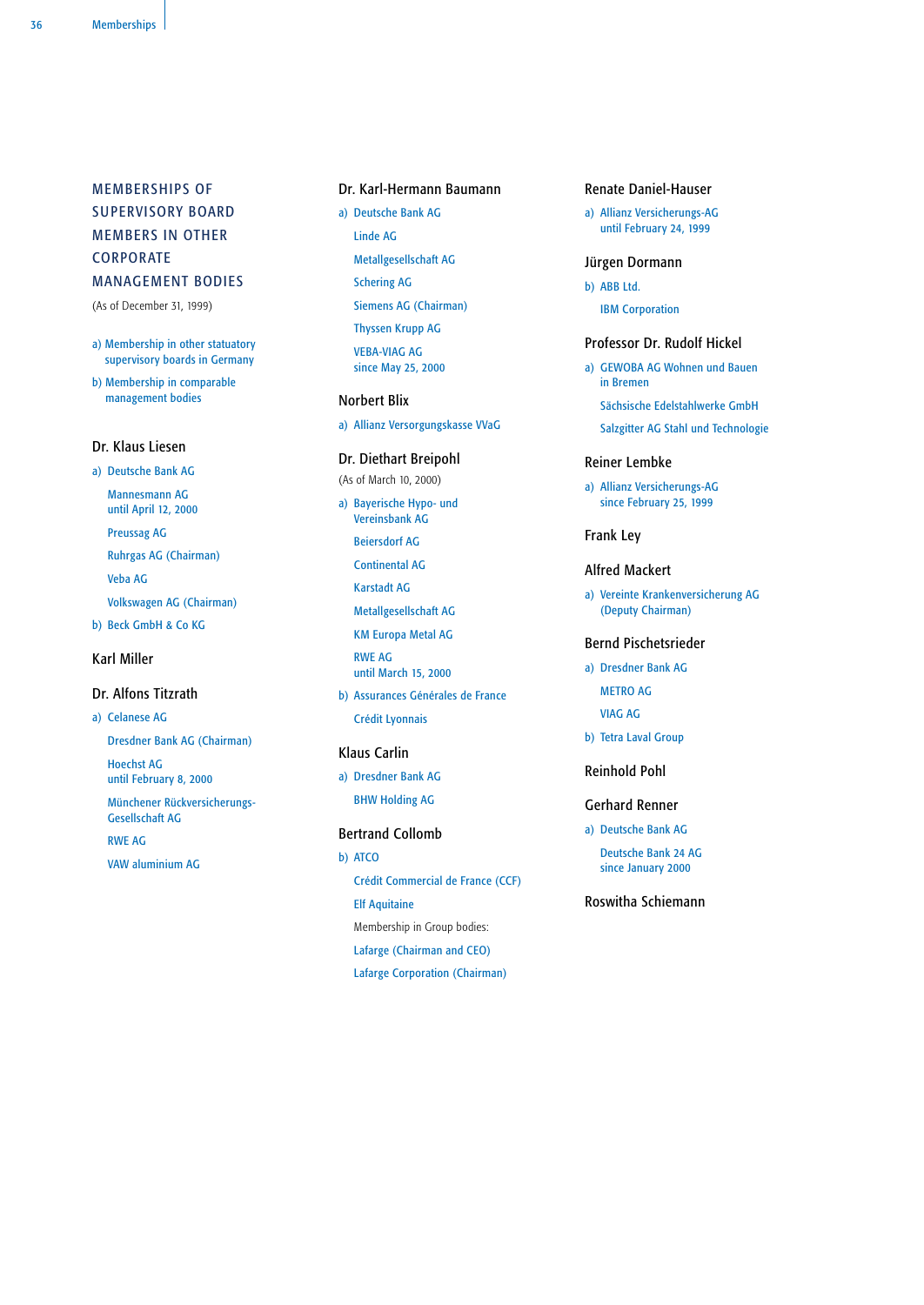# Dr. Albrecht Schmidt

a) Münchener Rückversicherungs-Gesellschaft AG

Siemens AG

VIAG AG

Membership in Group bodies:

Bayerische Handelsbank AG (Chairman)

Nürnberger Hypothekenbank AG (Chairman)

Süddeutsche Bodencreditbank AG (Chairman)

Vereins- und Westbank AG (Chairman)

b) Lufthansa Commercial Holding GmbH

Membership in Group bodies:

ADIG Allgemeine Deutsche Investmentgesellschaft mbH until December 31, 1999

# Dr. Manfred Schneider

a) DaimlerChrysler AG

METRO AG RWE AG

#### Dr. Hermann Scholl

a) BASF AG

Deutsche Bank AG

b) Membership in Group bodies:

Robert Bosch Corp.

Robert Bosch Internationale Beteiligungen AG

# Jürgen E. Schrempp

a) Bayerische Hypo- und Vereinsbank AG

### Mannesmann AG

Membership in Group bodies:

DaimlerChrysler Aerospace AG (Chairman) until March 15, 2000

DaimlerChrysler Luft- und Raum-

fahrt Holding AG (Chairman) until March 15, 2000

DaimlerChrysler Services AG (Chairman)

b) South African Coal, Oil and Gas Corporation Ltd. (Sasol)

Membership in Group bodies:

DaimlerChrysler of South Africa (Pty) Ltd. (Chairman)

DaimlerChrysler Schweiz Holding AG

Freightliner Corporation (Chairman)

# Jörg Thau

a) Vereinte Versicherung AG (Deputy Chairman)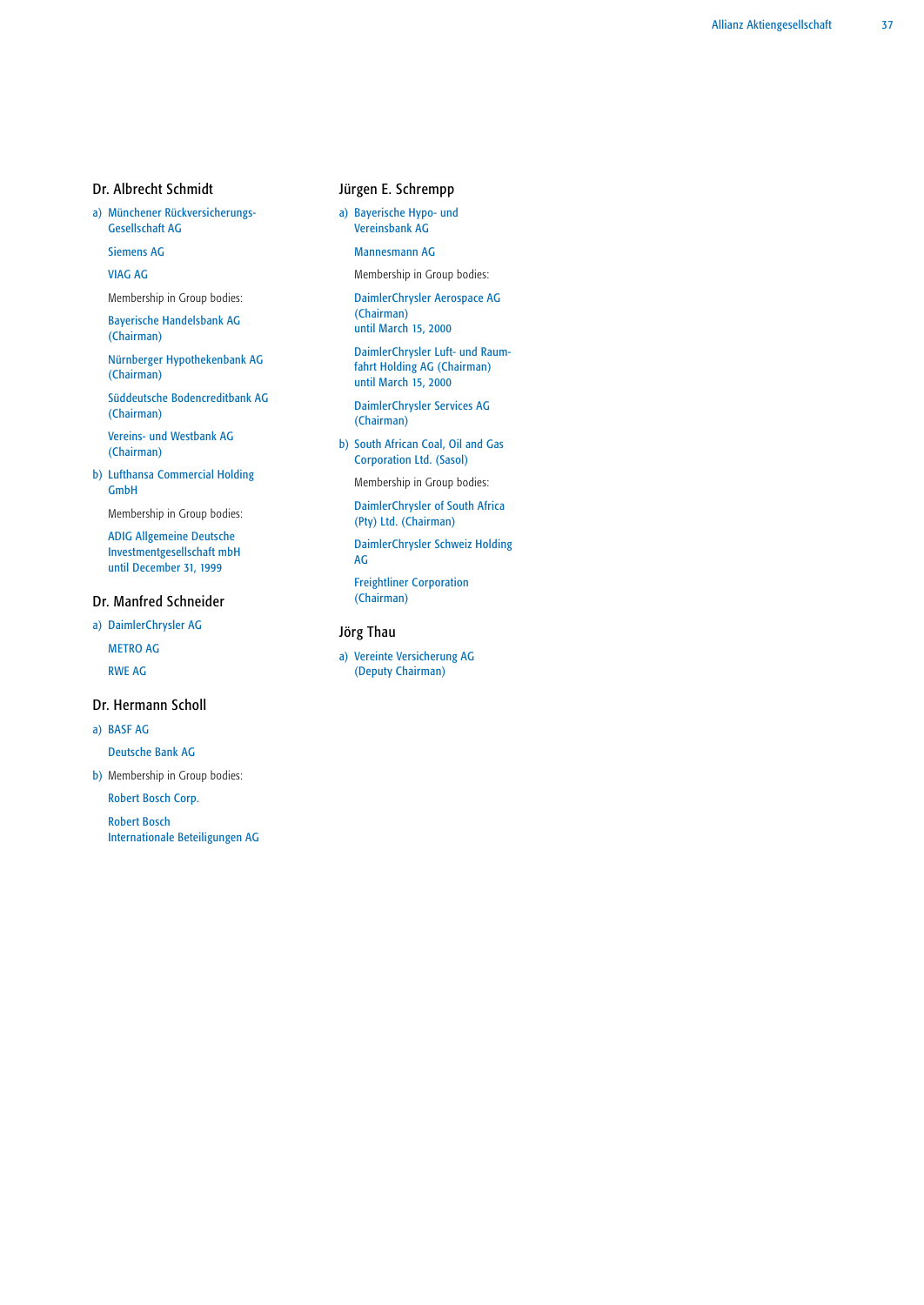# MEMBERSHIPS OF BOARD OF MANAGEMENT MEMBERS IN OTHER CORPORATE MANAGEMENT **BODIES**

(As of December 31, 1999)

- a) Membership in other statuatory supervisory boards in Germany
- b) Membership in comparable management bodies

## Dr. Henning Schulte-Noelle

a) BASF AG

Dresdner Bank AG

Linde AG (Deputy Chairman)

MAN AG (Deputy Chairman)

Mannesmann AG until May 11, 2000

Münchener Rückversicherungs-Gesellschaft AG (Deputy Chairman)

Siemens AG

Thyssen Krupp AG VEBA AG

Membership in Group bodies:

Allianz Lebensversicherungs-AG (Chairman)

Allianz Versicherungs-AG (Chairman)

b) Vodafone AirTouch Plc since May 2, 2000

Membership in Group bodies:

Assurances Générales de France (Deputy Chairman)

Elvia Versicherungen (Vice President)

Fireman's Fund

Riunione Adriatica di Sicurtà S.p.A. (Vice President)

# Dr. Paul Achleitner

- (As of January 1, 2000)
- a) ConSors Discount-Broker AG (Deputy Chairman) RWE AG

# Dr. Diethart Breipohl

a) Beiersdorf AG

Continental AG

Karstadt AG

Metallgesellschaft AG KM Europa Metal AG since July 1999

RWE AG

b) Crédit Lyonnais since October, 1999

Membership in Group bodies:

Assurances Générales de France

# Detlev Bremkamp

a) Asea Brown Boveri AG (Germany) Hochtief AG

b) Banco Popular Espanol

Banco Portugues de Investimento

Dresdner ABD Securities Ltd.

Membership in Group bodies:

Allianz Compañia de Seguros y Reaseguros S.A. (Chairman)

Allianz Elementar Versicherungs-AG (Deputy Chairman)

Allianz Irish Life

Allianz Portugal S.A., Companhia de Seguros

Assurances Générales de France

Berner Allgemeine Versicherungs-Gesellschaft

Cornhill Insurance PLC

Elmonda Assistance (Chairman)

ELVIA Schweizerische Versicherungs-Gesellschaft

Hungária Biztositó Rt (Vorsitzender)

Riunione Adriatica di Sicurtà S.p.A.

Royal Nederland Verzekeringsgroep

# Michael Diekmann

b) Navakij Insurance PCL

Membership in Group bodies:

Allianz Australia Ltd.

Allianz First Life

Hungária Biztositó Rt. since May 2000

#### Dr. Joachim Faber

(As of January 1, 2000)

a) Berlinwasser Holding AG

Hauck & Aufhäuser Privatbankiers KGaA

Infineon Technologies AG

Karlsruher Rendite GmbH

Membership in Group bodies:

Allianz Asset Management GmbH

Allianz Capital Partners GmbH

Allianz Vermögens-Bank AG (Chairman)

b) Società Metallurgica Italiana S.p.A.

Membership in Group bodies:

Allianz Risk Transfer (Deputy Chairman)

Lloyd Adriatico S.p.A.

Rasbank S.p.A.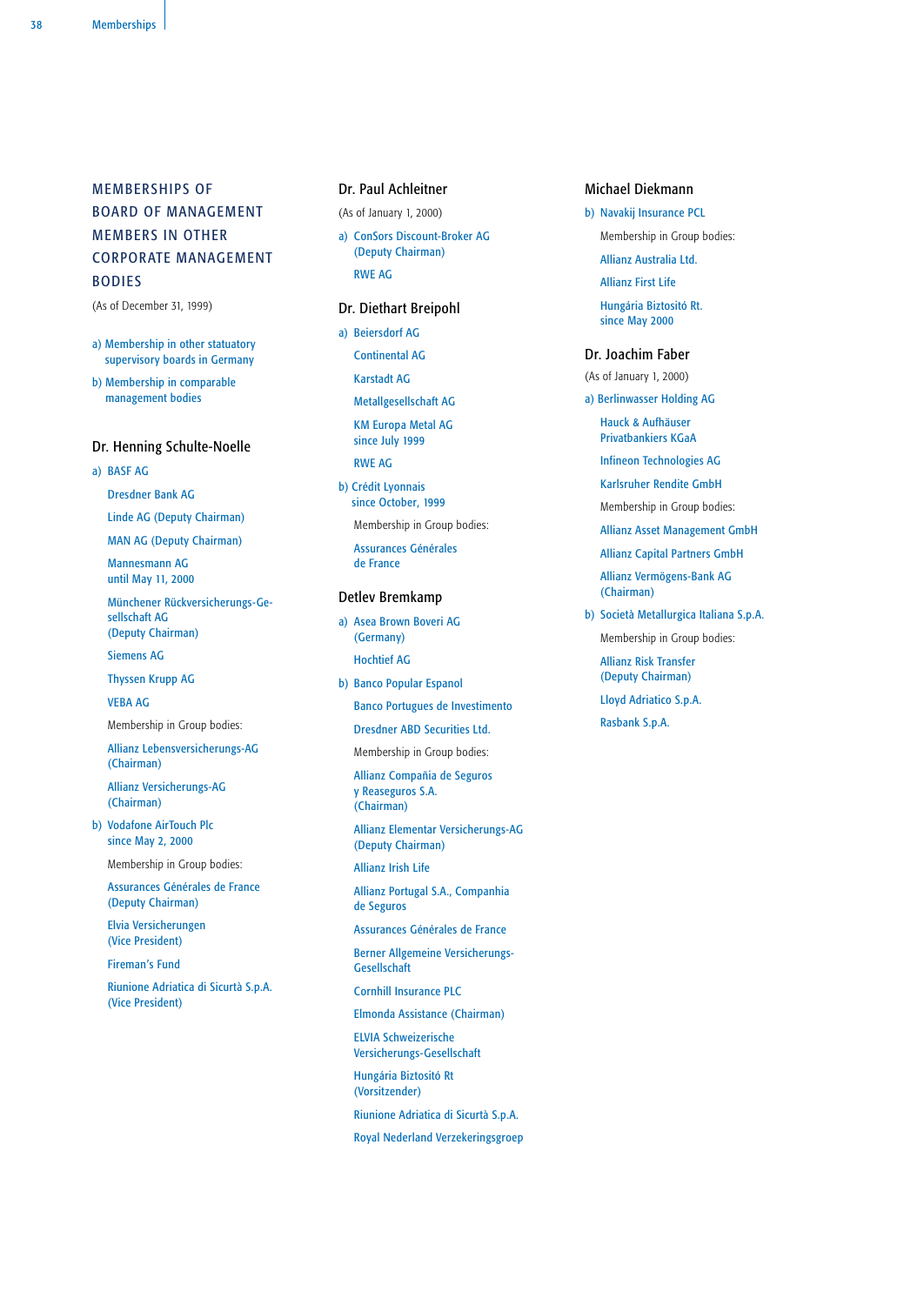#### Dr. Reiner Hagemann

a) Lahmeyer AG until December 31, 2000

Schering AG

Steag AG

TELA Versicherung AG (Deputy Chairman)

Thyssen Krupp Stahl AG until March 1999

Thyssen Krupp Steel AG since April 1999

VIAG AG

Membership in Group bodies:

Allianz Bauspar AG (Chairman) until May 5, 2000

Allianz Globus MAT Versicherungs-AG (Chairman) until April 23, 1999

Bayerische Versicherungsbank AG (Chairman)

Frankfurter Versicherungs-AG (Chairman)

Hermes Kreditversicherungs-AG (Chairman)

Vereinte Holding AG (Chairman)

Vereinte Versicherung AG (Chairman)

b) Membership in Group bodies: EULER

#### Herbert Hansmeyer

a) Dresdner Bank Lateinamerika AG

ERGO Versicherungsgruppe AG (Deputy Chairman) until December 31, 1999

IKB Deutsche Industriebank AG

Karlsruher Lebensversicherung AG (Deputy Chairman)

Karlsruher Versicherung AG (Deputy Chairman)

VEBA OEL AG

b) Membership in Group bodies:

Allianz Insurance Co.

Allianz Insurance Co. of Canada

Allianz Life Insurance Co. of North America

Allianz Mexico S.A.

American Automobile Ins. Co.

Associated Indemnity Corp.

Fireman's Fund Indemnity Corp.

Fireman's Fund Insurance Co.

Fireman's Fund Insurance Co. of Georgia

Fireman's Fund Insurance Co. of Lousiana

Fireman's Fund Insurance Co. of Missouri

Fireman's Fund Insurance Co. of Nebraska

Fireman's Fund Insurance Co. of Ohio

Fireman's Fund Insurance Co. of Texas

Fireman's Fund Insurance Co.

of Wisconsin

Jefferson Insurance Company

National Surety Corporation

The American Insurance Co.

Vintage Insurance Co.

# Dr. Helmut Perlet

a) Membership in Group bodies: Vereinte Versicherung AG

b) Membership in Group bodies: Allianz Australia Ltd. Lloyd Adriatico S.p.A.

#### Dr. Gerhard Rupprecht

a) Deutsche Hypothekenbank Frankfurt-Hamburg AG

Heidelberger Druckmaschinen AG

Quelle AG since February1999

Thyssen Krupp Automotive GmbH since August 1999

Wüstenrot Lebensversicherungs-AG (Deputy Chairman)

Membership in Group bodies:

Vereinte Holding AG (Deputy Chairman)

Vereinte Krankenversicherung AG (Chairman)

Vereinte Lebensversicherung AG (Chairman)

b) Membership in Group bodies:

Allianz Elementar Lebensversicherungs-AG (Chairman)

Allianz Elementar Versicherungs-AG

Allianz Life Insurance Company of North America

Allianz First Life Insurance Co. Ltd.